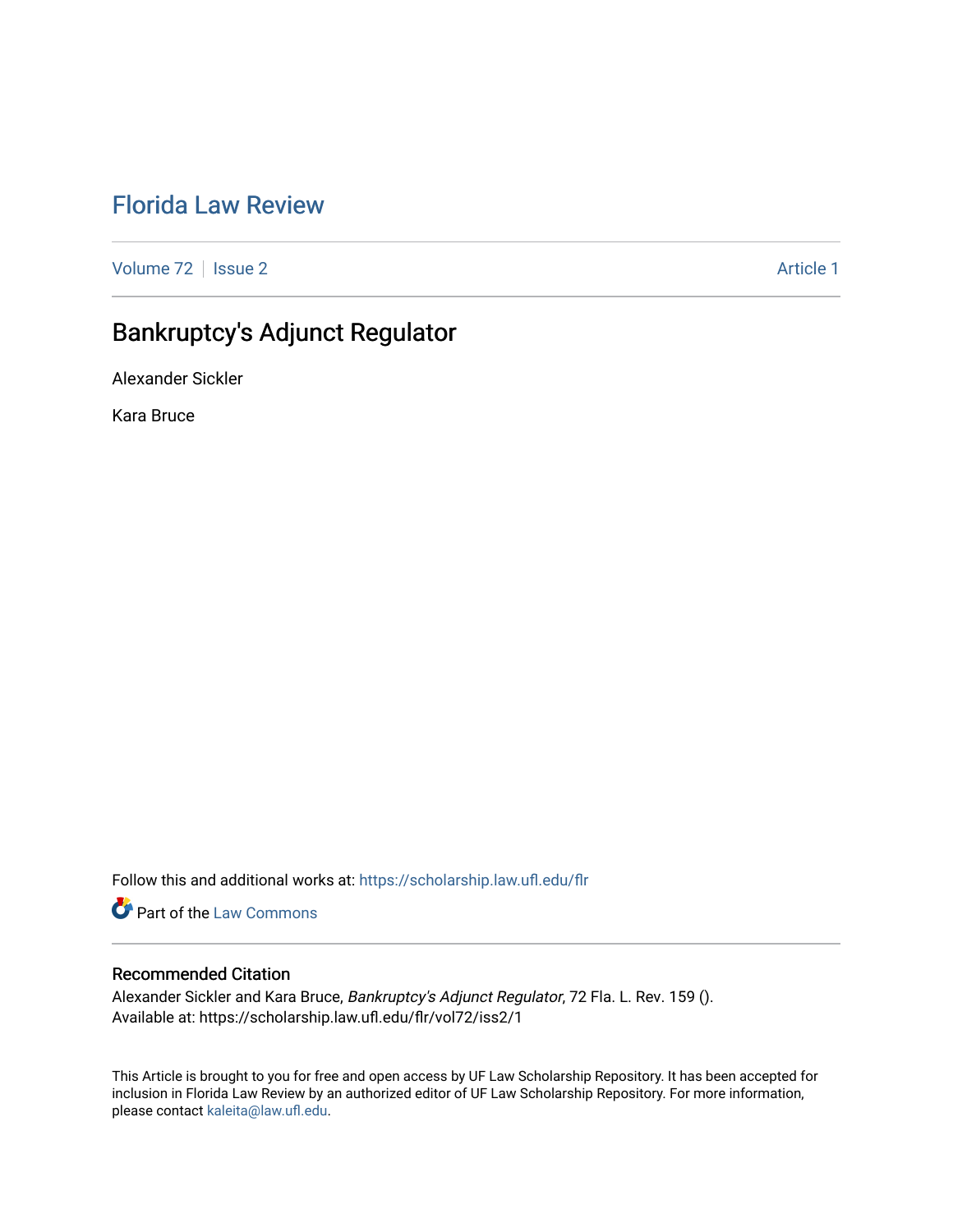# *Alexandra Sickler*

# *Kara Bruce\**

### Abstract

This Article bridges the fields of consumer finance and bankruptcy by presenting the first comprehensive study of the Consumer Financial Protection Bureau's potential as bankruptcy regulator. It provides an indepth picture of how the Bureau's regulatory authority crosses over into the consumer bankruptcy system. Based on the observations of this study, it makes the normative case that the Bureau should adopt a more purposeful bankruptcy-directed regulatory agenda. It provides a detailed framework for how the Bureau could collaborate with bankruptcy's existing regulators to address pernicious consumer protection violations in bankruptcy. It also observes how, in the current political climate, other regulators can capitalize on the fruits of the Bureau's earlier work to enhance their own effectiveness.

| L  | COMPREHENSIVE CONSUMER FINANCIAL PROTECTION:           |  |
|----|--------------------------------------------------------|--|
|    |                                                        |  |
|    | A. History of the Consumer Financial                   |  |
|    |                                                        |  |
|    |                                                        |  |
| П. | <b>BUREAU REGULATION AND ITS SPILLOVER</b>             |  |
|    |                                                        |  |
|    |                                                        |  |
|    | $\mathbf{1}$                                           |  |
|    |                                                        |  |
|    | B. The Bureau's Supervision & Examination Authority174 |  |
|    |                                                        |  |
|    | 2.                                                     |  |
|    | a. Mortgage Servicing Oversight176                     |  |

1

 <sup>\*</sup> Associate Professor, University of North Dakota School of Law. Professor of Law, University of Toledo College of Law. We thank Michael Blankenheim, Chris Bradley, Matthew Bruckner, Liz McCuskey, and Evan Zoldan, as well as the participants in the AALS Debtor/Creditor Rights Panel titled "*Consumer Financial Protection Bureau: Past, Present, and Future*," including Kathleen Engel, Deepak Gupta, and Pat McCoy, and the faculties at the University of North Dakota School of Law and Willamette University College of Law for feedback on this draft. We also thank our friends at the U.S. Trustee Program and at the CFPB for their willingness to answer questions. Anne Mostad-Jensen provided valuable research assistance. The University of Toledo College of Law provided research funding to support this project.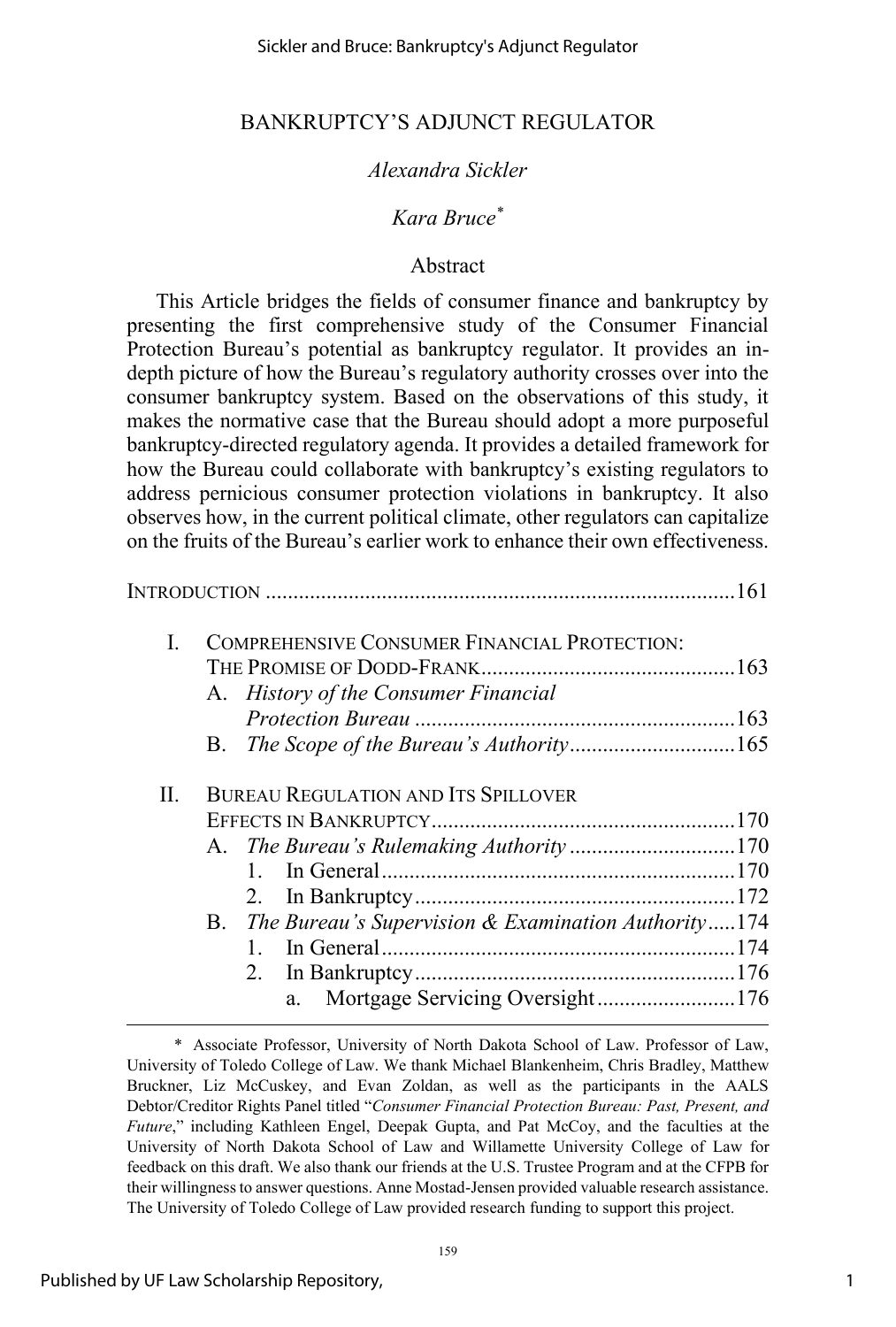|      |            | Debt Collection Oversight 177<br>b.<br>$\mathbf{c}$ .             |  |
|------|------------|-------------------------------------------------------------------|--|
|      |            | d.                                                                |  |
|      |            | C. The Bureau's Enforcement Authority182                          |  |
|      |            | 1.                                                                |  |
|      |            | 2.                                                                |  |
|      |            | The Bureau's Amicus Strategy 186<br>3.                            |  |
| III. |            | THE BUREAU AS AN ADJUNCT REGULATOR 188                            |  |
|      | A.         | Consumer Bankruptcy Has Space for an                              |  |
|      |            |                                                                   |  |
|      |            | Consumer Bankruptcy's Enforcement Gap  188<br>$1_{-}$             |  |
|      |            | Bankruptcy's Vulnerability to Systemic<br>2.                      |  |
|      |            |                                                                   |  |
|      |            | Bankruptcy's Enforcers and Their Limitations193<br>3 <sub>1</sub> |  |
|      |            | Bankruptcy's Front-Line Participants194<br>a.                     |  |
|      |            | b.                                                                |  |
|      |            | The United States Trustee Program 198<br>$\mathbf{c}$ .           |  |
|      |            | Law Reform and Procedural Rule Reform 200<br>$d_{-}$              |  |
|      | <b>B</b> . | The Bureau's Regulatory Authority Complements                     |  |
|      |            |                                                                   |  |
|      |            | The Bureau's Regulatory Promise 201<br>1.                         |  |
|      |            | Complementary Regulatory Regimes 203<br>2.                        |  |
| IV.  |            |                                                                   |  |
|      | A.         | An Aspirational Bankruptcy-Focused                                |  |
|      |            |                                                                   |  |
|      |            | 1.                                                                |  |
|      |            | Step Two: Setting and Executing on<br>2.                          |  |
|      |            |                                                                   |  |
|      |            | Step Three: Enforcement & Rulemaking210<br>3.                     |  |
|      | <b>B.</b>  | In the Near Term: Relying on                                      |  |
|      |            |                                                                   |  |
|      |            |                                                                   |  |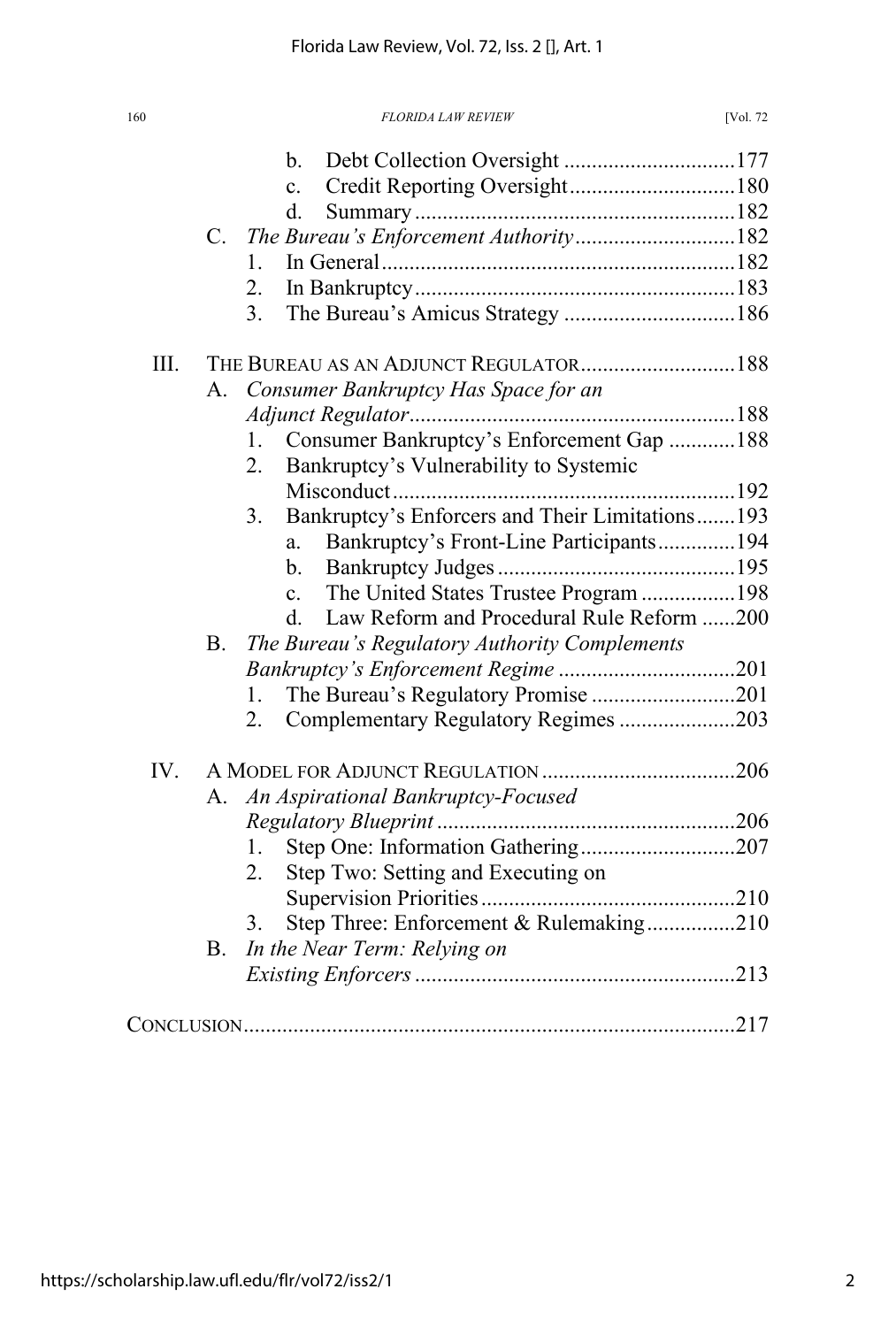### **INTRODUCTION**

Since its inception, the Consumer Financial Protection Bureau (the Bureau) has regulated a broad swath of conduct relating to consumer credit.<sup>1</sup> This regulatory activity has, in several distinct ways, carried over into consumer bankruptcy.<sup>2</sup> The Bureau has regulated bankruptcy issues directly, for instance by adopting rules that govern how mortgage creditors communicate with borrowers in bankruptcy.<sup>3</sup> But more often, the Bureau's impact in consumer bankruptcy is a side effect of its oversight of debt collection and credit reporting markets.<sup>4</sup>

Although the Bureau has had meaningful impact in consumer bankruptcy cases, few scholars or commenters have acknowledged the role the Bureau plays in this space. Bankruptcy and consumer protection law often operate in independent silos. Many consumer protection advocates view bankruptcy to be a remote and specialized field, while bankruptcy proponents tend to view bankruptcy as a complete and exhaustive system.<sup>5</sup> This Article bridges the fields of consumer finance and bankruptcy by presenting the first comprehensive study of the Bureau's potential as bankruptcy regulator.

In several earlier articles, we explore how consumer bankruptcy's existing regulators struggle to respond to negative-value bankruptcy misconduct.<sup>6</sup> The bankruptcy system, which is premised on a litigation-

 6. *See, e.g.*, Kara Bruce, *Closing Consumer Bankruptcy's Enforcement Gap*, 69 BAYLOR L. REV. 479, 482–86 (2017) [hereinafter Bruce, *Enforcement Gap*]; Kara Bruce, *The Debtor Class*, 88 TUL. L. REV. 21, 23–24 (2013) [hereinafter Bruce, *Debtor Class*]; Kara J. Bruce, *Vindicating Bankruptcy Rights*, 75 MD. L. REV. 443, 444–46 (2016) [hereinafter Bruce, *Vindicating*]; Kara J. Bruce & Alexandra P.E. Sickler, *Private Remedies and Access to Justice in a Post-*Midland *World*, 34 EMORY BANKR. DEV. J. 365, 375 (2018) [hereinafter Bruce & Sickler, *Private Remedies Post-*Midland]; Alexandra P. Everhart Sickler, *The (Un)Fair Credit Reporting Act*, 28 LOY. CONSUMER L. REV. 238, 240–41 (2016) [hereinafter Sickler, *Unfair Credit*]. There are multiple discrete examples of this problem. *See, e.g.*, Kara J. Bruce, *Channeling Punitive Damage Awards Under 362(k)*, BANKR. L. LETTER (Thomson Reuters, St. Paul, Minn.), Apr. 2018, at 1, 2–3 [hereinafter Bruce, *Channeling Under 362(k)*] (discussing Bank of America's egregious pattern of automatic stay violations); Kara J. Bruce, *Debt Buyers Beware: Filing Proofs of Claim for Time-Barred Debt in the Eleventh Circuit and Beyond*, BANKR. L. LETTER (Thomson Reuters, St. Paul, Minn.), June 2016, at 1, 2–3 [hereinafter Bruce, *Debt Buyers Beware*]

 <sup>1.</sup> *See generally* SARAH JOHNSON AUCHTERLONIE & ALEXANDRA EVERHART SICKLER, CONSUMER FINANCIAL LAW AND COMPLIANCE (BNA 2017).

 <sup>2.</sup> *See infra* Part III.

 <sup>3.</sup> *See infra* Section II.A.2.

 <sup>4.</sup> *See infra* Part III.

 <sup>5.</sup> *See, e.g.*, Walls v. Wells Fargo Bank, N.A., 276 F.3d 502, 510 (9th Cir. 2002) (stating that the Bankruptcy Code features "complex, detailed, and comprehensive provisions" that "demonstrate[] Congress's intent to create a whole system . . . [to] adjust all of the rights and duties of creditors and embarrassed debtors alike" (quoting MSR Expl., Ltd. v. Meridian Oil, Inc., 74 F.3d 910, 914 (9th Cir. 1996))).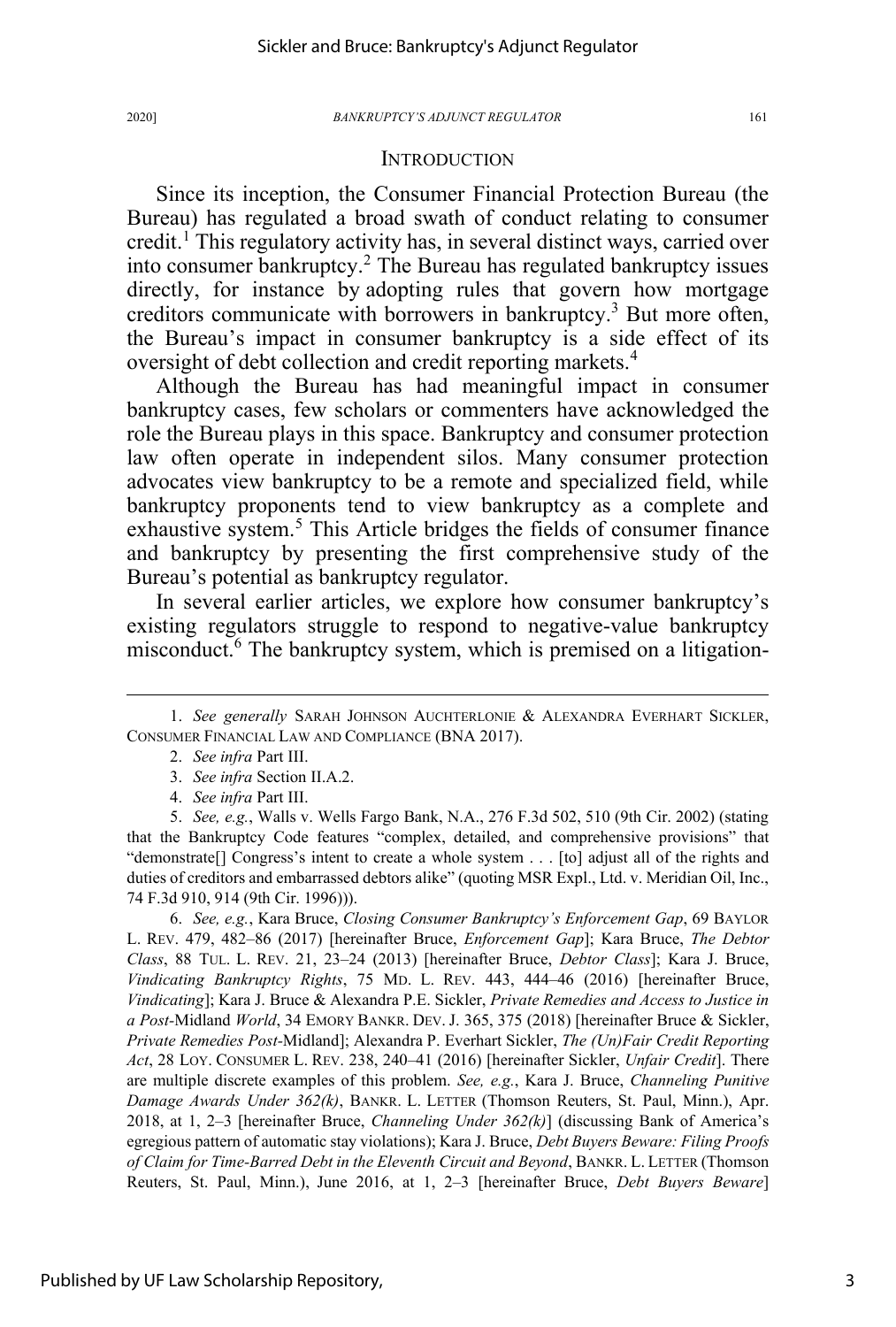based model of regulation, relies on parties involved in a case to address misconduct by filing objections, or commencing contested matters or adversary proceedings.<sup>7</sup> But much of the misconduct in bankruptcy, standing alone, generates injuries too small to justify the professional time and expense of combating them. As such, creditor behavior that has a *de minimis* effect in an individual case can amount to a massive wealth transfer and undermine the integrity of the bankruptcy process. $8 \text{ In this}$ Article, we make the case that the Bureau should adopt a more purposefully bankruptcy-directed regulatory agenda. We provide a detailed framework for how the Bureau could collaborate with bankruptcy's existing regulators to better address these pernicious consumer protection violations.

To be sure, much of the Bureau's regulatory potential in bankruptcy will remain unrealized in the current political climate, under which the Bureau exercises its authority sparingly.<sup>9</sup> But administrations change, and federal consumer financial laws and bankruptcy law will continue to intersect. Thus, the observations we make regarding the scope of the Bureau's authority and its regulatory potential will be relevant to future administrations. In an effort to achieve more immediate impact, this Article concludes by examining how, at present, other regulators can use the fruits of the Bureau's existing work to improve compliance in bankruptcy.

This Article proceeds as follows: Part I describes the regulatory deficiencies that led to the Bureau's creation and outlines, in broad strokes, the scope of the Bureau's authority. Part II details the full scope of the Bureau's regulatory authority—rulemaking, supervision, and enforcement—and catalogs the history of Bureau activities that directly or indirectly affect consumer bankruptcy. Part III argues that the bankruptcy system would benefit if the Bureau pursued an intentional, bankruptcy-focused regulatory strategy. Part IV provides a blueprint that the Bureau might use to build this bankruptcy-focused regulatory strategy.

<sup>(</sup>discussing debt buyers' practice of flooding the bankruptcy system with proofs of claim for debt for which the statute of limitations has run); Kara J. Bruce, *Recent Developments in Educational-Benefit Discharge Litigation*, BANKR. L. LETTER (Thomson Reuters, St. Paul, Minn.), Oct. 2018, at 1, 2–4 [hereinafter Bruce, *Educational Discharge*] (discussing cases that allege student loan servicers improperly collect discharged private student loan debt); Kara Bruce, *Recent Developments in Student Loan Non-Dischargeability: Aggregating Discharge-Violation Claims*, BANKR. L. LETTER (Thomson Reuters, St. Paul, Minn.), Jan. 2019, at 1, 2–3 [hereinafter Bruce, *Aggregating Discharge Claims*] (same).

 <sup>7.</sup> *See infra* Part IV.

 <sup>8.</sup> *See* Bruce & Sickler, *Private Remedies Post-*Midland, *supra* note 6, at 376.

 <sup>9.</sup> *See infra* Part IV.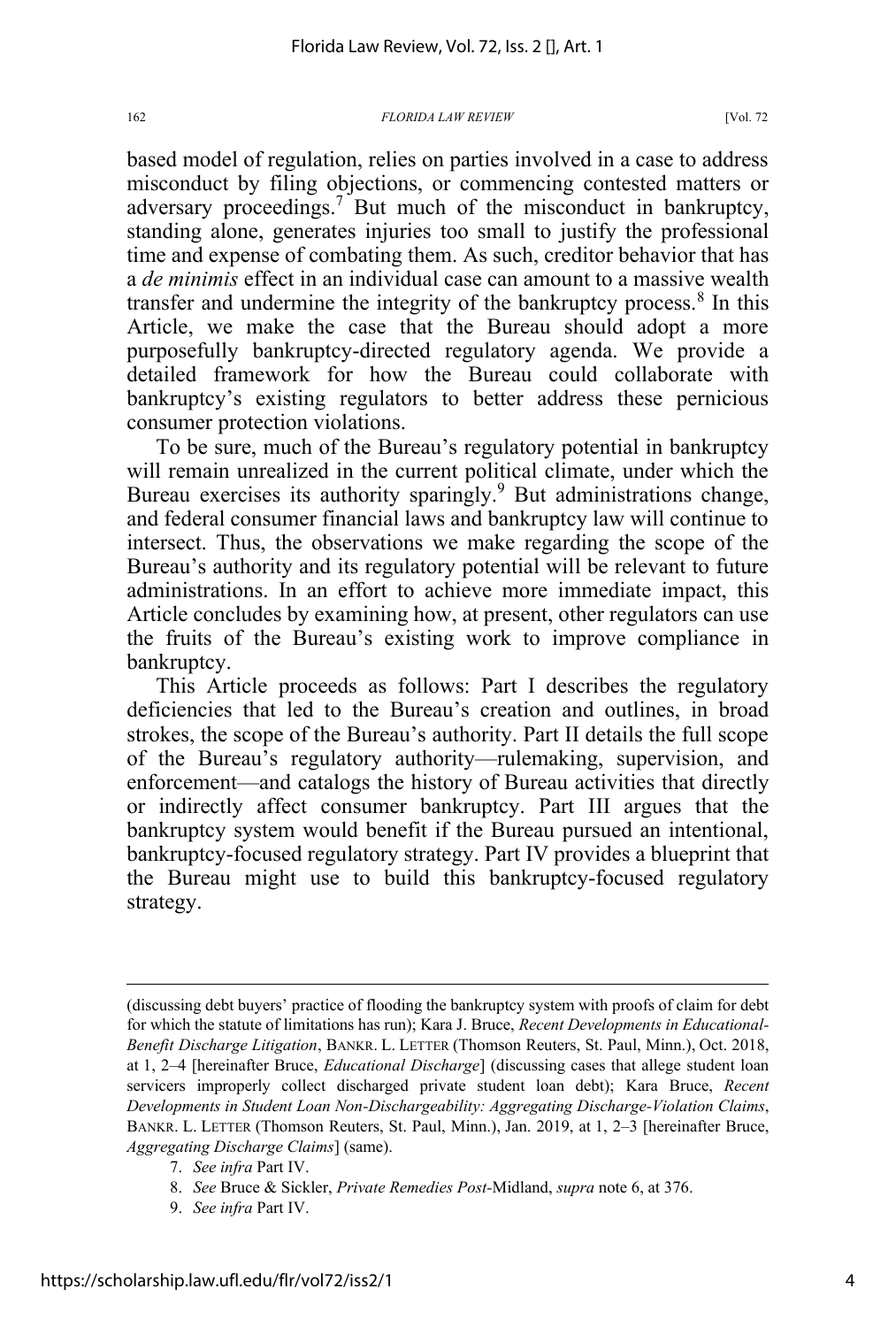Congress created the Consumer Financial Protection Bureau as part of the Dodd-Frank Wall Street Reform and Consumer Protection Act of 2010 (the Dodd-Frank Act),<sup>10</sup> which was enacted in the wake of the 2008 global financial crisis.<sup>11</sup> This Part explores the systemic weaknesses that led to the Bureau's creation and provides a broad overview of the financial activities and industries that the Bureau oversees.

# A. *History of the Consumer Financial Protection Bureau*

Before the Bureau's creation, the federal regulatory framework for consumer financial products and services was fragmented and duplicative.<sup>12</sup> Several federal agencies were charged with consumer financial protection, but none had consumer matters as its sole focus.<sup>13</sup> On the contrary, the dominant regulators of financial services were primarily focused on ensuring the safety and soundness of the banks that they regulated.<sup>14</sup> This focus overshadowed, and sometimes conflicted with, the consumer protection missions of these agencies.<sup>15</sup> Jurisdictional limitations and staffing resources also hindered agencies' ability to address violations of federal consumer financial protection laws.<sup>16</sup>

These structural limitations engendered systemic weaknesses. For example, the decentralized regulatory structure made the financial system vulnerable to arbitrage. Because federal bank regulators competed to issue bank charters (and earn the associated chartering fees), regulators

10. Pub. L. No. 111-203, 124 Stat. 1376 (codified as amended in scattered sections of 12 & 15 U.S.C.).

11. NICOLE VANATKO, CONG. RESEARCH SERV., R45163, REGULATORY REFORM 10 YEARS AFTER THE FINANCIAL CRISIS: DODD-FRANK AND SECURITIES LAW 2 (2018).

12. *See* S. REP. NO. 111-176, at 10 (2010); *see also* Adam J. Levitin, *The Consumer Financial Protection Bureau: An Introduction*, 32 REV. BANKING & FIN. L. 321, 327 (2013).

13. Levitin, *supra* note 12, at 330; *see* Heidi Mandanis Schooner, *Consuming Debt: Structuring the Federal Response to Abuses in Consumer Credit*, 18 LOY. CONSUMER L. REV. 43, 61 (2005) (explaining that the U.S. regulatory system is set up to be "institutional," with regulators from each industry—banking, insurance, securities, and so on—handling the consumer protection aspects of those industries).

14. *See* Levitin, *supra* note 12, at 330.

15. *Id.* Indeed, safety and soundness concerns focus primarily on bank profitability, and practices that might be deemed unfair, deceptive, and abusive can also be quite profitable. *Id.* at 330–31.

16. For an example of jurisdictional limitations, the Federal Trade Commission (FTC) had authority to enforce the Fair Debt Collection Practices Act (FDCPA) but lacked the authority to issue rules under the FDCPA. *See* Lisa Stifler, *The Consumer Financial Protection Bureau, the First Six Years: a Necessary Cop on the Beat, Reflections on the Fisher Memorial Program*, 71 CONSUMER FIN. L.Q. REP. 191, 193 (2017). In addition, before the Bureau was created, regulatory agencies had few dedicated staffers working on consumer finance issues. *See* Levitin, *supra* note 12, at 332.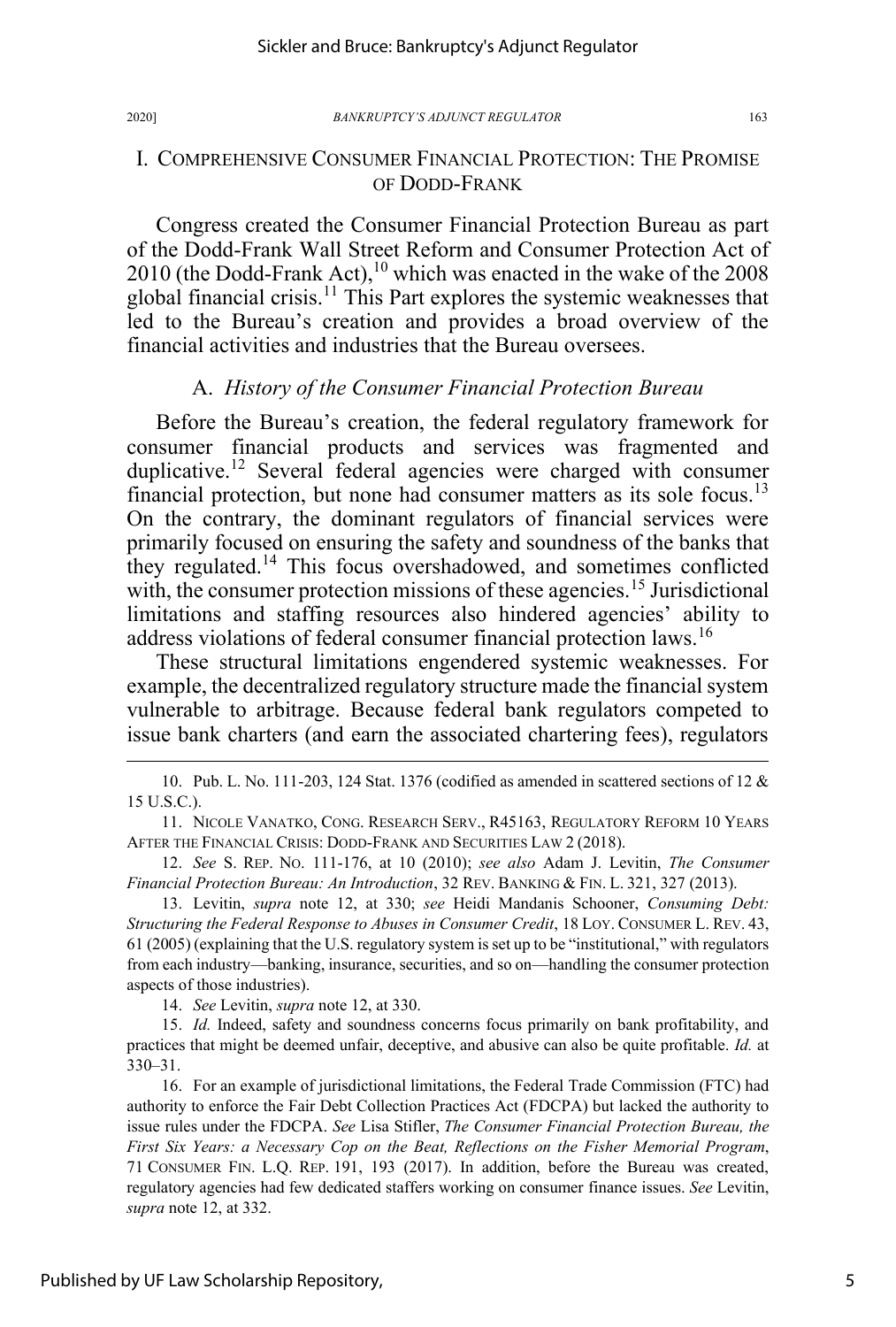with laxer consumer protection rules could attract more business.<sup>17</sup> And, when consumer protection issues came to the fore, agencies largely failed to react, engaging in "finger pointing" among regulators with overlapping authority.<sup>18</sup> At the same time, preemption doctrines seriously undermined state regulators' ability to serve as an effective stopgap.<sup>19</sup>

While these flaws in consumer financial regulation were no secret leading up to the 2008 global financial crisis,  $2^{0}$  the crisis made them impossible to ignore. Failures in regulatory oversight and accountability had allowed trillions of dollars in risky mortgages to be originated, packaged, and sold to investors.<sup>21</sup> When the mortgage bubble finally burst, the billions of dollars in losses brought financial industry behemoths to their knees, taking the global economy down with them.<sup>22</sup> In the fallout from the crisis, consumers faced not only personal financial hardship, but also procedural abuse at the hands of a financial industry that was unequipped to handle the massive numbers of defaults its practices had generated.<sup>23</sup>

The Dodd-Frank Act, which was enacted in 2010, sought to address the widespread regulatory failures that led to the global financial crisis and permitted consumers to be harmed in its wake. $2<sup>4</sup>$  Among other things, the Dodd-Frank Act established the Bureau to provide "a single point of accountability for enforcing federal consumer financial laws and protecting consumers in the financial marketplace.<sup>"25</sup>

21. *See* Warren, *supra* note 20.

22. *See* Martin Feldstein, *The Global Impact of American's Housing Crisis*, PROJECT SYNDICATE (Aug. 2009), https://www.nber.org/feldstein/projectsyndicate082009.pdf [https:// perma.cc/J6X6-N5WS]. *See generally* Levitin, *supra* note 12 (discussing events that led to the financial crisis and, in turn, to the subsequent creation of the Bureau).

23. *See, e.g.*, *Fact Sheet: Mortgage Servicing Statement*, U.S. DEP'T HUD, https://www.hud.gov/mortgageservicingsettlement/fact-sheet [https://perma.cc/D6YH-FF2Z] (detailing some of the most widespread procedural abuses in the wake of the global financial crisis).

24. *See* Levitin, *supra* note 12, at 322.

25. 12 U.S.C. § 5491(a) (2012); *The Bureau*, CONSUMER FIN. PROTECTION BUREAU, https://www.consumerfinance.gov/about-us/the-bureau/ [https://perma.cc/WK65-CKFF].

<sup>17.</sup> Levitin, *supra* note 12, at 332–33 (noting that some regulators "receive the majority of their budgets from chartering fees, rather than Congressional appropriations" and providing an example of a "regulatory race to the bottom" over state usury laws).

<sup>18.</sup> S. REP. NO. 111-176, at 168 (2010).

<sup>19.</sup> *See* Schooner, *supra* note 13, at 46.

<sup>20.</sup> For example, Elizabeth Warren, then a professor at Harvard Law School, called for the creation of a Financial Product Safety Commission in the summer of 2007. *See* Elizabeth Warren, *Unsafe at Any Rate*, DEMOCRACY (2007), https://democracyjournal.org/magazine/5/unsafe-atany-rate/ [https://perma.cc/5EZ2-2BMP]; *see also* Oren Bar-Gill & Elizabeth Warren, *Making Credit Safer*, 157 U. PA. L. REV. 1 (2008). A few years earlier, Heidi Mandanis Schooner argued that bank regulators should not be responsible for consumer protection. *See* Schooner, *supra* note 13, at 83.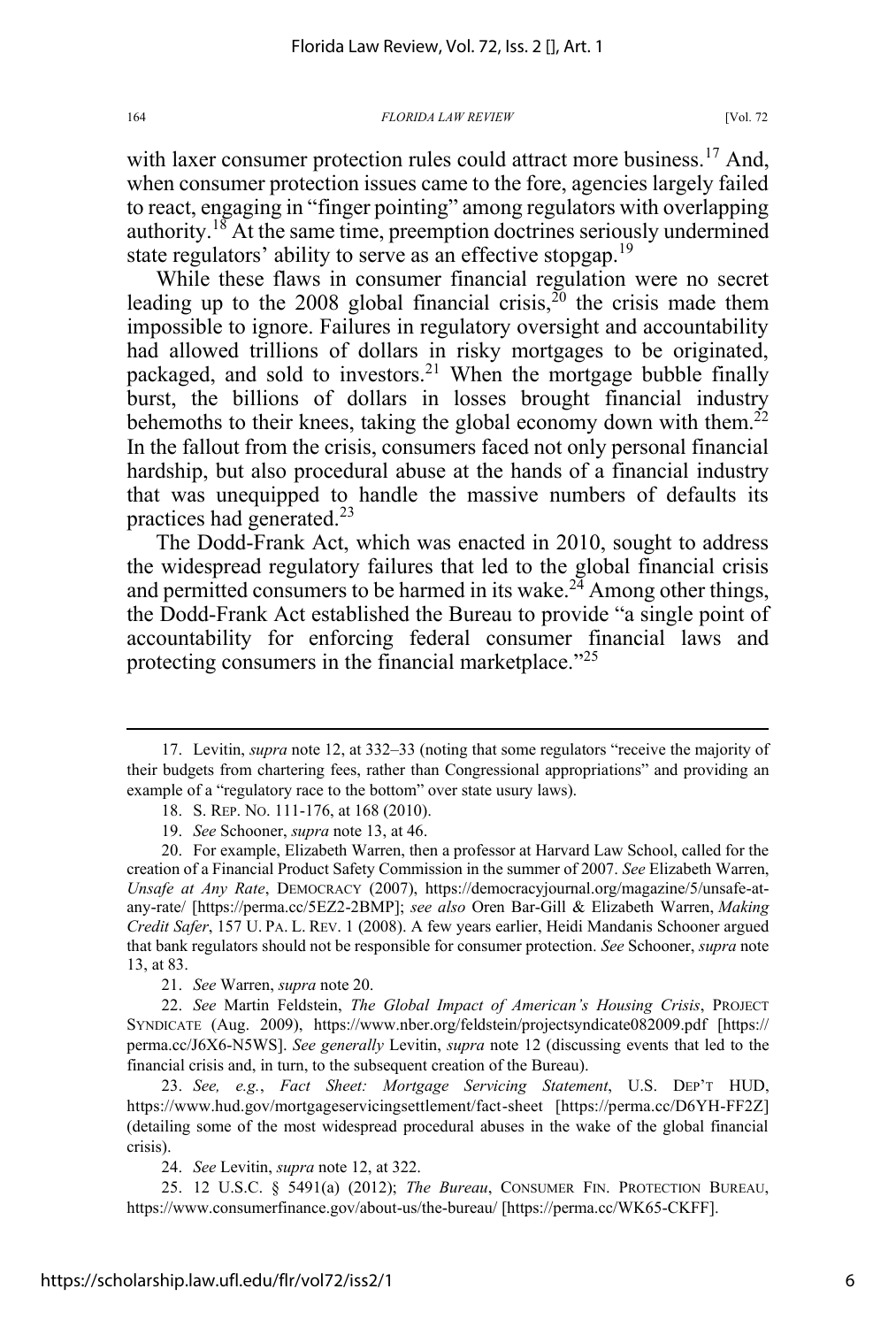The creation of the Bureau was, and remains, extremely controversial. Opponents of the Bureau have raised a variety of concerns, including that the aggregate costs of regulation will trickle down to consumers and put undue pressure on small financial institutions, and that separating financial protection from "safety-and-soundness" could upset the balance between these two concerns.<sup>26</sup> But the leadership structure of the Bureau has raised the most fervent objections.<sup>27</sup> The Bureau was designed to be independent from regulatory capture and other political pressures.<sup>28</sup> It is not subject to congressional appropriations.<sup>29</sup> Its single director is appointed directly by the President, rather than a bipartisan committee, and can be removed only for cause.<sup>30</sup> Cases have challenged this structure based on separation-of-powers concerns $31$  and, at the time of publication, the United States Supreme Court is poised to rule on whether this leadership structure is constitutional.<sup>32</sup> The balance of this Article proceeds on the assumption that, if the Court holds that the leadership structure of the Bureau is unconstitutional, it will sever the offending provisions from the remainder of the statute.<sup>33</sup> If that is the case, then the Court's holding would not undermine the contributions of this Article. If the Court takes a more aggressive approach, and disposes of the Bureau completely, then our Article can serve as a blueprint for the development of future consumer protection agencies.

# B. *The Scope of the Bureau's Authority*

In the revised regulatory landscape, the Bureau regulates almost all consumer financial products and services markets.<sup>34</sup> Broadly, the Bureau has the authority to regulate "covered persons," defined as those who directly or indirectly offer or provide a consumer financial product or

32. Seila Law, LLC v. Consumer Fin. Prot. Bureau, 140 S. Ct. 427 (2019).

<sup>26.</sup> *See* Levitin, *supra* note 12, at 336–38 (collecting examples of opposition to the Bureau).

<sup>27.</sup> *See, e.g.*, *id.* at 337–38.

<sup>28.</sup> *Id.* at 337, 340.

<sup>29.</sup> *Id.*; *cf.* 12 U.S.C. § 5497(a) (providing for the funding of the Bureau).

<sup>30.</sup> Levitin, *supra* note 12, at 340; *see* 12 U.S.C. § 5491(b)(2), (c)(1)–(3).

<sup>31.</sup> *Compare, e.g.*, PHH Corp. v. Consumer Fin. Prot. Bureau, 881 F.3d 75, 80 (D.C. Cir. 2018) (en banc) (holding the CFPB's leadership structure constitutional), *with* Consumer Fin. Prot. Bureau v. RD Legal Funding, LLC, 332 F. Supp. 3d 729, 785 (S.D.N.Y. 2018)) (holding the CFPB's leadership structure unconstitutional).

<sup>33.</sup> The Dodd-Frank Act has a severability clause, see 12 U.S.C. § 5302, which expressly states that any provision found unconstitutional may be severed from the statute. The CFPB has filed a brief advocating for the severability in the pending U.S. Supreme Court case. *See* Brief of Respondent Supporting Vacatur at 46–48, No. 19-7, Seila Law, LLC, v. Consumer Fin. Prot. Bureau at 46–48, 2019 WL 6727094 (Dec. 9, 2019).

<sup>34.</sup> *See generally* AUCHTERLONIE & SICKLER, *supra* note 1 (discussing the Bureau's authority in detail).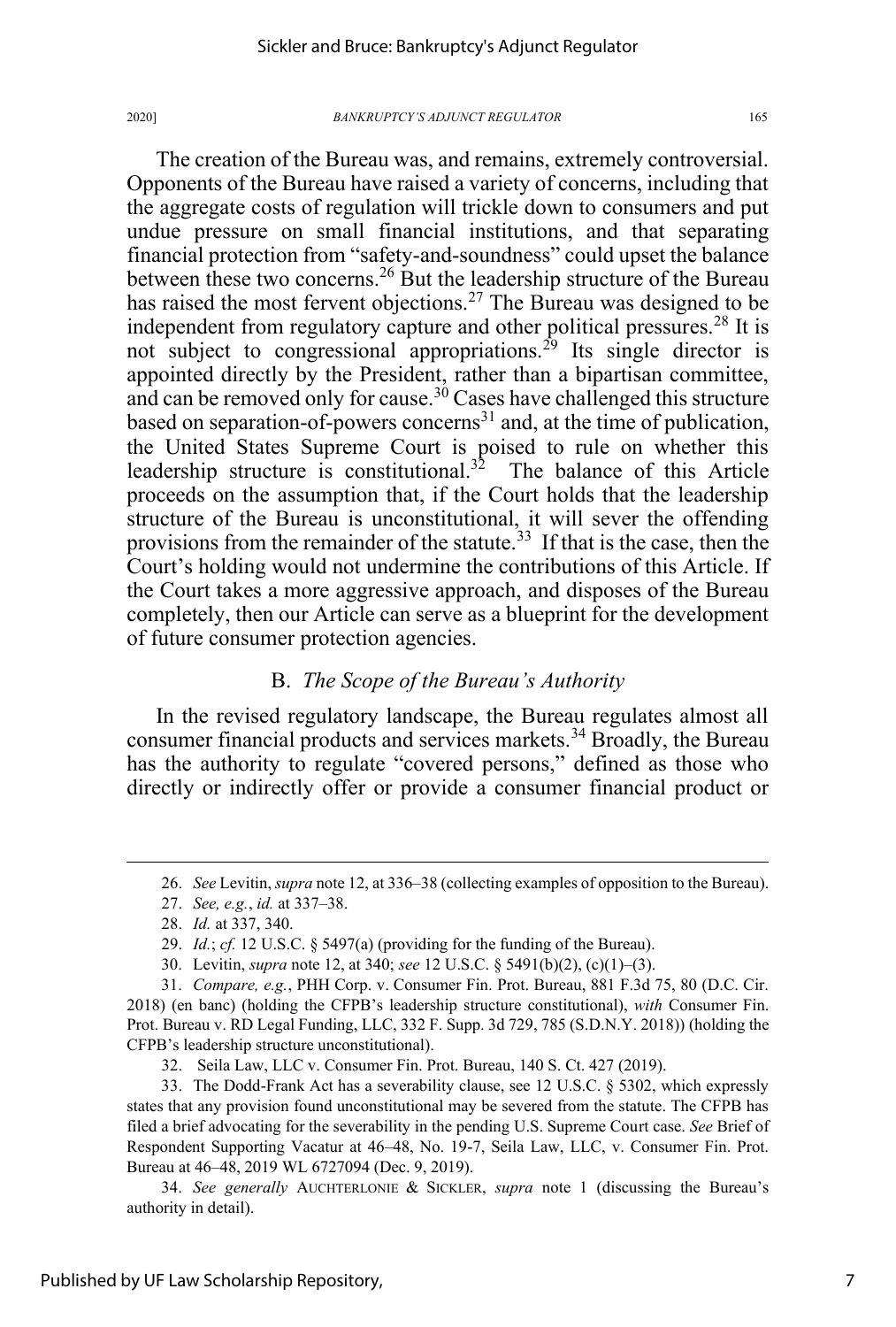service.<sup>35</sup> In particular, it is the primary regulator for banking institutions with more than \$10 billion in total assets and nonbank covered persons that offer or provide consumer financial products or services.<sup>36</sup>

The Bureau's mission is to "implement and . . . enforce Federal consumer financial law consistently" to ensure consumers have access to "fair, transparent, and competitive" markets for consumer financial products and services.<sup>37</sup> To that end, the Bureau has sweeping authority to regulate a majority of entities involved in the consumer financial services industry, and, as of July 2016, Bureau enforcement activity resulted in "over \$11.4 billion in relief for more than 25 million consumers harmed by illegal practices."38

While the Bureau implements and enforces longstanding federal consumer credit laws, including the Truth in Lending Act  $(TILA)$ , <sup>39</sup> the Real Estate Settlement Procedures Act (RESPA),<sup>40</sup> the Fair Debt Collection Practices Act (FDCPA),<sup>41</sup> and the Fair Credit Reporting Act  $(FCRA)$ ,<sup>42</sup> the agency also has additional regulatory tools at its disposal. It can identify and prohibit unfair, deceptive, or abusive acts or practices, commonly known as "UDAAPs."<sup>43</sup> The Bureau also has on-site supervision and examination authority, which allows it to monitor regulated entities' compliance with federal consumer financial laws and identify emergent business practices that risk harm to consumers.<sup>44</sup>

36. *See id.* §§ 5512, 5514–5515, 5563, 5564.

37. *See* Consumer Financial Protection Act of 2010, Pub. L. No. 111-203, § 1021(a), 124 Stat. 1376, 1979–80 (codified as amended at 12 U.S.C.  $\S$  5511(a)). The CFPA's preamble also states that among its purposes is "to protect consumers from abusive financial services practices." *Id.* at 1376.

38. *Consumer Financial Protection Bureau: Enforcing Federal Consumer Protection Laws*, CONSUMER FIN. PROTECTION BUREAU (July 2016), https://files.consumerfinance.gov/f/ documents/07132016\_cfpb\_SEFL\_anniversary\_factsheet.pdf [https://perma.cc/862P-TSV7].

39. Pub. L. No. 90-321, 82 Stat. 146 (1968) (codified as amended at 15 U.S.C. §§ 1601– 1667f (2012)).

40. Pub. L. No. 93-533, 88 Stat. 1724 (1974) (codified as amended at 12 U.S.C. §§ 2601– 2617 (2012)).

41. Pub. L. No. 95-109, 91 Stat. 874 (1977) (codified as amended at 15 U.S.C. §§ 1692– 1692o).

42. Pub. L. No. 91-508, tit. VI, 84 Stat. 1114, 1128 (1970) (codified as amended at 15 U.S.C. §§ 1681–1681x).

44. *See id.* § 5531(a).

<sup>35.</sup> *See* 12 U.S.C. § 5481(6) (2012). This authority extends to "related persons," meaning those who are in management or materially participate in the affairs of a covered person. *Id.* § 5481(25). This authority also extends to "service providers," meaning those who provide material services to covered persons. *Id.* § 5481(26). Covered persons, related persons, and service providers are all prohibited from violating federal consumer financial law.

<sup>43. 12</sup> U.S.C. § 5536(a) (making it unlawful for any person who offers or provides consumer financial products or services (or their service providers) to engage in UDAAPs). The Bureau also has authority to prescribe rules and bring enforcement actions to prohibit UDAAPs. *See id.* § 5531(b).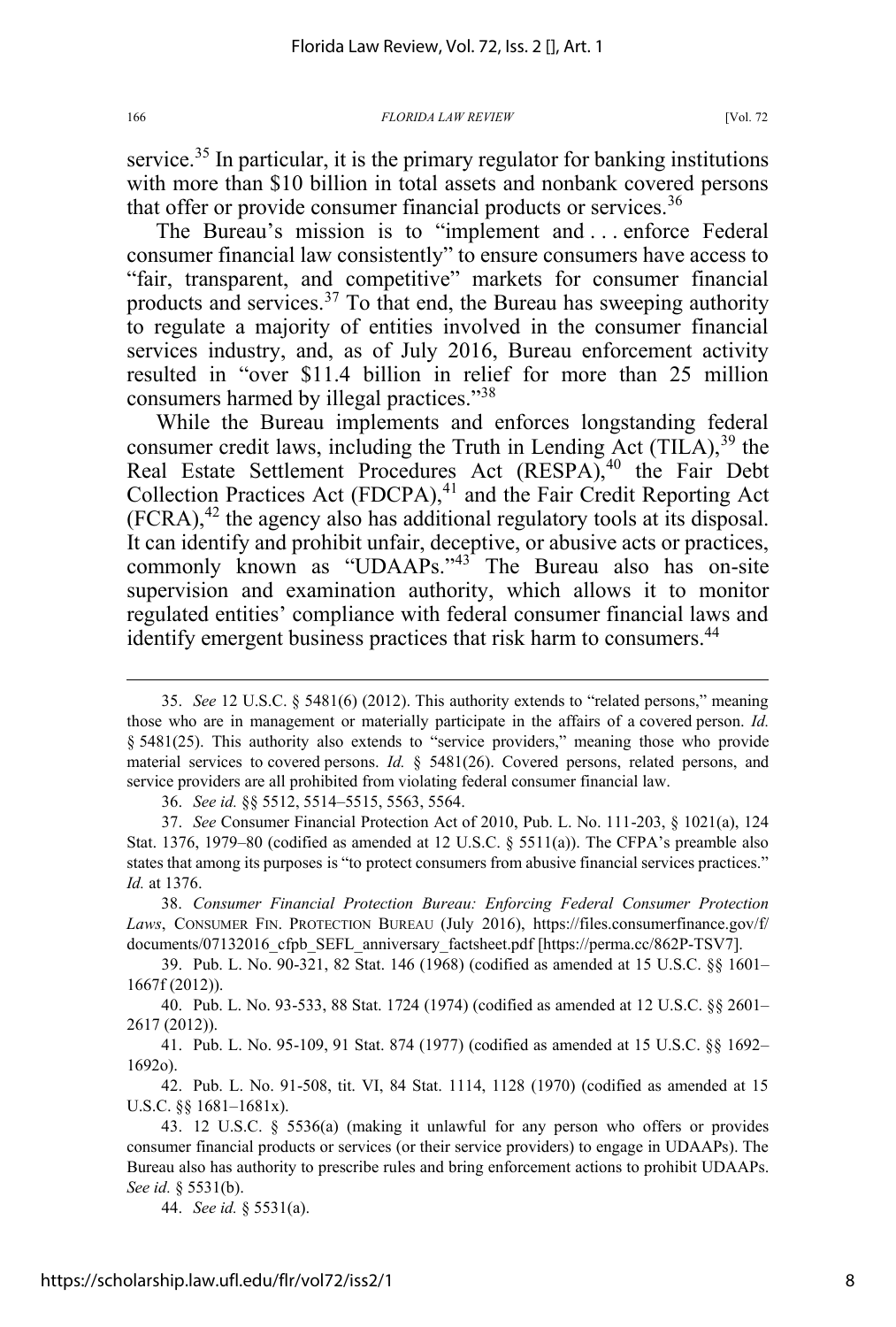The Bureau's authority to regulate consumer financial matters derives from three broad categories of law, collectively defined as "federal consumer financial law" under the Consumer Financial Protection Act of 2010 (CFPA).<sup>45</sup> Federal consumer financial law<sup>46</sup> includes the "enumerated consumer laws," which are eighteen federal consumer protection statutes identified in the CFPA and listed in Table  $2<sup>47</sup>$  specific provisions of the CFPA,<sup>48</sup> and the authorities transferred under subtitles F and H of the CFPA.<sup>49</sup> These sources of law are described in more detail in Table 1. The enumerated consumer laws are listed in Table 2.

47. *Id.* § 5481(12). These laws, and their implementing regulations, regulate specific activities, products, and services in the consumer financial services market, including extensions of consumer credit of all kinds, debt collection practices, debit card transfers, overdraft services, consumer leases, mortgage origination and appraisals, real estate settlement practices, mortgage servicing, privacy, and credit reporting. *See id.*

<sup>45.</sup> The Consumer Financial Protection Act appears as Title X of the Dodd-Frank Act. *See*  Pub. L. No. 111-203, tit. X, § 1011, 124 Stat. 1376, 1964-65 (2010) (codified at 12 U.S.C. § 5491).

<sup>46.</sup> *See* 12 U.S.C. § 5481(14) ("The term 'Federal consumer financial law' means the provisions of this title, the enumerated consumer laws, the laws for which authorities are transferred under subtitles F and H, and any rule or order prescribed by the Bureau under this title, an enumerated consumer law, or pursuant to the authorities transferred under subtitles F and H." (footnotes omitted)).

<sup>48.</sup> Sometimes referred to as the Bureau's "original" or "organic" authority. *See* Levitin, *supra* note 12, at 344.

<sup>49.</sup> Subtitles F and H of the CFPA refer respectively to the transfer of consumer financial protection functions to the Bureau and amendments to various federal statutes. *See* Consumer Financial Protection Act, 12 U.S.C. §§ 1061–1067, 1081–1100.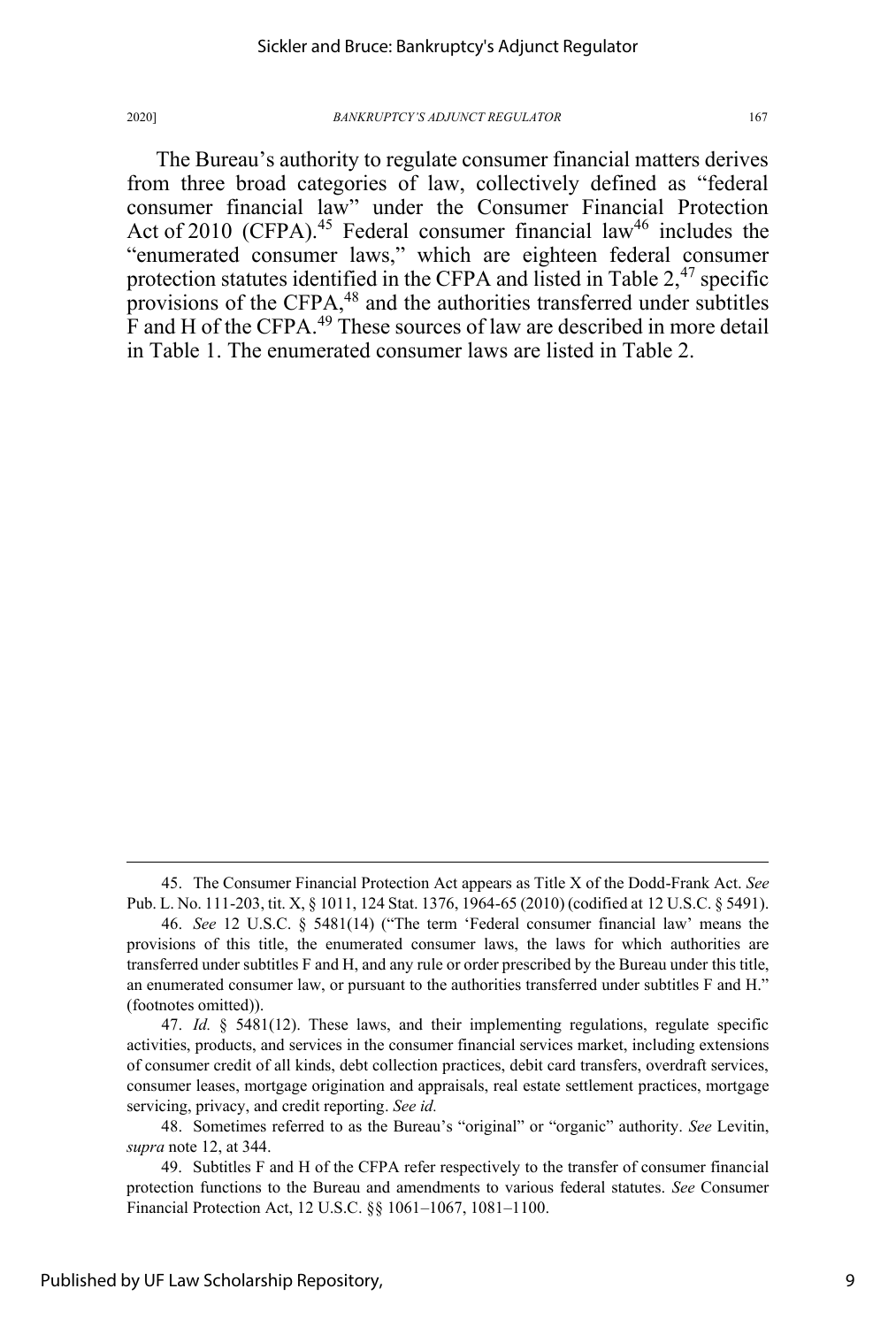# **Table 1: Sources of Bureau Authority**

CONSUMER FINANCIAL PROTECTION ACT (CFPA)

- •Contains the substantive provisions of Title X of the Dodd-Frank Act
- •Delineates the scope of the Bureau's rulemaking, supervisory, and enforcement authority
- •Authorizes the Bureau to create rules that ban UDAAPs

ENUMERATED CONSUMER LAWS

- •Eighteen federal consumer protection statutes identified in the CFPA and listed in Table 3
- •The Bureau has authority to create administrative rules, enforce these statutes, and supervise for compliance

TRANSFERRED AUTHORITIES

- $\cdot$ CFPA Subtitle F transfers authority to the Bureau from other federal regulators, including the Comproller of the Currency, Office of Thrift Supervision, and Federal Deposit Insurance Corporation.
- •CFPA Subtitle H refers mostly to conforming amendments to various federal statutes, such as TILA, FDCPA, among others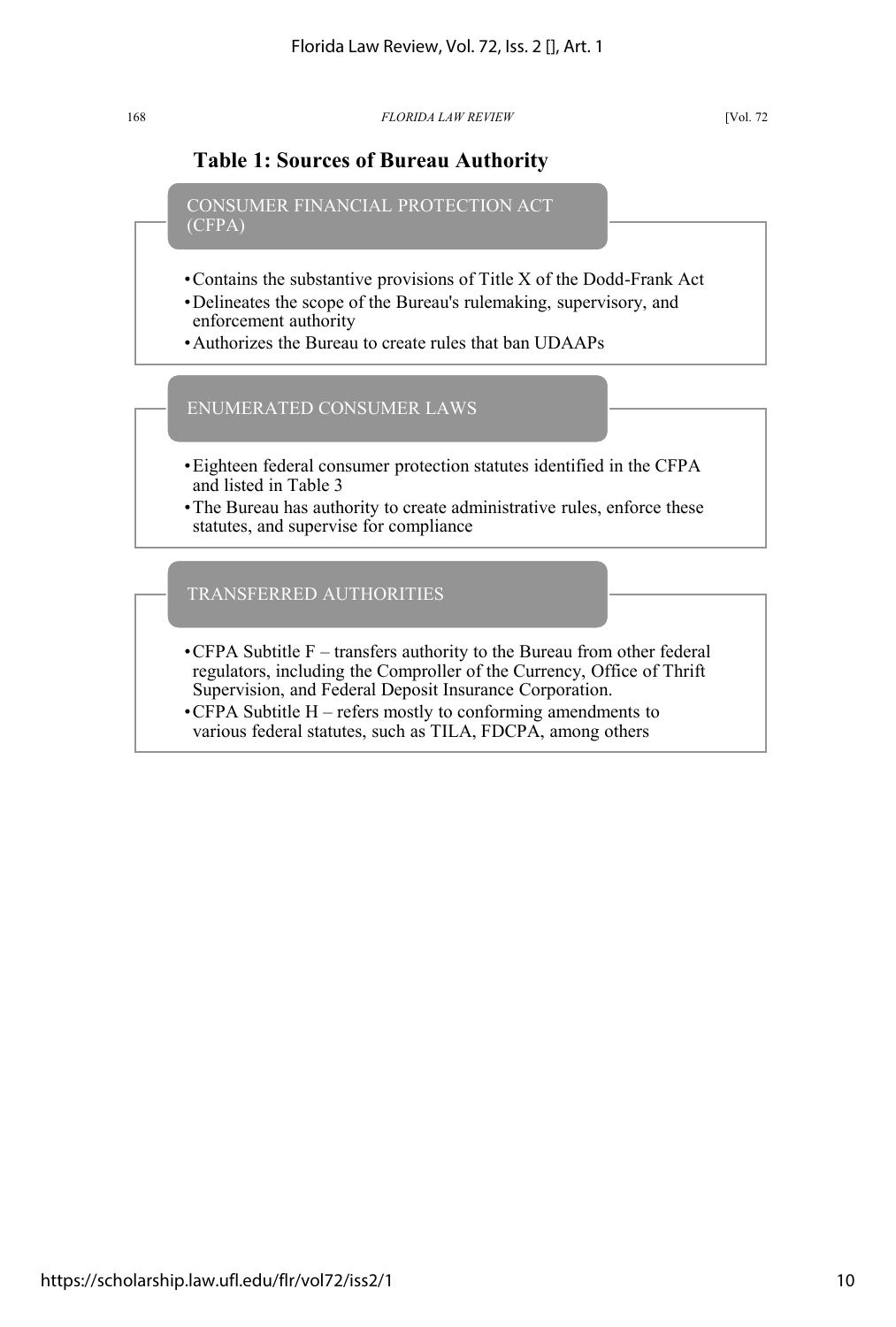| . епишегана сопяш                                 |                                            |                                                                   |  |  |  |  |  |
|---------------------------------------------------|--------------------------------------------|-------------------------------------------------------------------|--|--|--|--|--|
| Alternative Mortgage<br>Transaction Parity Act of | Consumer Leasing Act of<br>1976 (CLA) $51$ | Electronic Fund Transfer<br>Act $(EFTA)$ , <sup>52</sup> with the |  |  |  |  |  |
| 1982 (AMTPA) <sup>50</sup>                        |                                            | exception of Section 920                                          |  |  |  |  |  |
|                                                   |                                            |                                                                   |  |  |  |  |  |
| Equal Credit                                      | Fair Credit Billing Act                    | Fair Credit Reporting                                             |  |  |  |  |  |
| Opportunity Act (ECOA) <sup>53</sup>              | $(FCBA)^{54}$                              | Act $(FCRA)$ , <sup>55</sup> (with some                           |  |  |  |  |  |
|                                                   |                                            | exceptions)                                                       |  |  |  |  |  |
| Home Owners                                       |                                            | Federal Deposit                                                   |  |  |  |  |  |
| Protection Act of 1998                            | Fair Debt Collection                       | Insurance Act (FDIA) <sup>58</sup>                                |  |  |  |  |  |
| (HPA) <sup>56</sup>                               | Practices Act (FDCPA) <sup>57</sup>        | (only subsections (b)                                             |  |  |  |  |  |
|                                                   |                                            | through (f) of Section 43)                                        |  |  |  |  |  |
| Gramm-Leach-Bliley                                | Home Mortgage                              | Home Ownership and                                                |  |  |  |  |  |
| Act $(GLBA)^{59}$ (only                           | Disclosure Act of 1975                     | Equity Protection Act of                                          |  |  |  |  |  |
| sections 502-509)                                 | $(HMDA)^{60}$                              | 1994 (HOEPA) <sup>61</sup>                                        |  |  |  |  |  |
| <b>Real Estate Settlement</b>                     | Secure and Fair                            |                                                                   |  |  |  |  |  |
| Procedures Act of 1974                            | Enforcement (S.A.F.E.)                     | Truth in Lending Act                                              |  |  |  |  |  |
| $(RESPA)^{62}$                                    | for Mortgage Licensing                     | $(TLA)^{64}$                                                      |  |  |  |  |  |
|                                                   | Act of 2008 <sup>63</sup>                  |                                                                   |  |  |  |  |  |
| Truth in Savings Act                              | Interstate Land Sales                      | Military Lending Act                                              |  |  |  |  |  |
| $(TISA)^{65}$                                     | Full Disclosure Act <sup>66</sup>          | $(MLA)^{67}$                                                      |  |  |  |  |  |

# **Table 2: Enumerated Consumer Laws**

50. Pub. L. No. 97-320, tit. VIII, 96 Stat. 1469, 1545–48 (codified as amended at 12 U.S.C. §§ 3801–3806).

51. Pub. L. No. 94-240, 90 Stat. 257 (codified as amended in scattered sections of 15 U.S.C.).

52. Pub. L. No. 95-630, tit. XX, 92 Stat. 3728 (1978) (codified as amended at 15 U.S.C. §§ 1693–1693r (2012)).

53. Pub. L. No. 93-495, tit. V, 88 Stat. 1521 (1974) (codified as amended at 15 U.S.C. §§ 1691, 1691a–1691c, 1691d–1691e).

54. Pub. L. No. 93-495, tit. III, 88 Stat. 1511 (1974) (codified as amended at 15 U.S.C. §§ 1601, 1602, 1610, 1631, 1632, 1637, 1666, 1666a–1666j).

55. 15 U.S.C. § 1681.

56. Pub. L. No. 105-216, 112 Stat. 897 (codified as amended at 12 U.S.C. §§ 4901–4910 (2012)).

57. 15 U.S.C. §§ 1692–1692p.

58. Pub. L. No. 81-797, 64 Stat. 873 (1950) (codified as amended at 12 U.S.C. §§ 1811– 1831bb).

59. Pub. L. No. 106-102, 113 Stat. 1338, 1340 (1999) (codified as amended in scattered sections of 12 & 15 U.S.C.).

60. Pub. L. No. 94-200, 89 Stat. 1125 (codified as amended at 12 U.S.C. §§ 2801–2810).

61. Pub. L. No. 103-325, 108 Stat. 2190 (codified as amended in scattered sections of 15 U.S.C.).

62. Pub. L. No. 93-533, 88 Stat. 1724 (codified as amended at 12 U.S.C. §§ 2601–2617).

63. Pub. L. No. 110-289, 122 Stat. 2810 (codified as amended at 12 U.S.C. §§ 5101–5117). 64. *See* 15 U.S.C. §§ 1601–1667f.

65. Pub. L. No. 102-242, 105 Stat. 2334 (1991) (codified as amended at 12 U.S.C. §§ 4301– 4313).

66. Pub. L. No. 90–448, 82 Stat. 590 (1968) (codified as amended at 15 U.S.C. §§ 1701– 1720 (2012)).

67. John Warner National Defense Authorization Act for Fiscal Year 2007, Pub. L. No. 109-364, § 670(a), 120 Stat. 2083, 2266 (codified at 10 U.S.C. § 987(b) (2012)).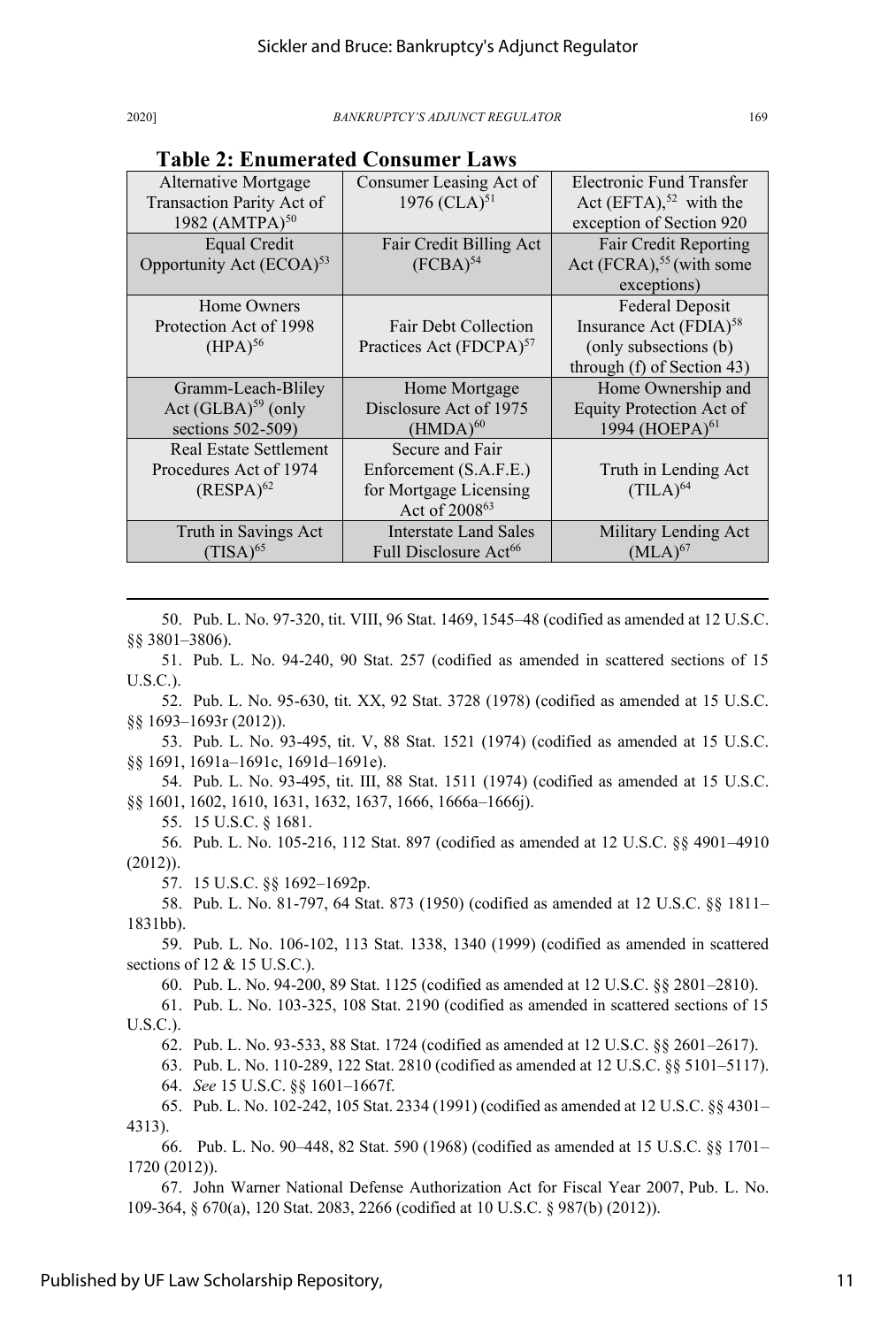### II. BUREAU REGULATION AND ITS SPILLOVER EFFECTS IN BANKRUPTCY

To date, the Bureau has exercised its authority in consumer bankruptcy sparingly, only occasionally taking action to directly regulate conduct that occurs within the bankruptcy system. More often, the agency exercises its authority indirectly, in ways that have ripple effects in the consumer bankruptcy system. The following sections detail the full scope of the Bureau's authority—rulemaking, supervisory, and enforcement and catalog the history of Bureau regulatory activities that have directly or indirectly affected consumer bankruptcy. Table 3 details the scope of the Bureau's authority.

### A. *The Bureau's Rulemaking Authority*

### 1. In General

The Bureau has exclusive authority to prescribe rules and issue orders and guidance to administer, implement, and enforce federal consumer financial law.<sup>68</sup> The Bureau can prescribe rules about many topics, including UDAAPs,<sup>69</sup> disclosure,<sup>70</sup> nonbank supervision,<sup>71</sup> nonbank registration,<sup>72</sup> pre-dispute arbitration,<sup>73</sup> and reverse mortgages.<sup>74</sup> The Bureau can also promulgate rules that "exempt any class of covered

70. *Id.* § 5532(a).

The Bureau may prescribe [disclosure] rules to ensure that the features of any consumer financial product or service, both initially and over the term of the product or service, are fully, accurately, and effectively disclosed to consumers in a manner that permits consumers to understand the costs, benefits, and risks associated with the product or service . . . .

*Id.* These disclosure rules may include model forms, the use of which constitutes a "safe harbor" for covered persons. *Id.* § 5532(b), (d).

71. *Id.* § 5514(a)(1). The Bureau may prescribe rules, in consultation with state agencies, to facilitate supervision of nonbank covered persons, including rules to ensure such entities are legitimate and able to perform their consumer obligations. *Id.* § 5514(b)(7).

72. *Id.* § 5512(c)(7). In consultation with state agencies, the Bureau may prescribe rules requiring registration of certain nonbanks other than insured depository institutions and related persons. *Id.*

73. *Id.* § 5518(b). The Bureau may prescribe rules prohibiting or restricting pre-dispute arbitration agreements between covered persons and consumers upon finding that such rules are "in the public interest and for the protection of consumers." *Id.*

74. *Id.* § 5602(b)(1). The Bureau may identify and preclude unlawful, unfair, deceptive, or abusive acts or practices in connection with reverse mortgage transactions or the offering of reverse mortgages. *Id.* § 5602(b)(2).

<sup>68.</sup> *See* 12 U.S.C. § 5512(a), (b)(1). If both the Bureau and another agency are authorized to prescribe regulations under a provision of federal consumer financial law, the Bureau has exclusive rulemaking authority. *Id.* § 5512(b)(4)(A).

<sup>69.</sup> *Id.* § 5531(b) (giving the Bureau the power to prescribe rules identifying UDAAPs); *see id.* § 5536(a)(1) (prohibiting UDAAPs).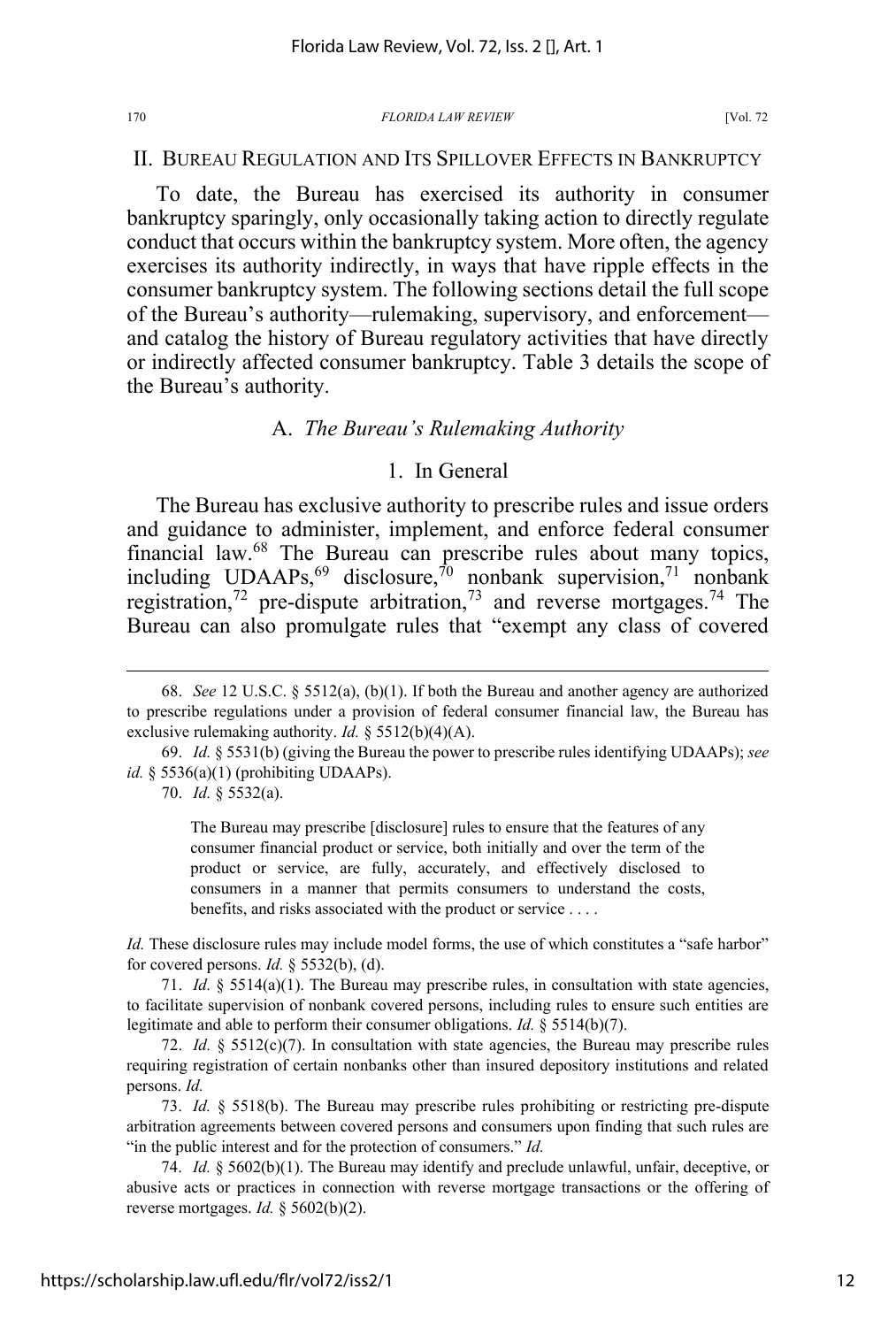persons, service providers, or consumer financial products or services, from any provision" of the CFPA or any rule issued thereunder, "as the Bureau determines necessary or appropriate" to carry out the statute's objectives.<sup>75</sup>

The Dodd-Frank Act defines the scope of the Bureau's "original" rulemaking authority to cover nearly all consumer financial products and services, including loan extensions and servicing, leases, deposits, payments, debt collection, and financial advisory services.<sup>76</sup> But while the Bureau's rulemaking authority is broad, it is not without limits. Each enumerated consumer law defines the scope of the Bureau's rulemaking authority thereunder.<sup>77</sup> In addition, the Bureau is subject to a number of procedural limitations that require it to engage in a cost-benefit analysis,  $^{78}$ consult with prudential banking regulators,  $79$  comply with the Administrative Procedure Act (APA)<sup>80</sup> and the Small Business Regulatory Enforcement Fairness Act of 1996 (SBREFA), $81$  and conduct periodic reviews of its rules.<sup>82</sup> Finally, the Financial Stability Oversight Council (FSOC) has the power to veto a final Bureau rule if it determines that the rule "would put the safety and soundness of the United States banking system or the stability of the financial system of the United States at risk."83

- 76. *See id.* § 5481(15)(A).
- 77. *See supra* notes 50–67 and accompanying text.
- 78. 12 U.S.C. § 5512(b)(2)(A).

79. *Id.* § 5512(b)(2)(B). The Bureau must consult with the appropriate prudential regulator before proposing a rule and during the comment process. *Id.* If a prudential regulator objects in writing to a proposed rule, the Bureau's final order must describe the objection and the basis for the Bureau's decision about the objection. *Id.* § 5512(b)(2)(C).

80. Administrative Procedure Act, Pub. L. No. 79–404, 60 Stat. 237 (1946) (codified as amended in scattered sections of 5 U.S.C.).

81. Pub. L. No. 104-121, 110 Stat. 857 (codified as amended in scattered sections of 5 U.S.C.); *see, e.g.*, 5 U.S.C. §§ 602–604 (requiring the Bureau to consider the economic impact of its rules on small businesses and evaluate alternatives that would minimize any burden while accomplishing the rule's objectives).

82. 12 U.S.C. § 5512(d)(1). The Bureau must review every "significant" rule or order within at least five years of its issuance. *Id.*  $\S 5512(d)(1)-(2)$ . The statute does not define the term "significant," apparently leaving that matter to the Bureau's discretion.

83. *Id.* § 5513(a). FSOC, a Dodd-Frank Act creation, is composed of 15 federal and state financial regulators (10 with voting power) charged with identifying, responding to, and managing risk to the U.S. financial system. *See id.* § 5322(a). The FSOC's veto authority requires a twothirds majority vote. *Id.* § 5323(a)(1).

<sup>75.</sup> *Id.* § 5512(b)(3)(A). The Bureau must take into consideration statutorily enumerated factors in exercising this exemption authority, such as "the total assets of the class of covered persons," the volume of consumer financial transactions that the covered person conducts, and existing provisions of applicable law. *Id.* § 5512(b)(3)(B)(i).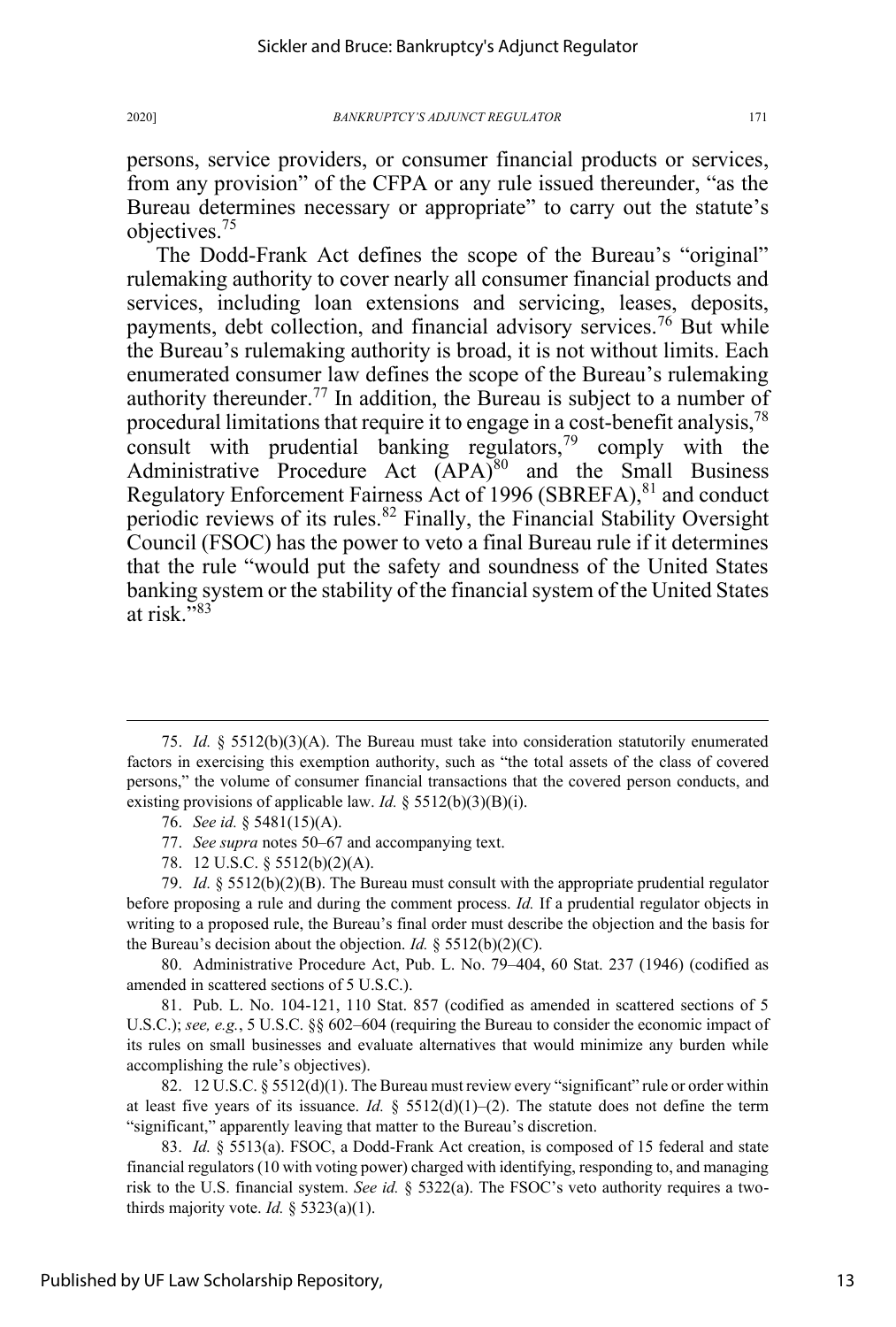### 2. In Bankruptcy

To date, the Bureau's bankruptcy-related rulemaking activity has been limited to addressing mortgage servicers' interactions with debtors in bankruptcy. When a debtor files for bankruptcy relief, the automatic stay requires creditors to halt any ongoing collection activity.<sup>84</sup> But even so, many debtors continue to interact with their mortgage servicers over the course of the bankruptcy case. Most notably, debtors who file for chapter 13 bankruptcy can cure any arrears on their mortgage payments and continue paying their mortgages on a payment plan over the course of their case.<sup>85</sup> Depending on the jurisdiction, debtors make these payments through a chapter 13 trustee or directly to the creditor.<sup>86</sup> Because many debtors in bankruptcy continue to pay their mortgages over the course of a bankruptcy case, the Bureau's regulations on mortgage servicer conduct are directly relevant to the consumer bankruptcy process.

TILA and its corresponding administrative rules, Regulation Z, regulate the disclosure of loan terms in extending and servicing consumer credit.87 In 2010, Congress amended TILA to require mortgage servicers to provide periodic statements to debtors,<sup>88</sup> and the Bureau promulgated rules to implement this requirement.<sup>89</sup> An earlier version of these rules exempted debtors in bankruptcy from the periodic-statement requirement, permitting (but not requiring) servicers to send periodic

87. 12 C.F.R. § 1026 (2019); *see* 15 U.S.C. § 1604(a) (2012) (authorizing the Bureau to prescribe regulations to carry out the purposes of TILA).

<sup>84.</sup> *See* 11 U.S.C. § 362(a) (2012). Creditors face steep penalties if they continue to collect, or seek to foreclose, without the authority of the court. *See id.* § 362(k).

<sup>85.</sup> *See* Gordon Bermant & Jean Braucher, *Making Post-Petition Mortgage Payments Inside Chapter 13 Plans: Facts, Law, Policy*, 80 AM. BANKR. L.J. 261, 261–62 (2006).

<sup>86.</sup> *Id.* ("Some courts and chapter 13 trustees still permit chapter 13 debtors to make regular mortgage payments directly, while in some courts, a standing order requires trustees to make conduit payments."). Debtors filing for chapter 7 bankruptcy have fewer options to save their homes, but some jurisdictions will permit the mortgage to "ride through" the bankruptcy if the debtor continues to pay the monthly amounts due. *See, e.g.*, *In re* Law, 421 B.R. 735, 737 (Bankr. W.D. Pa. 2010); *In re* Caraballo, 386 B.R. 398, 400–01 (Bankr. D. Conn. 2008) (noting that, although the Bankruptcy Abuse Protection and Consumer Protection Act abrogated the "ridethrough" option for personal property, debtors can still choose "ride-through" with respect to real property).

<sup>88.</sup> *See* Mortgage Reform and Anti-Predatory Lending Act, Pub. L. No. 111–203, tit. XIV, § 1400, 124 Stat. 2136 (2010). The Dodd-Frank Act amended TILA to require that a creditor, assignee, or servicer of any residential mortgage loan—a closed-end credit transaction secured by a dwelling—provide a periodic statement to the borrower for each billing cycle. *See id.* § 1420(1)*.*  The Dodd-Frank Act required the Federal Reserve Board and, subsequently, the Bureau to prescribe standard form(s) for the required disclosure, taking into account that the statements might be transmitted in writing or electronically. *See id* § 1420(2)*.* 

<sup>89.</sup> *See* 12 C.F.R. § 1026.41(a)–(d).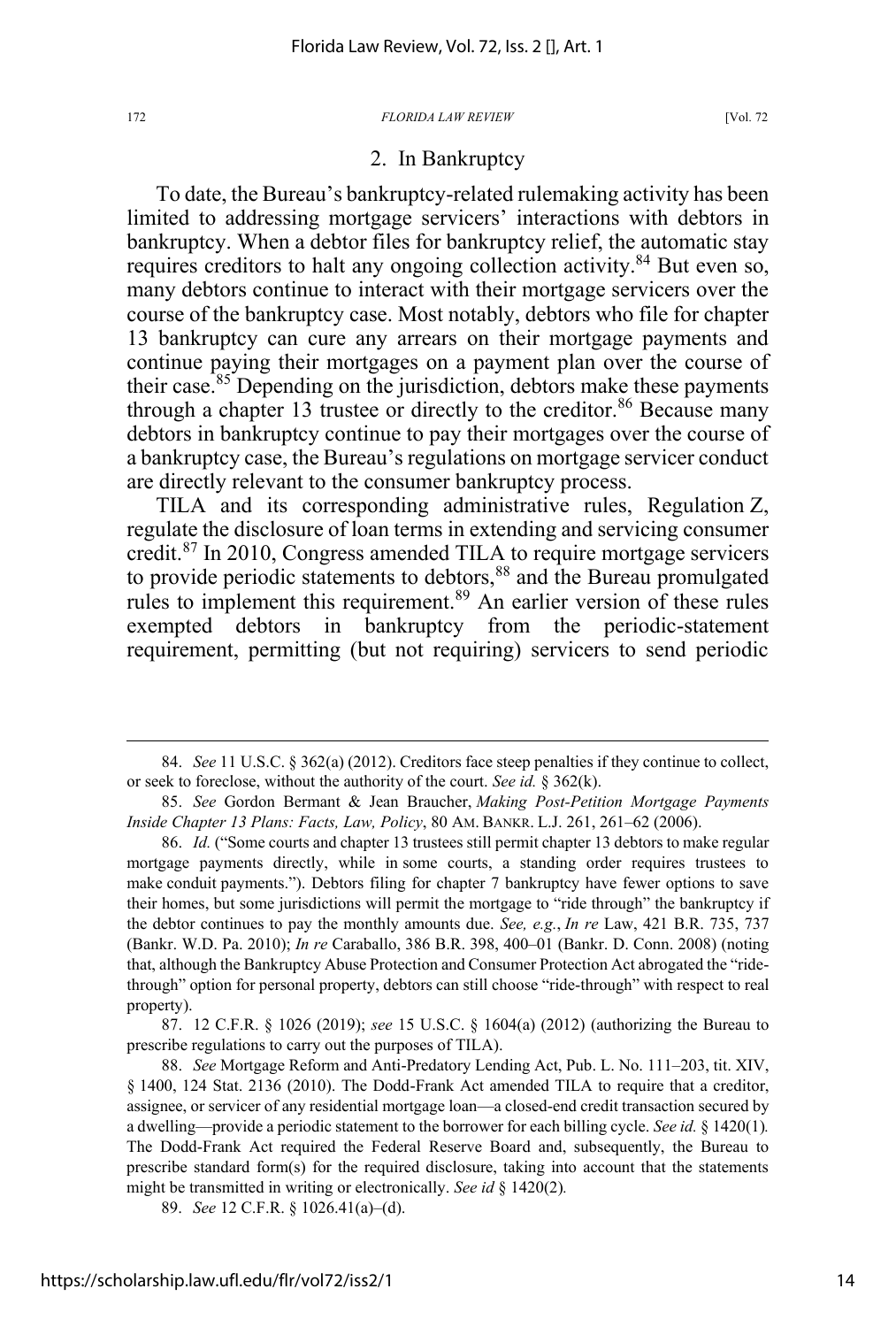mortgage statements to debtors in bankruptcy.<sup>90</sup> But the most recent iteration requires mortgage servicers to send statements with bankruptcyspecific modifications to debtors in bankruptcy.<sup>91</sup>

In the process of promulgating this new rule, the Bureau considered comments from the United States Trustee Program (USTP), industry, and consumer advocacy groups.<sup>92</sup> While the USTP and consumer advocacy groups strongly supported requiring servicers to provide periodic statements to consumers in bankruptcy, some industry commenters argued that borrowers in bankruptcy should be exempted from the rule based on the complexities of calculating pre-petition arrearages and potential conflicts with the Bankruptcy Code.<sup>93</sup> The Bureau concluded that requiring mortgage servicers to send periodic statements to debtors in bankruptcy was appropriate, notwithstanding the complexity, and did not conflict with the Bankruptcy Code.<sup>94</sup> The Bureau crafted bankruptcyspecific modifications to servicers' requirements, which help servicers communicate with debtors without violating the automatic stay and discharge injunction.  $95$ 

91. *See* Mortgage Servicing Rules Under the Truth in Lending Act (Regulation Z), 83 Fed. Reg. 10,553, 10,553–54 (Mar. 12, 2018) (to be codified at 12 C.F.R. pt. 1026). This final iteration of the rule provides that upon a triggering event (for example, if the borrower enters bankruptcy, personal liability is discharged, or if the borrower exits bankruptcy), the servicer is exempt from providing the next periodic statement or coupon book that would otherwise be required, regardless of when in the billing cycle the triggering event occurs. 12 C.F.R. § 1026.41(e)(5)(iv). As previously drafted, the exemption applied for the next periodic statement or coupon book only if the payment due date for that ensuing billing cycle was 14 days or less after the triggering event. *See* Amendments to the 2013 Mortgage Rules Under the Real Estate Settlement Procedures Act (Regulation X) and the Truth in Lending Act (Regulation Z), 81 Fed. Reg. 72,160, 72,324–26 (Oct. 19, 2016) (to be codified at 12 C.F.R. pt. 1024, 1026).

92. *See generally* Amendments to the 2013 Mortgage Rules Under the Real Estate Settlement Procedures Act (Regulation X) and the Truth in Lending Act (Regulation Z), 81 Fed. Reg. 72,160 (Oct. 19, 2016) (to be codified at 12 C.F.R. pt. 1024, 1026).

93. *Id.* at 72,315.

94*. See id.* at 72,319–21 (noting also that the USTP "did not express concerns" that the periodic statement requirement as proposed would violate the automatic stay).

95. The bankruptcy-specific modifications to periodic statements include omitting certain otherwise-required disclosures—such as late payment fees, length of delinquency, the potential risks of failing to cure a delinquency—and the addition of other new disclosures for borrowers who have filed bankruptcy—such as pre-petition arrearage, etc. *See generally* Amendments to the

<sup>90.</sup> *See* Mortgage Servicing Rules Under the Truth in Lending Act (Regulation Z), 78 Fed. Reg. 10,901, 10,966 (Feb. 14, 2013) (to be codified at 12 C.F.R. pt. 1026) (acknowledging industry's concern that the automatic stay conflicts with the periodic statement requirement); Amendments to the 2013 Mortgage Rules Under the Real Estate Settlement Procedures Act (Regulation X) and the Truth in Lending Act (Regulation Z), 78 Fed. Reg. 62,993, 63,000–06 (Oct. 23, 2013) (to be codified at 12 C.F.R. pt. 1024, 1026) (promulgating an interim rule exempting servicers from sending periodic statements to residential mortgage consumers who have filed for bankruptcy pending further study of the interaction of bankruptcy law and the periodic statements requirement).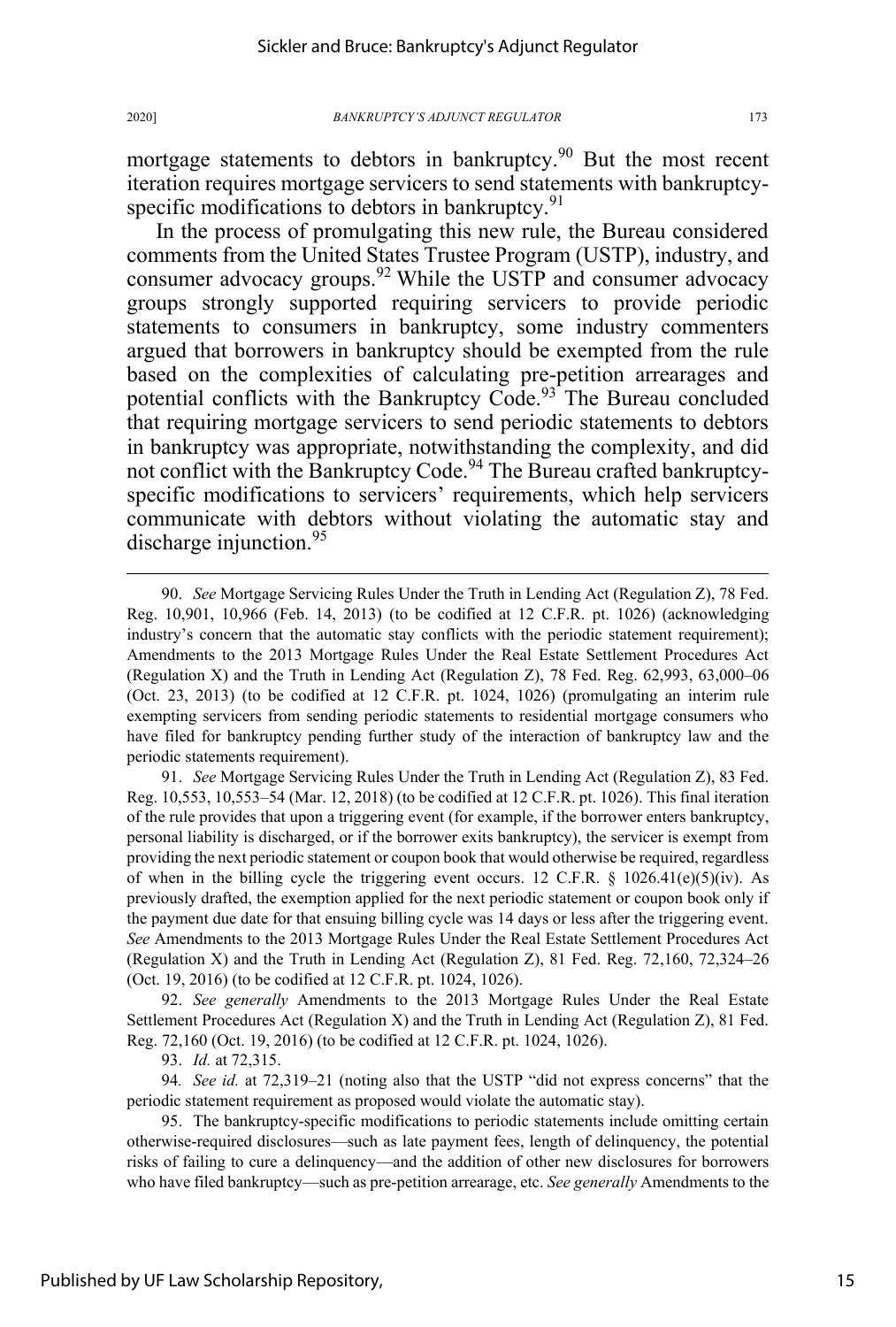The Bureau also promulgated new regulations that require creditors to give notice of rate changes to borrowers holding adjustable rate mortgages (ARMs). The regulations generally require creditors to notice rate changes between 210 and 240 days before the first rate adjustment, and between 60 and 120 days for subsequent rate adjustments.<sup>96</sup> Meanwhile, the Bankruptcy Rules require creditors to give debtors notice of payment changes within 21 days before the payments at the adjusted rate are due.<sup>97</sup> During the notice and comment period, the Bureau received a comment suggesting that borrowers in bankruptcy should be excepted from the new ARM notice regulations because the regulations conflicted with the 21-day notice present in the Bankruptcy Rules.<sup>98</sup> The Bureau disagreed, noting that the earlier notice requirements "enhance[] consumer protection by providing these consumers with additional time to adjust to an increase in their mortgage payments."<sup>99</sup>

The Bureau's effort to adjust for the bankruptcy implications of its mortgage servicing regulations represents a policy shift in consumer financial regulation. Before Dodd-Frank, most mortgage servicing regulations avoided potential conflicts with bankruptcy by crafting expansive exceptions for creditor communications with debtors in bankruptcy.<sup>100</sup> But as discussed elsewhere in this Article, such broad exceptions can undermine the value of consumer protection for debtors, a particularly vulnerable class of consumers. These examples illustrate how the Bureau now strives to harmonize its goals—here, improving consumers' access to information—while complying with the statutory and procedural limitations supplied by bankruptcy law.

### B. *The Bureau's Supervision & Examination Authority*

### 1. In General

The Bureau has broad supervisory authority over banking institutions with assets over \$10 billion<sup>101</sup> as well as nonbank mortgage originators

<sup>2013</sup> Mortgage Rules Under the Real Estate Settlement Procedures Act (Regulation X) and the Truth in Lending Act (Regulation Z), 81 Fed. Reg. 72,160. There are also different disclosures required depending on whether the borrower filed a chapter 7 or 13 case. *Id.* 

<sup>96. 12</sup> C.F.R. § 1026.20(c), (d).

<sup>97.</sup> FED. R. BANKR. P. 3002.1(b).

<sup>98.</sup> Mortgage Servicing Rules Under the Truth in Lending Act (Regulation Z), 78 Fed. Reg. 10,901, 10,923 (Feb. 14, 2013) (to be codified at 12 C.F.R. pt. 1026).

<sup>99.</sup> *Id.* 

<sup>100.</sup> *See* John Rao, *New Servicing Regulations Adopt Sensible Approach*, AM. BANKR. INST. J., May 2013, at 16, 16.

<sup>101. 12</sup> U.S.C. § 5515(a) (2012). In measuring the assets of a banking institution, this provision includes affiliates. *Id.*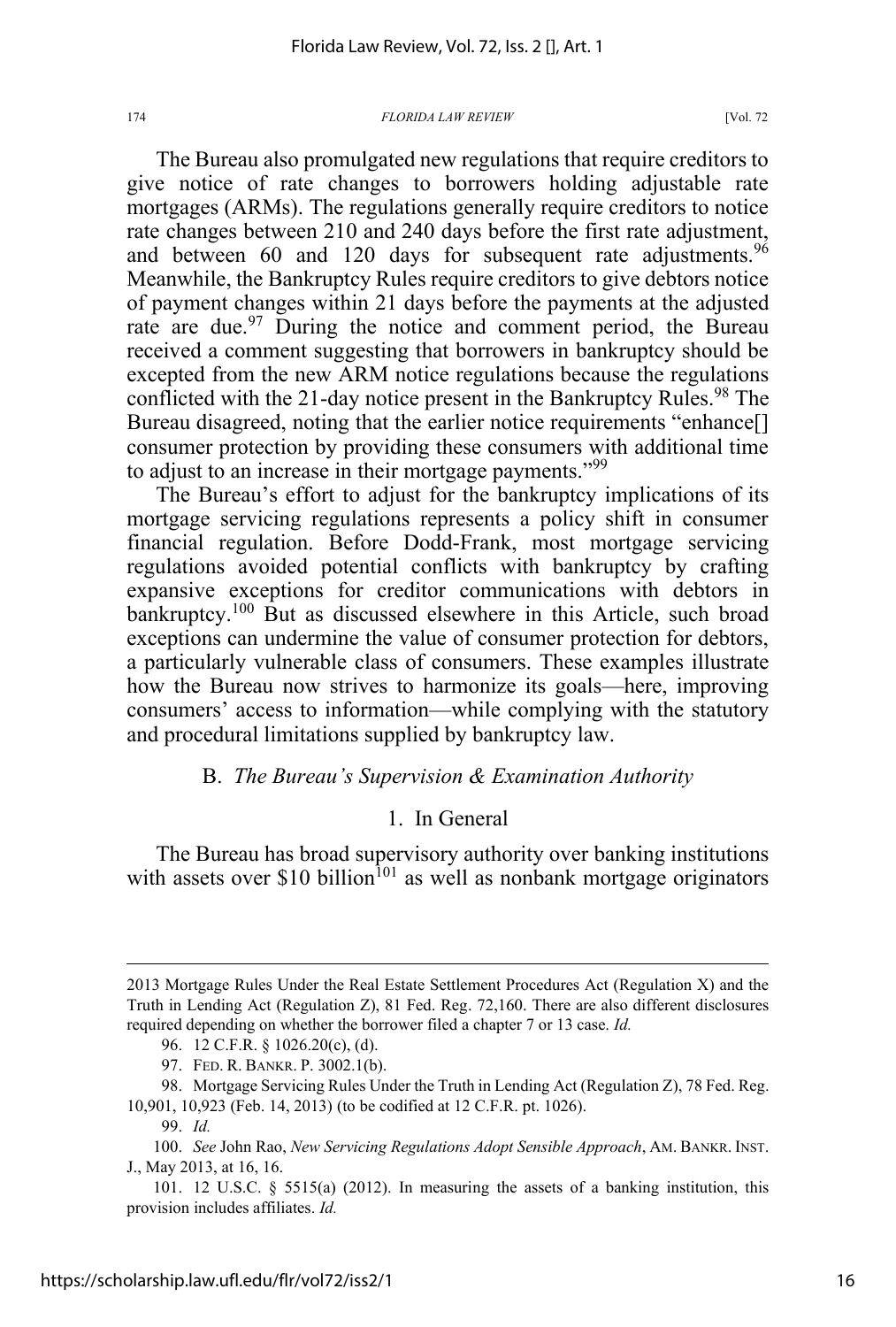and servicers,<sup>102</sup> payday lenders,<sup>103</sup> and private student lenders of all sizes.<sup>104</sup> It also supervises larger participants of other consumer financial markets, including consumer debt collection businesses,<sup>105</sup> consumer reporting agencies,<sup>106</sup> student loan servicers,<sup>107</sup> international money transfers,  $108$  and automobile finance companies.  $109$ 

The Bureau conducts its supervisory activities using an examination process that emphasizes compliance and risk monitoring.<sup>110</sup> Most examinations focus on the quality of the institution's compliance management systems, which should be designed to prevent violations and ensure appropriate self-monitoring, correction, and remediation where violations have occurred.<sup>111</sup> The Bureau also uses examination to detect emergent practices and assess risks of harm to consumers and markets.<sup>112</sup>

The Bureau publishes on its website a detailed Supervision and Examination Manual (Examination Manual) that functions as a guide for examiners and regulated entities.<sup>113</sup> This manual exceeds 1,500 pages and includes product- and statute-based examination guides.<sup>114</sup> Although it is designed for use by the Bureau's examiners, it also serves as a blueprint for regulated entities to measure their compliance.

Although the examination process is confidential,  $115$  the Bureau periodically publishes on its website Supervisory Highlights, which

- 103. *Id.* § 5514(a)(1)(E).
- 104. *Id.* § 5514(a)(1)(D).
- 105. 12 C.F.R. § 1090.105(b).
- 106. *Id.* § 1090.104(b).
- 107. *Id.* § 1090.106(b).
- 108. *Id.* § 1090.107.
- 109. *Id.* § 1090.108.
- 110. *See* 12 U.S.C. §§ 5514(b)(1)(A)–(B), 5515(b)(1)(A)–(B) (2012).

111. The Bureau has an internal "playbook" that explains the examination process, including how decisions are made, who makes them, and how information is evaluated. Letter from Raynell D. Lazier, FOIA Manager, Consumer Fin. Prot. Bureau, to Jonathan Pompan, Venable LLP (Mar. 31, 2017), https://connect.venable.com/13/449/uploads/cfpb-examination-playbook-3-31- 2017.pdf [https://perma.cc/N6GK-JSZ9]. Venable LLP attorneys obtained a copy of this playbook through a Freedom of Information Act Request. *Id.* For an extensive discussion of the Bureau's examination process, see generally Jean Braucher & Angela Littwin, *Examination as a Method of Consumer Protection*, 58 ARIZ. L. REV. 33 (2016).

112. 12 U.S.C. §§ 5514(a)–(b), 5515(b)(1), 5516.

113. *See generally* CONSUMER FIN. PROT. BUREAU, SUPERVISION AND EXAMINATION MANUAL (2012), https://s3.amazonaws.com/files.consumerfinance.gov/f/documents/cfpb\_ supervision-and-examination-manual.pdf. [https://perma.cc/CJT2-68CB].

114. *See id.* The manuals for individual products and services and statutes are here: *Supervision and Examinations*, CONSUMER FIN. PROTECTION BUREAU, https://www.consumer finance.gov/policy-compliance/guidance/supervision-examinations/ [https://perma.cc/F2EQ-5WXB].

115. 12 C.F.R. §§ 1070.2(f), 1070.40–.47 (2019) (addressing the confidentiality of supervision).

<sup>102.</sup> *Id.* § 5514(a)(1)(A).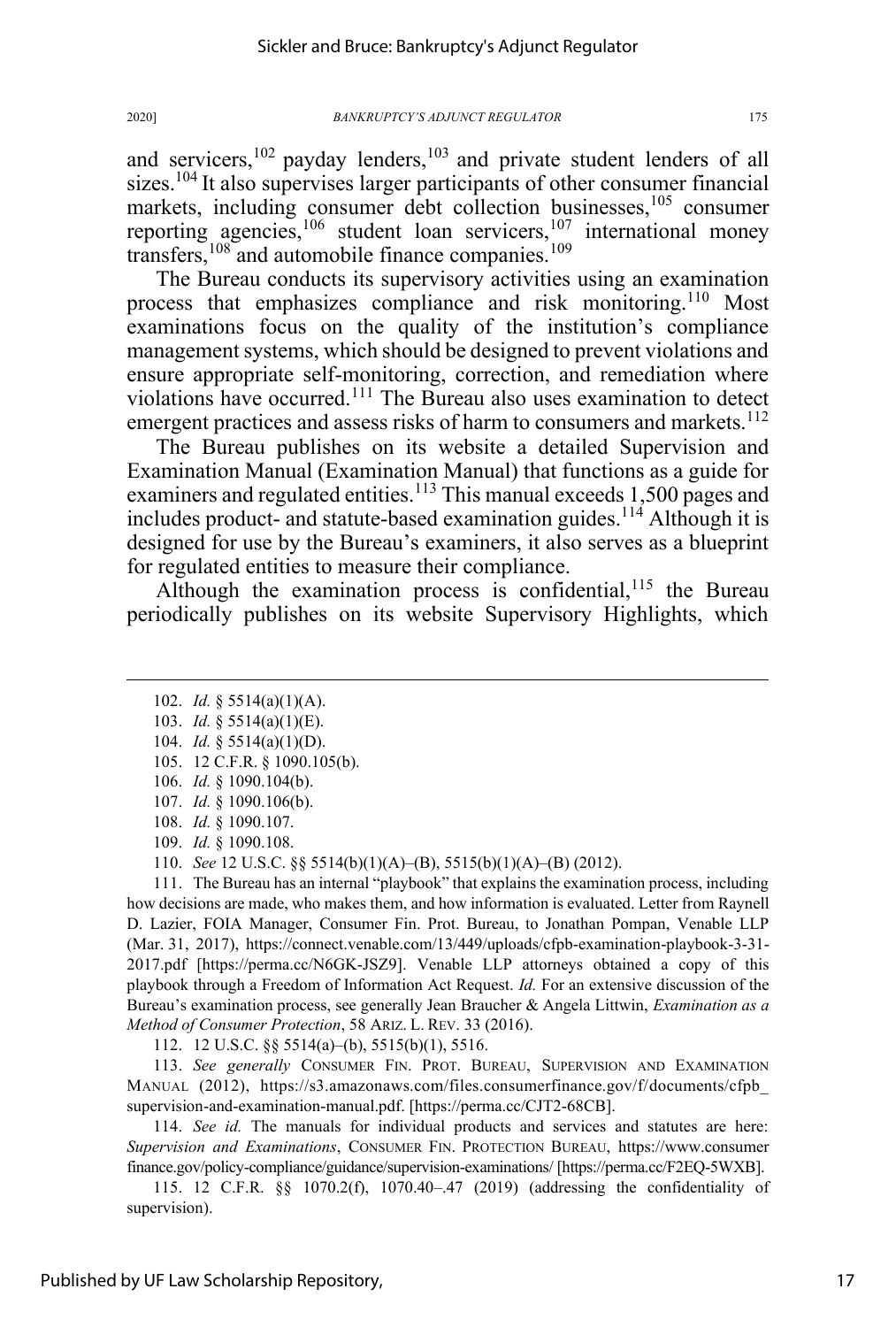report important examination findings to help the industry identify marketplace risks and ensure compliance.<sup>116</sup>

### 2. In Bankruptcy

The Bureau has identified several high-risk markets as priorities for examination, including mortgage servicing, third-party debt collection, credit reporting, and payment processing.<sup>117</sup> These markets have significant overlap in consumer bankruptcy cases.<sup>118</sup> The following examples explain how the Bureau's supervision of these areas touches bankruptcy-related activities. Although the full details of the Bureau's supervision are not publicly available, these overlaps show that Bureau examiners are well positioned to identify behavior that might pose a risk to the consumer bankruptcy process.

# a. Mortgage Servicing Oversight

As noted above, debtors often continue to pay their mortgage obligations over the course of a pending bankruptcy case.<sup>119</sup> As such, mortgage creditors must build bankruptcy compliance into their operations. This task can be onerous, as the bankruptcy process often alters both the status of a debtor's loan and the schedule and amount of future payments.<sup>120</sup> In particular, chapter 13 bankruptcy permits debtors to cure home mortgage arrearages and continue paying their mortgages pursuant to the terms of the chapter 13 plan.<sup>121</sup> Mortgage creditors must therefore be attuned to court orders and plan provisions, which supplant any pre-bankruptcy accounting records that the servicer maintained.<sup>122</sup> Mortgage creditors must also comply with a variety of additional Bankruptcy Code provisions and procedural rules, including taking care not to violate the automatic stay, and disclosing changes in payments or other fees and amounts due.

<sup>116.</sup> *See Supervisory Highlights*, CONSUMER FIN. PROTECTION BUREAU, https://www. consumerfinance.gov/policy-compliance/guidance/supervisory-highlights/ [https://perma.cc/ MS88-JY83].

<sup>117.</sup> *See id.*

<sup>118.</sup> *See id.*; *supra* notes 101–21 and accompanying text.

<sup>119.</sup> *See supra* note 86 and accompanying text.

<sup>120.</sup> *But see* John Rao, *Servicing of Home Mortgages in Bankruptcy: When Worlds Need Not Collide*, AM. BANKR. INST. J., Feb. 2009, at 1, 1 ("While there are some unique payment application issues that arise when a mortgage default is cured in a chapter 13 case, even these are similar to servicers' handling of payments under nonbankruptcy repayment and modification agreements.").

<sup>121.</sup> *See* 11 U.S.C. § 1322(c) (2012) (detailing a statutory right to cure).

<sup>122.</sup> If mortgage creditors fail to pay attention to these issues, they risk violating not only the Bankruptcy Code, but RESPA as well. *See* Rao, *supra* note 120, at 1.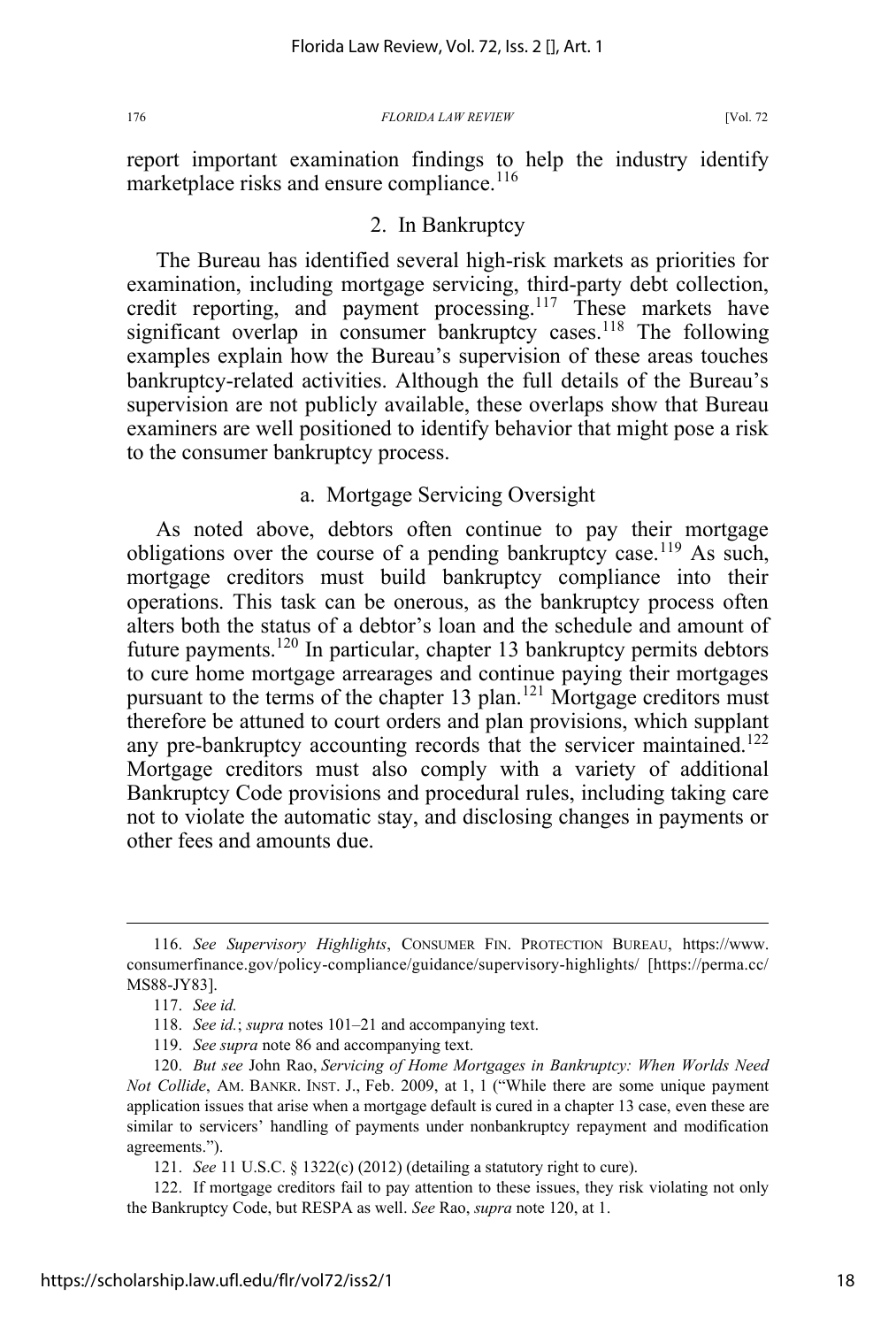The Bureau's examination manual for mortgage servicing makes several express references to bankruptcy.<sup>123</sup> For example, the manual directs examiners to obtain information about whether mortgage servicers have internal policies and procedures that identify accounts as being active in bankruptcy, in order to ensure that servicers comply with bankruptcy laws and procedural rules.<sup>124</sup> It also includes provisions that cover chapter 13 notice of payment changes and other fees and amounts due.125 Finally, the manual requires examiners to obtain information about whether and how servicers apply payments received from consumers or bankruptcy trustees.<sup>126</sup> To date, this supervision has uncovered significant payment processing non-compliance in bankruptcy cases affecting borrowers in bankruptcy, leading the Bureau to commence an enforcement action against the nation's largest nonbank mortgage loan servicer.<sup>127</sup>

# b. Debt Collection Oversight

Consumer debt is regularly collected by entities other than the creditor that originated the transaction. Creditors often outsource collection to third-party debt collection agencies or sell past-due debts to debt buyers.<sup>128</sup> When debts are assigned, debt collectors need several pieces of information in order to comply with the bankruptcy process. For example, debt collectors should know if a debt is in bankruptcy or has been discharged in bankruptcy.<sup>129</sup> They also should be able to determine whether the statute of limitations has run. As discussed in more detail below, rampant failures to provide sufficient information with the assignments of debts have led to significant problems in consumer bankruptcy cases.<sup>130</sup>

The Bureau has authority to supervise larger participants in the debt collection market, defined as any entity that collects more than \$10

<sup>123.</sup> *See* CONSUMER FIN. PROT.BUREAU, EXAMINATION PROCEDURES: MORTGAGE SERVICING 23–24 (2016), https://s3.amazonaws.com/files.consumerfinance.gov/f/documents/11.5 Mortgage\_Servicing\_Exam\_Procedures\_June\_2016.pdf [https://perma.cc/PYU8-FKGL].

<sup>124.</sup> *See id.* at 23.

<sup>125.</sup> *See id.*

<sup>126.</sup> *See id.* at 24.

<sup>127.</sup> We discuss this case in more detail below. *See infra* notes 177–180 and accompanying text.

<sup>128.</sup> *See generally* FED. TRADE COMM'N, THE STRUCTURE AND PRACTICES OF THE DEBT-BUYING INDUSTRY (2013), https://www.ftc.gov/sites/default/files/documents/reports/structureand-practices-debt-buying-industry/debtbuyingreport.pdf [https://perma.cc/J42Y-P5XM] (detailing the scope of the debt-buying industry).

<sup>129.</sup> Some debt buyers focus their activity on collecting debts in bankruptcy. *See id.* at 18.

<sup>130.</sup> *See id.* at 29 (discussing rampant failure in documentation accompanying sold debt in general). As discussed below, the collection of time-barred debt in consumer bankruptcy has received a great deal of attention in recent years.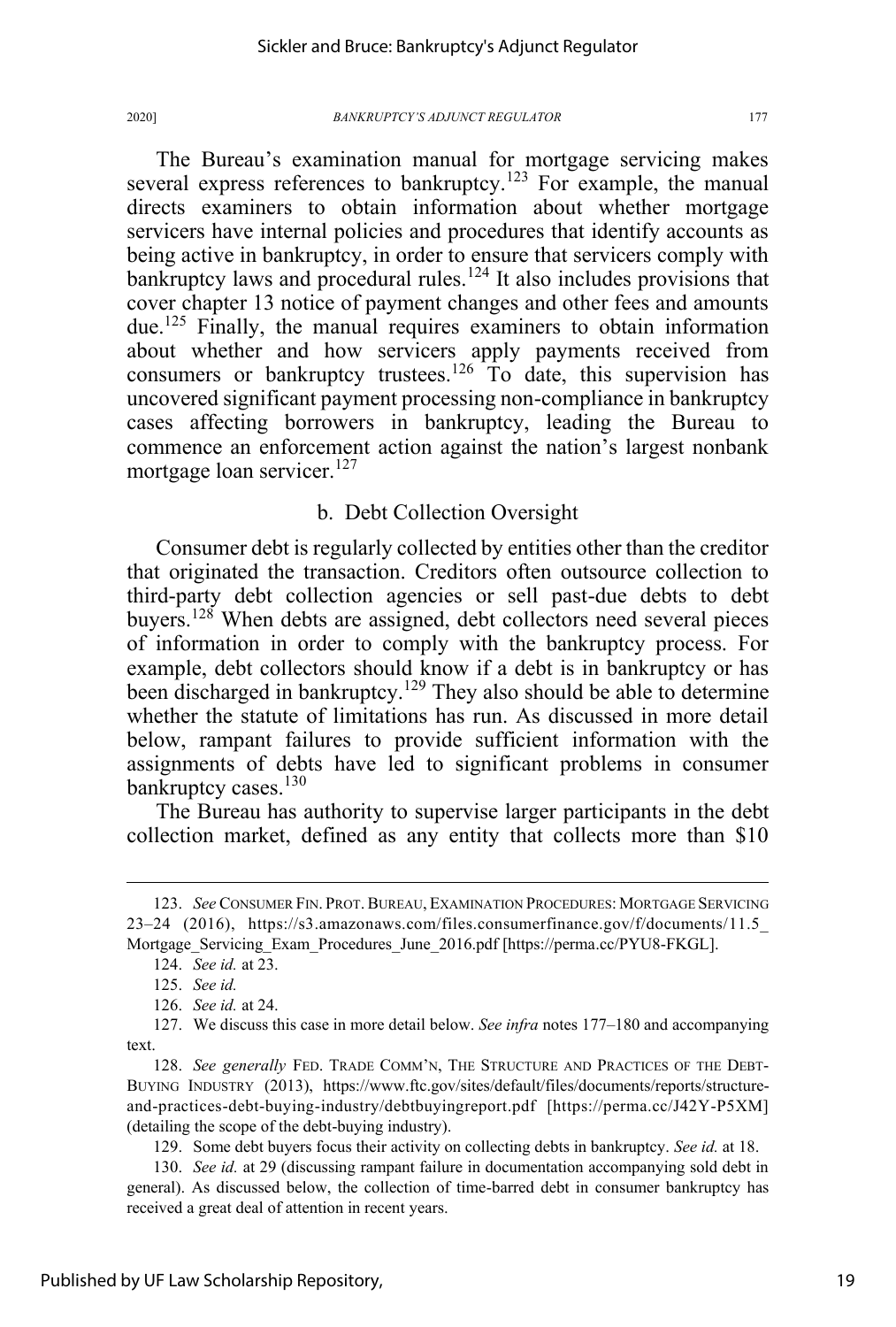million annually.<sup>131</sup> Thus, collection agencies, debt buyers, and attorneys earning more than \$10 million in annual receipts from collection-related activities on consumer financial products and services are subject to the Bureau's examination process.<sup>132</sup> The Bureau's examination manual for debt collection (Debt Collection Manual) focuses on ensuring that these "larger participant" debt collectors have compliance management systems in place to prevent specific violations, and directs examiners to inquire and obtain information about a range of debt collection issues that are relevant to bankruptcy.<sup>133</sup> For example, the Debt Collection Manual directs the examiner to determine whether a supervised entity has policies and procedures in place to identify and properly handle time-barred debt.<sup>134</sup> Related to debt sellers and buyers, the Debt Collection Manual directs examiners to inquire whether a seller conveys to the buyer sufficient and accurate information about the transferred accounts.<sup>135</sup>

The Debt Collection Manual also wraps in the Bureau's official guidance on debt-collection UDAAPs.<sup>136</sup> That guidance states that certain practices that would violate the FDCPA would likewise violate the UDAAP ban when creditors not subject to the FDCPA commit them.137 Examples include collecting debts or any additional debt-related amounts (such as interest, fees, and charges) that aren't "expressly authorized by the agreement creating the debt or permitted by law," failing to timely or properly credit a consumer's account with payments, or "[f]alsely representing the character, amount, or legal status of the debt."<sup>138</sup>

135. *See id.* at 8–9.

<sup>131. 12</sup> C.F.R. § 1090.105 (2019).

<sup>132.</sup> In 2012, the Bureau estimated that 175 firms representing 63% of industry revenues would fall within the scope of the rule. *See CFPB Proposes Rule to Supervise Larger Participants in Consumer Debt Collection and Consumer Reporting Markets*, CONSUMER FIN. PROTECTION BUREAU (Feb. 16, 2012), https://www.consumerfinance.gov/about-us/newsroom/consumerfinancial-protection-bureau-proposes-rule-to-supervise-larger-participants-in-consumer-debtcollection-and-consumer-reporting-markets-2/ [https://perma.cc/382C-C4HC].

<sup>133.</sup> *See* Consumer Fin. Prot. Bureau, *Examination Procedures: Debt Collection*, https://s3.amazonaws.com/files.consumerfinance.gov/f/documents/201210\_cfpb\_debt-collection -examination-procedures.pdf [https://perma.cc/SL43-JLZC]. More specifically, the Debt Collection Manual directs examiners to determine whether the entity sues or threatens to sue on such debt, demands payment on such debt through litigation, and what representations, if any, the entity makes in its written and oral communications with consumers regarding the time-barred nature of the debt and its ability to sue on the debt. *Id.* 

<sup>134.</sup> *See id.* at 29.

<sup>136.</sup> *See generally* CONSUMER FIN. PROT. BUREAU, CFPB BULL. NO. 2013-07, PROHIBITION OF UNFAIR, DECEPTIVE, OR ABUSIVE ACTS OR PRACTICES IN THE COLLECTION OF CONSUMER DEBTS (July 10, 2013), http://files.consumerfinance.gov/f/201307\_cfpb\_bulletin\_unfair-deceptiveabusive-practices.pdf [https://perma.cc/AR98-328V].

<sup>137.</sup> *See id.* at 2.

<sup>138.</sup> *See id.* at 5.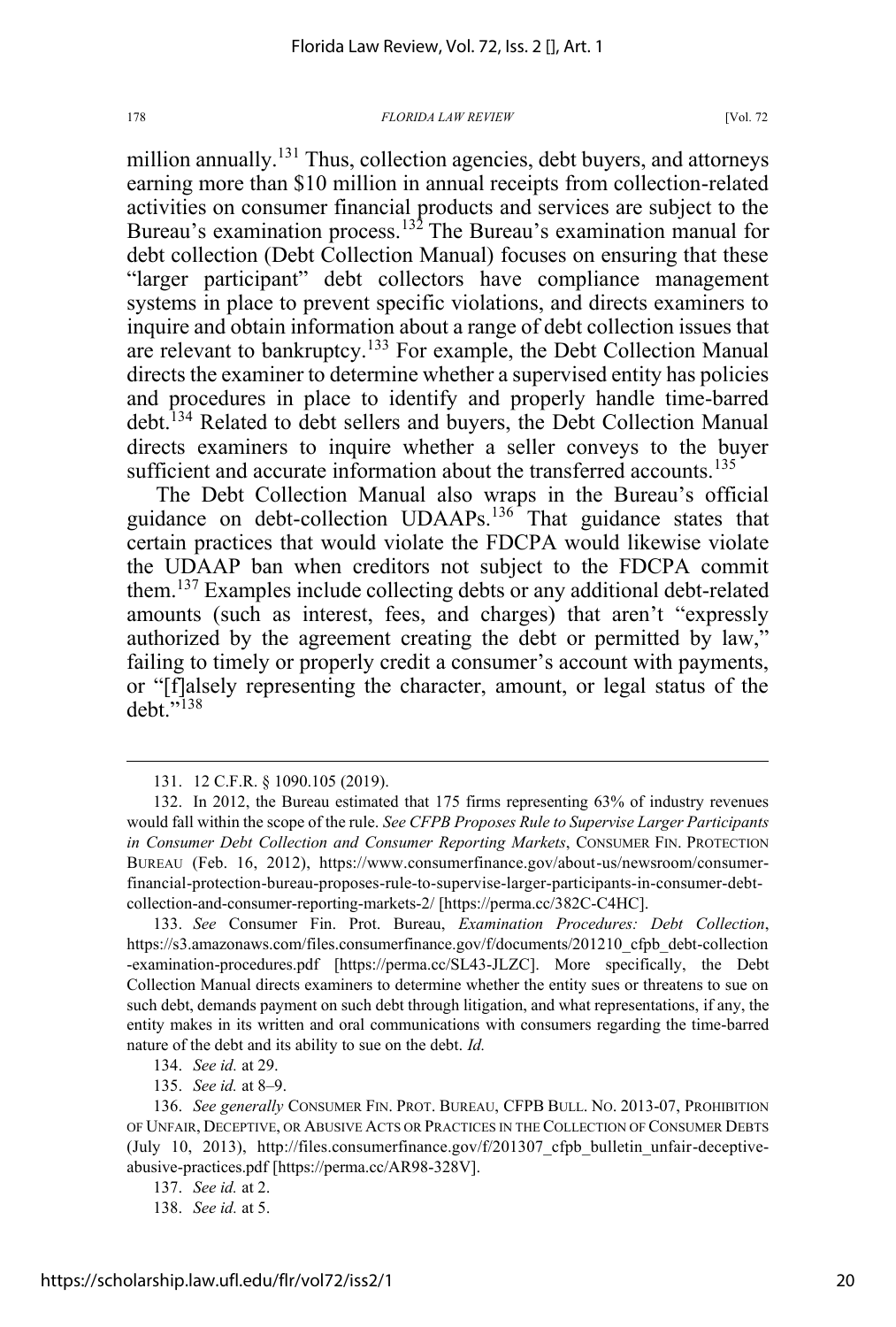Although the full scope of the Bureau's bankruptcy-related examination findings are confidential, recent supervisory highlights shed some light on the fruits of the Bureau's supervision over bankruptcy matters. One Supervisory Highlights reported that Bureau examiners found that a debt seller sold thousands of dollars in debt accounts with improper information due to widespread coding errors.<sup>139</sup> Among the consequences of the coding errors was the failure to note that the accounts were in bankruptcy, which undermined the debt buyer's ability to comply with the Bankruptcy Code.<sup>140</sup> The examiners determined this practice was an "unfair" act or practice under the UDAAP.<sup>141</sup>

Multiple issues of Supervisory Highlights indicated that supervised entities inaccurately told borrowers that student loans are not dischargeable in bankruptcy.<sup>142</sup> The Bankruptcy Code provides that certain student loans may be dischargeable in bankruptcy if the debtor demonstrates that repayment would impose an undue hardship, a standard that is a matter of case law development.<sup>143</sup> Moreover, a number of courts have held that the Code exempts certain for-profit student loans from the scope of nondischargeability.<sup>144</sup> Examiners concluded that the inaccurate statements were deceptive because they may mislead struggling borrowers to conclude that bankruptcy is not a feasible choice.<sup>145</sup>

<sup>139.</sup> *See* CONSUMER FIN. PROT. BUREAU, SUMMER SUPERVISORY HIGHLIGHTS 6–7 (2016), https://files.consumerfinance.gov/f/documents/Supervisory\_Highlights\_Issue\_12.pdf [https:// perma.cc/5YPV-XE4J].

<sup>140.</sup> *See id.*

<sup>141.</sup> *Id.* 

<sup>142.</sup> *See* CONSUMER FIN. PROT. BUREAU, FALL SUPERVISORY HIGHLIGHTS 23–24 (2015), https://files.consumerfinance.gov/f/201510\_cfpb\_supervisory-highlights.pdf [https://perma.cc/ 7DAQ-QCJS]; CONSUMER FIN. PROT. BUREAU, FALL SUPERVISORY HIGHLIGHTS 17 (2014), https://files.consumerfinance.gov/f/201410\_cfpb\_supervisory-highlights\_fall-2014.pdf [https:// perma.cc/X289-DYWV].

<sup>143.</sup> *See* 11 U.S.C. § 523(a)(8) (2012); Brunner v. N.Y. Higher Educ. Servs. Corp*.*, 831 F.2d 395, 396 (2d Cir. 1987).

<sup>144.</sup> *See generally* Bruce, *Educational Benefit Discharge Litigation*, *supra* note 6 (collecting authority).

<sup>145.</sup> *See* CONSUMER FIN. PROT. BUREAU, *supra* note 142, at 23–24*.*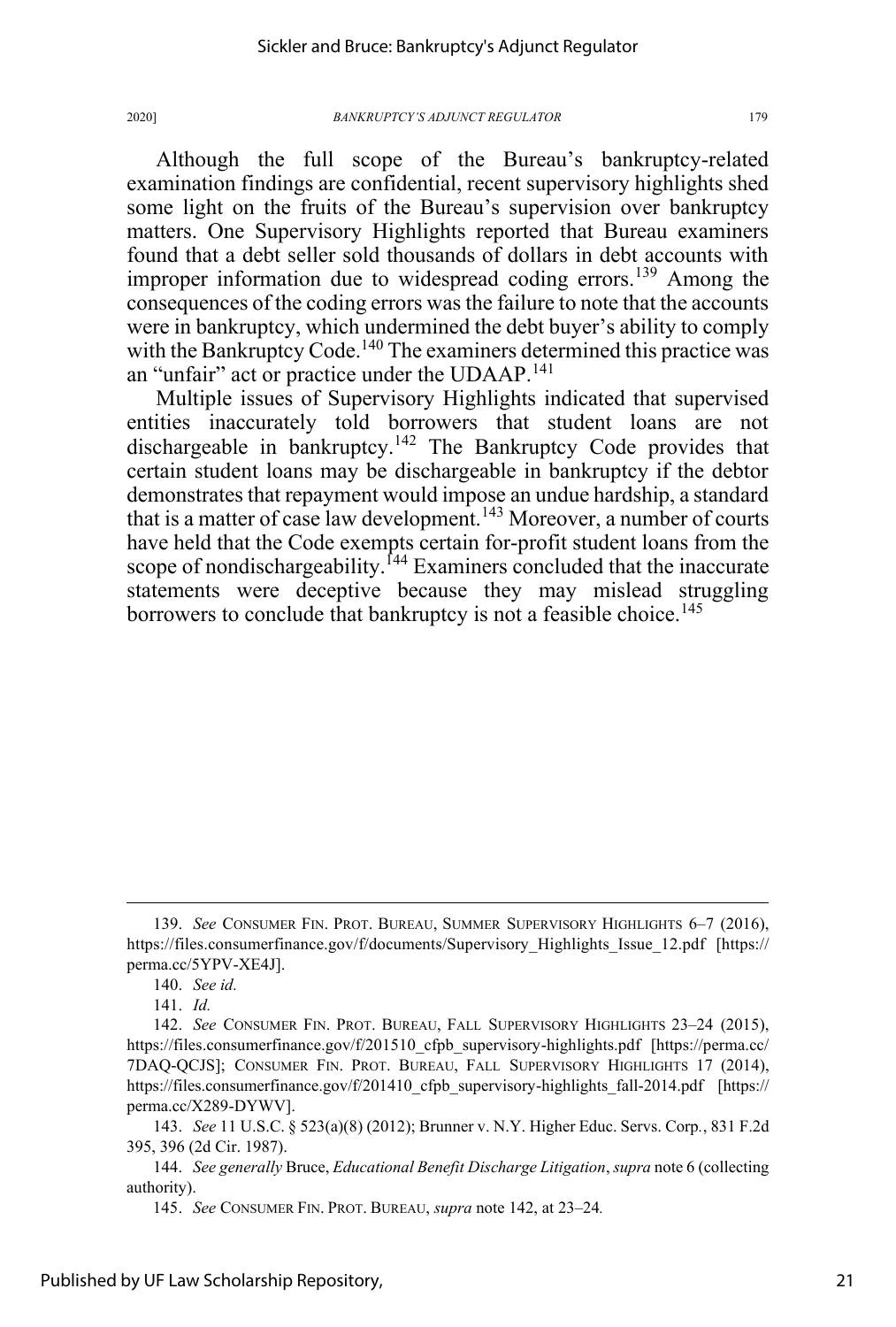### c. Credit Reporting Oversight

Consumer bankruptcy intersects with credit reporting from the filing of a case to well after a debtor receives his or her discharge. The filing of a bankruptcy case is noted on the public records section of a debtor's credit report.<sup>146</sup> A credit report indicates any discharge received for the bankruptcy and the accounts included in that discharge.<sup>147</sup> Finally, a bankruptcy notation remains on a credit report for seven years in chapter 13 cases and ten years for chapter 7 cases, measured from the filing date. $148$ 

Among the FCRA's primary goals are fairness and accuracy in credit reporting.<sup>149</sup> Inaccuracies in reporting bankruptcy-related matters implicate FCRA violations as well as automatic stay and discharge violations. In the past, creditors were notorious for failing to update consumer accounts with credit bureaus to reflect that debts had been discharged in bankruptcy.<sup>150</sup> Instead, they reported such debts as "charged off," late, or delinquent, or as having a balance due. Such a practice may violate FCRA<sup>151</sup> and bankruptcy's discharge injunction.<sup>152</sup>

151. *See* 15 U.S.C. § 1681s-2(a).

152. 11 U.S.C. § 524(a)(2) (2012). A bankruptcy discharge "operates as an injunction against the commencement or continuation of an action, the employment of process, or an act, to collect, recover or offset any such debt as a personal liability of the debtor, whether or not discharge of such debt is waived." *Id.*

<sup>146. 15</sup> U.S.C. § 1681c(d)(1) (2012).

<sup>147.</sup> *See id.* § 1681c(a)(4).

<sup>148.</sup> *See id.* § 1681c(a)(1), (4).

<sup>149.</sup> *Id.* § 1681(a).

<sup>150</sup>*. See, e.g.*, Credit One Fin. v. Anderson (*In re* Anderson), 553 B.R. 221, 225 (S.D.N.Y. 2016) (alleging a failure to change status of debt from charged off to discharged in bankruptcy), *aff'd*, 884 F.3d 382 (2d Cir. 2018); Haynes v. Chase Bank USA, N.A. (*In re* Haynes), No. 11- 23212 (RDD), 2014 WL 3608891 (Bankr. S.D.N.Y. July 22, 2014) (alleging a failure to correct credit reports to list debts as discharged in bankruptcy rather than charged off); Bruce v. Citigroup Inc. et al. (*In re* Bruce), Adv. No. 14-08224 (Bankr. S.D.N.Y.) (same); Complaint at 1–2, Belton v. GE Capital Consumer Lending, Inc. (*In re* Belton), No. 12-23037, 2015 WL 6163083 (Bankr. S.D.N.Y. Oct. 14, 2015) (alleging systemic practice of violating discharge injunction by attempting to collect discharged debt and by failing to furnish updated data to credit reporting agencies that such debts were discharged in bankruptcy), *vacated*, 2019 WL 1017293 (S.D.N.Y. Mar. 4, 2019); *see also* Jessica Silver-Greenberg, *Debts Canceled by Bankruptcy Still Mar Consumer Credit Scores*, N.Y. TIMES (Nov. 12, 2014, 9:45 PM) [hereinafter Silver-Greenberg, *Debts Canceled by Bankruptcy*], https://dealbook.nytimes.com/2014/11/12/debts-canceled-bybankruptcy-still-mar-consumer-credit-scores/ [https://perma.cc/7UBU-SU5F]. Some of the defendant banks settled this litigation without admitting liability and agreed to ensure bankruptcy discharges were properly noted on credit reports. Jessica Silver-Greenberg, *Bank of America and JPMorgan Chase Agree to Erase Debts from Credit Reports After Bankruptcies*, N.Y. TIMES (May 7, 2015), https://www.nytimes.com/2015/05/08/business/dealbook/bank-of-america-andjpmorgan-chase-agree-to-erase-debts-from-credit-reports-after-bankruptcies.html [https://perma. cc/Z4EZ-EJ39].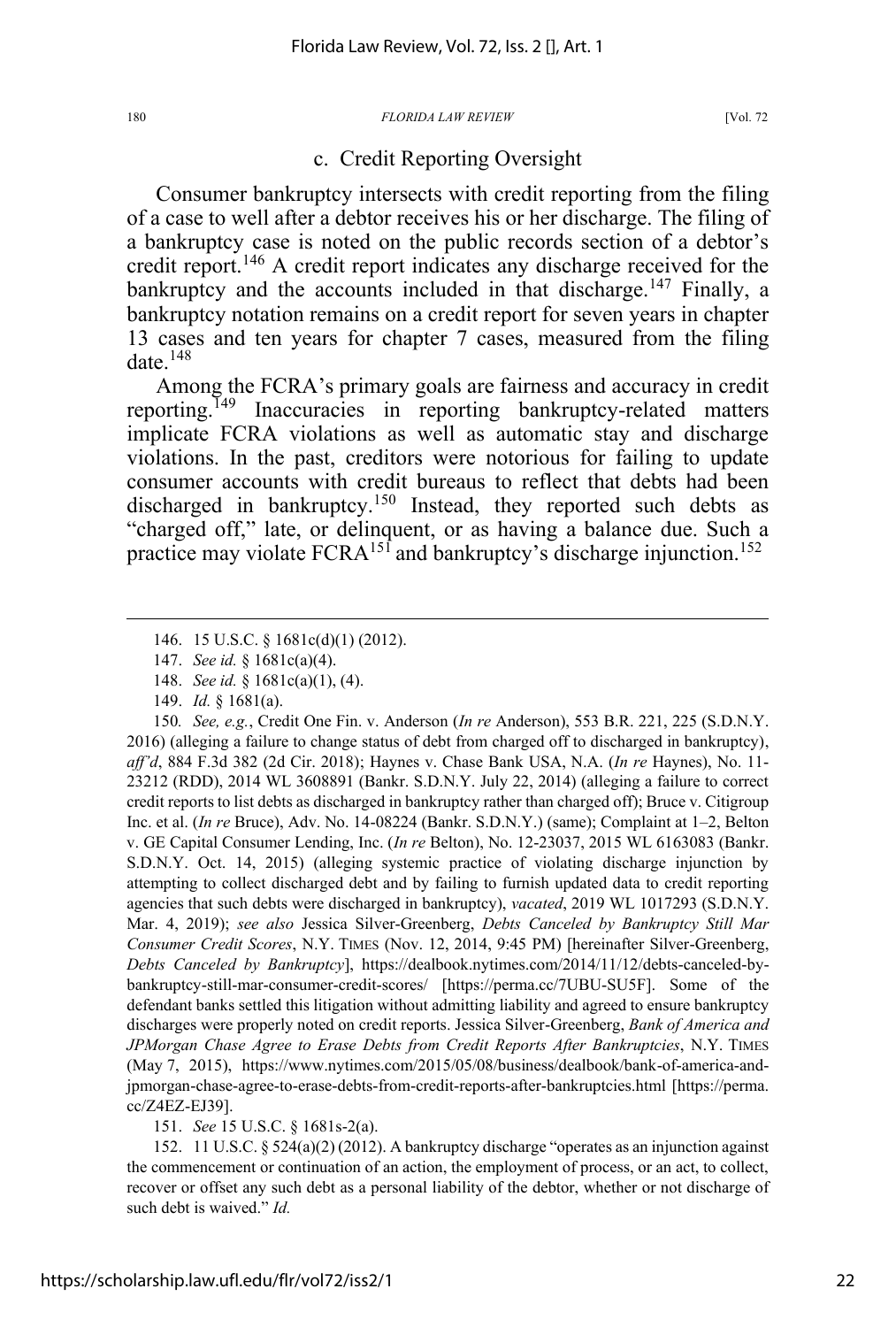The Bureau's authority to supervise FCRA compliance is critical because individual consumers are limited in their ability to force creditors to correct inaccuracies.<sup>153</sup> First, consumers do not have an unqualified private right of action to enforce FCRA against creditors and other entities that furnish information to credit bureaus.<sup>154</sup> FCRA simply requires that these entities report accurate information to the credit bureaus, making updates or corrections as needed. <sup>155</sup> And the Bureau's FCRA regulations instruct furnishers to handle any direct consumer disputes.<sup>156</sup> But these duties—to report accurate information and respond to direct disputes—are enforced against furnishers exclusively through public regulators.<sup>157</sup> Second, some bankruptcy courts have been reluctant to conclude that the failure to update a credit report is a violation of the discharge injunction unless there is an additional showing that the purpose or effect of the failure to update is to collect the discharged debt, or that the failure to update negatively impacts on the debtor's ability to obtain credit, a job, or insurance.<sup>158</sup>

155. 15 U.S.C. § 1681s-2(a); *see also* Sickler, *Unfair Credit*, *supra* note 6, at 242–51.

156. 12 C.F.R. §§ 1022.40–43 (2019); *see also* Sickler, *Unfair Credit*, *supra* note 6, at 282– 89.

157. *See supra* note 154 and accompanying text.

<sup>153.</sup> *See generally* Sickler, *Unfair Credit*, *supra* note 6 (discussing current challenges to the FCRA's enforcement regime and possible ways to restructure FCRA enforcement).

<sup>154.</sup> Consumers do not have a FCRA private right of action against a furnisher for reporting false information. 15 U.S.C.  $\S$  1681s-2(a) (enumerating furnishers' duties to report accurate information); *id.* § 1681s-2(c), (d). But they may sue a furnisher for the negligent or willful breach of its investigation obligations as long as they have first disputed information on their report with a credit bureau. *Id.* § 1681s-2(b); *id.* § 1681n (willfulness); *id.* § 1681o (negligence) (enumerating furnishers' duties to investigate reports of inaccuracies); *see also* Felts v. Wells Fargo Bank, N.A., 893 F.3d 1305, 1312 (11th Cir. 2018) (recognizing that consumers have a private right of action against furnishers for a violation of  $\S$  1681s–2(b), which requires furnishers to conduct an investigation following notice of a dispute); Chiang v. Verizon New England Inc., 595 F.3d 26, 36 (1st Cir. 2010). To maintain such a claim, a consumer must show facts that show the furnisher's investigation of disputed credit information was unreasonable. *See, e.g.*, Johnson v. MBNA Am. Bank, NA, 357 F.3d 426, 430–31 (4th Cir. 2004) (stating that FCRA requires a furnisher to conduct a reasonable investigation of its records to resolve disputes). In addition, consumers can enforce FCRA against the credit bureaus. *See, e.g.*, 15 U.S.C. §§ 1681i, 1681n, 1681o, 1681s-2; *see also* Sickler, *Unfair Credit*, *supra* note 6, at 238–42 (providing an example of the statute's flaws in this respect).

<sup>158.</sup> *See, e.g.*, *In re* Zine, 521 B.R. 31, 40 (Bankr. D. Mass. 2014); Giles v. James B. Nutter & Co. (*In re* Giles), 502 B.R. 892, 903 (Bankr. N.D. Ga. 2013); Montano v. First Light Fed. Credit Union (*In re* Montano), 488 B.R. 695, 711–12 (Bankr. D.N.M. 2013); Reeves v. Gateway Credit Card Plan (*In re* Reeves), 369 B.R. 338, 339 (Bankr. N.D. Ohio 2007); Bruno v. Peoples Nat'l Bank (*In re* Bruno), 356 B.R. 89, 92 (Bankr. W.D.N.Y. 2006); *In re* Goodfellow, 298 B.R. 358, 362 (Bankr. N.D. Iowa 2003); Mayer v. Huntington Nat'l Bank (*In re* Mayer), 254 B.R. 396, 398 (Bankr. N.D. Ohio 2000).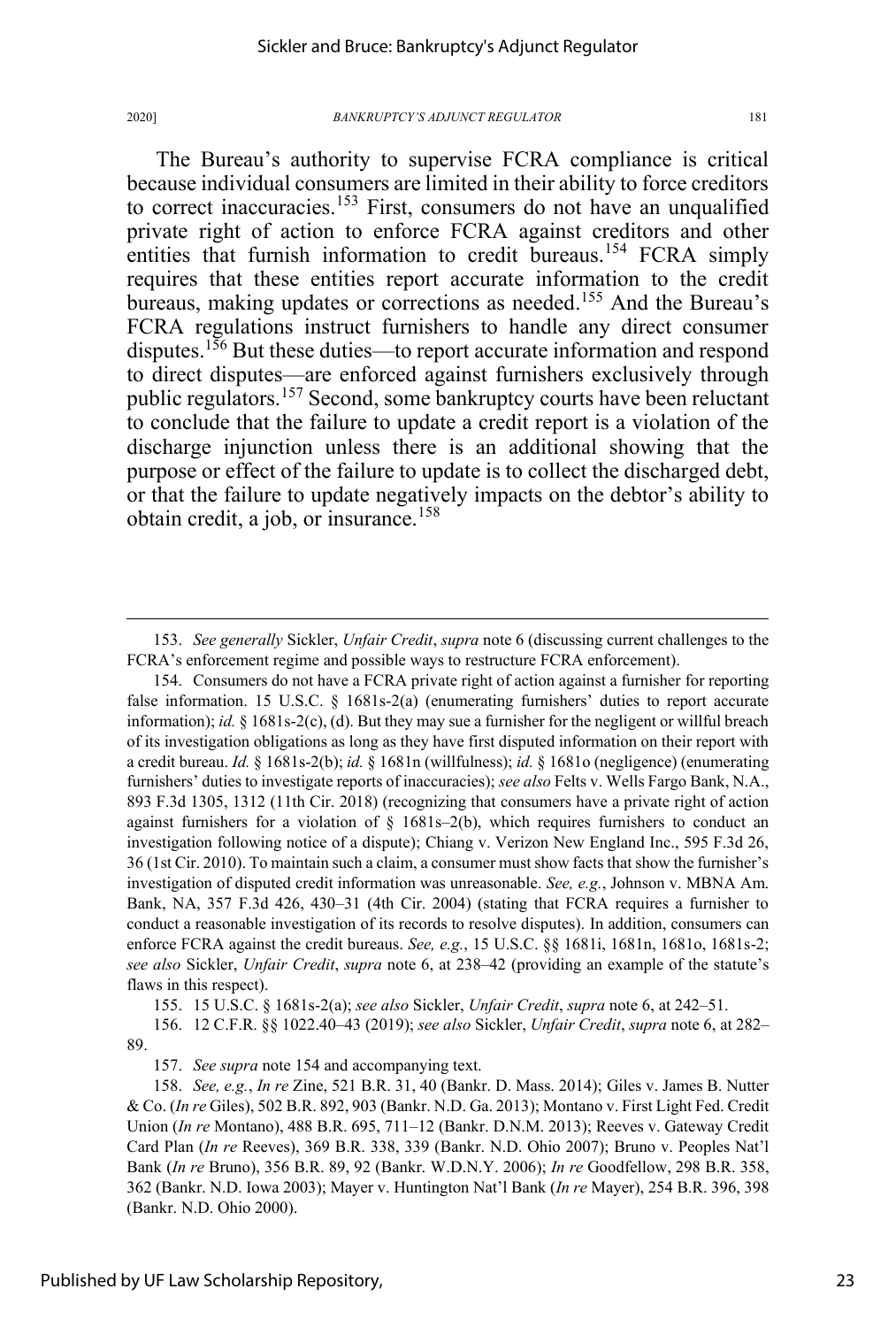At least one issue of Supervisory Highlights flags a number of violations involving bankruptcy-related credit reporting.159 First, examiners found that undisclosed creditors failed to provide investigation "result letters" to consumers in bankruptcy who had directly disputed information on their credit reports.<sup>160</sup> Due to a "system error," the letters were coded as barred by the automatic stay and not sent.<sup>161</sup> Second, examiners found that certain creditors provided consumer information to credit bureaus about a debtor's bankruptcy status "while knowing or having reasonable cause to believe that the information was inaccurate."<sup>162</sup> Finally, some creditors "failed to report accurate dates of first delinquency on accounts when consumers who had been delinquent filed for bankruptcy."163

### d. Summary

The publicly available information on the Bureau's supervisory activity does not detail how closely examiners watch for bankruptcy noncompliance. It is clear, however, that the Bureau has the power to examine for bankruptcy-related misconduct, and that its examination activities have uncovered significant bankruptcy non-compliance to date. In Part IV, this Article considers how these examination efforts, combined with the Bureau's other information-gathering tools, could provide valuable information to the bankruptcy process.<sup>164</sup>

# C. *The Bureau's Enforcement Authority*

### 1. In General

The Bureau has authority to enforce a variety of federal consumer financial laws<sup>165</sup> for banking institutions with assets over \$10 billion<sup>166</sup> and nonbank covered persons.<sup>167</sup> The Bureau shares this latter authority

165. *See* 12 U.S.C. § 5564(a) (2012).

166. *See id.* § 5515(a)–(c).

<sup>159.</sup> *See* CONSUMER FIN. PROT. BUREAU, WINTER SUPERVISORY HIGHLIGHTS 17–19 (2017), https://files.consumerfinance.gov/f/documents/201703 cfpb Supervisory-Highlights-Consumer-Reporting-Special-Edition.pdf [https://perma.cc/UCT3-ZTQL].

<sup>160.</sup> *See id.* at 19–21.

<sup>161.</sup> *See id.*

<sup>162.</sup> *See id.* at 17–19.

<sup>163.</sup> *See id.* Specifically, when consumers filed for bankruptcy, one or more furnishers updated the date of first delinquency to reflect the date of bankruptcy filing, which is incorrect. *Id.* 

<sup>164.</sup> *See infra* Part IV.

<sup>167.</sup> *See id.* § 5514(a)–(c).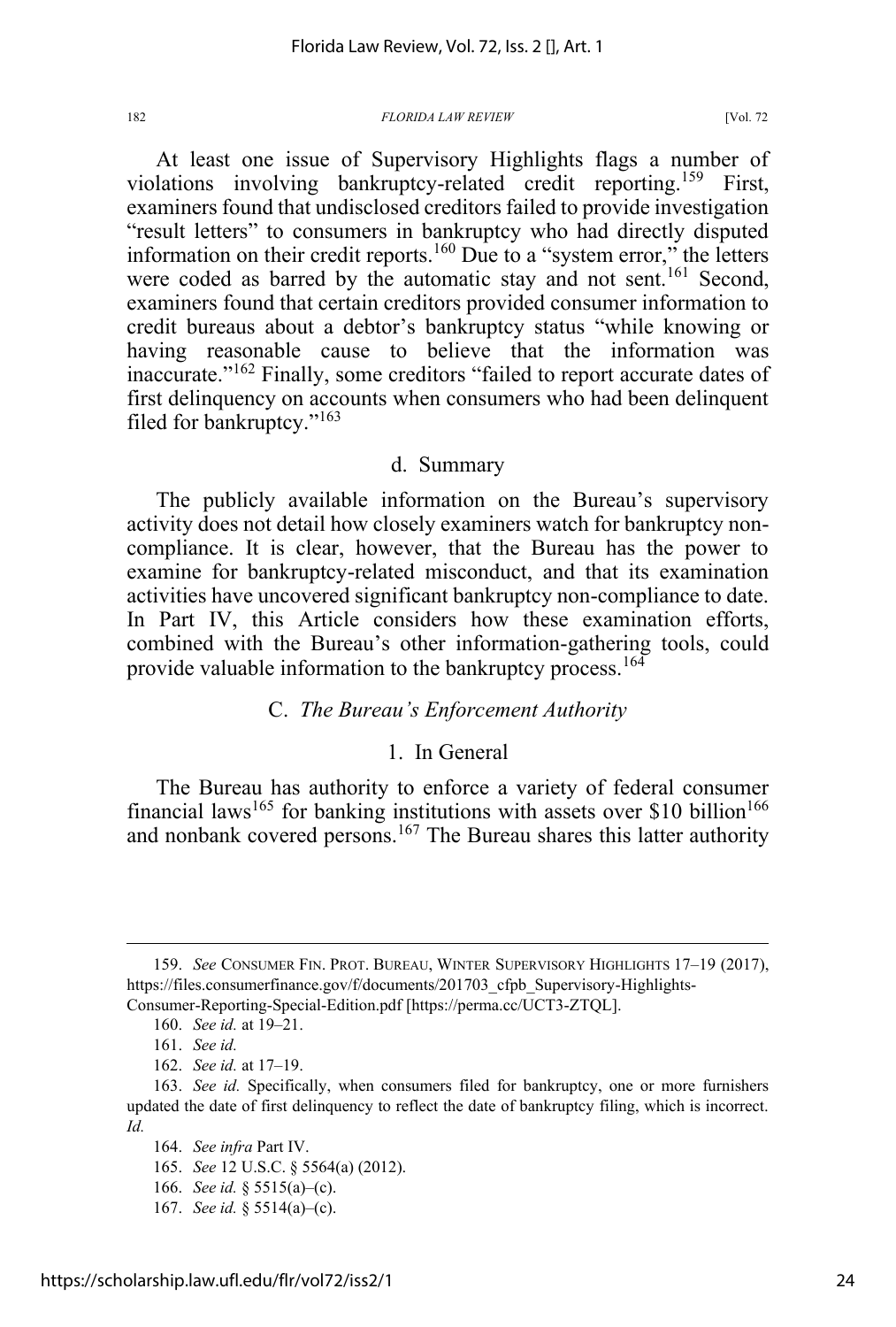with the Federal Trade Commission, and the agencies divide the authority according to a memorandum of understanding.<sup>168</sup>

The Bureau exercises its enforcement authority through investigations,<sup>169</sup> administrative adjudications,<sup>170</sup> and civil litigation.<sup>171</sup> It can also negotiate and enter into administrative or civil court consent orders.172 The Bureau has a wide range of remedies at its disposal, including rescission or reformation of contracts, refunds or returns of money or real property, restitution, disgorgement or compensation for unjust enrichment, payment of damages, civil monetary penalties, and injunctive relief.<sup>173</sup> The CFPA permits civil monetary penalties,  $174$  which complement any relief available under the enumerated statutes. The Bureau can impose penalties up to \$5,000 per day for simple violations, up to \$25,000 per day for reckless violations, and up to a \$1,000,000 per day for knowing violations.<sup>175</sup> When imposing penalties, the Bureau or a court must consider the defendant's size and financial resources, the seriousness of the violation(s), the severity of risk or harm to consumers, any history of violations, and other matters as justice requires.<sup>176</sup>

# 2. In Bankruptcy

On several occasions, the Bureau has exercised its enforcement authority to regulate mortgage servicers for bankruptcy-related conduct. For instance, the Bureau has twice sued a large nonbank mortgage servicer, Ocwen Financial Corporation, and its subsidiaries, for violations of federal consumer financial laws and consumer bankruptcy laws. The Bureau, forty-nine states, and the District of Columbia filed the first lawsuit in 2013, alleging that Ocwen violated the states' unfair and deceptive acts and practices laws and the CFPA, among other laws.<sup>177</sup> That lawsuit settled the same year, with Ocwen agreeing to implement internal policies and procedures to ensure compliance with bankruptcy law when filing proofs of claim, motions for relief from stay, and other

<sup>168.</sup> *See id.* § 5514(c)(3)(A). *See generally*, FED. TRADE COMM'N, MEMORANDUM OF UNDERSTANDING BETWEEN THE CONSUMER FINANCIAL PROTECTION BUREAU AND THE FEDERAL TRADE COMMISSION (2012), https://www.ftc.gov/system/files/120123ftc-cfpb-mou.pdf. [https:// perma.cc/8XH9-T575].

<sup>169. 12</sup> U.S.C. § 5562(a).

<sup>170.</sup> *Id.* § 5563. Alternatively, the Bureau may conduct an administrative adjudication before an administrative law judge under the Administrative Procedure Act. *See* 5 U.S.C. § 706 (2012). 171. 12 U.S.C. § 5564(a), (f).

<sup>172.</sup> *See id.*

<sup>173.</sup> *Id.* §§ 5564(a), 5565(a)(2).

<sup>174.</sup> *Id.* § 5565(c)(1).

<sup>175.</sup> *See id.* § 5565(c)(2). The penalties are not adjusted for inflation.

<sup>176.</sup> *See id.* § 5565(c)(3).

<sup>177.</sup> Complaint at 8, Consumer Fin. Prot. Bureau v. Ocwen Fin. Corp., No. 1:13-cv-02025- RMC (D.D.C. Dec. 19, 2013).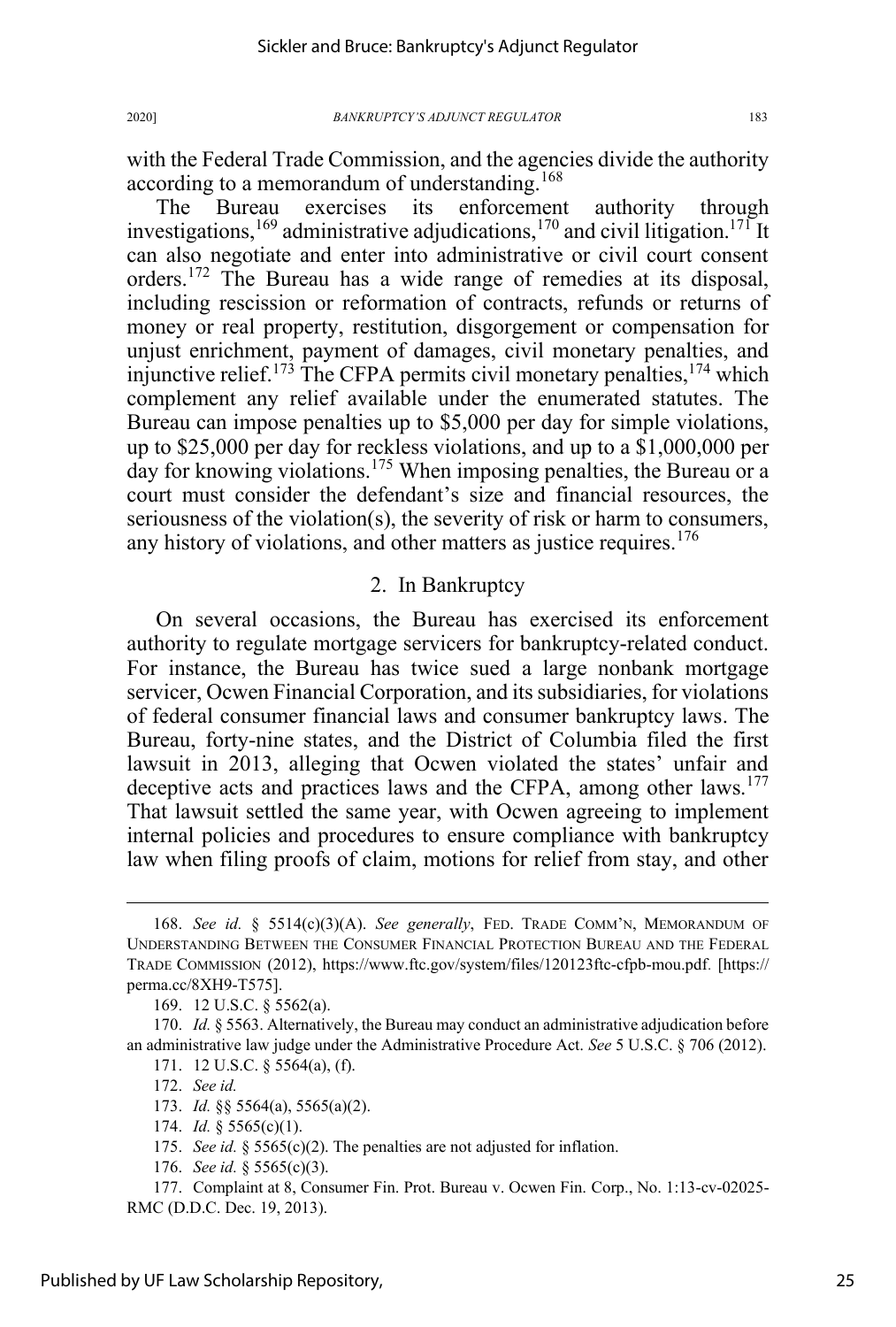documents.<sup>178</sup> More recently, the Bureau sued Ocwen again based on "substantial evidence" that Ocwen engaged in significant and systemic misconduct at nearly every stage of the mortgage servicing process, including improperly processing and applying payments for loans in bankruptcy.<sup>179</sup> The Bureau alleges that Ocwen's mortgage servicing platform was deficient in several ways that harmed consumer debtors.<sup>180</sup> This Article explains the Bureau's allegations against Ocwen in more detail in Part III.

Although this particular enforcement action remains pending, the Bureau's efforts illustrate its potential to serve as an adjunct regulator in consumer bankruptcy. The Bureau used its ongoing supervision of Ocwen's actions to identify business practices that harm debtors in the consumer bankruptcy system. It leveraged this information to launch an enforcement action targeting the illegal conduct. As indicated below, bankruptcy courts are largely limited to addressing conduct within the individual case as opposed to system-wide behavior.<sup>181</sup> Using the Bureau's enforcement powers to directly target a particular market actor's bankruptcy-related violations spares the use of bankruptcy resources to detect and remedy this behavior on a case-by-case basis.

Some of the Bureau's enforcement actions against debt sellers and debt buyers highlight the potential for indirect consumer bankruptcy effects. For example, the Bureau has settled enforcement actions against debt sellers with consent orders that regulate the assignment and transfer of charged-off debts that are sold to bulk debt buyers.<sup>182</sup> In one such case, the consent order settling the litigation required the defendant to accurately document the debt it sells and provide certain account documents such as the credit agreement and recent account statements.<sup>183</sup> The consent order also barred the defendant from selling debts if it cannot provide documentation, if consumers allege in writing that they do not owe the amount claimed, or if the account is within 150 days of the end of the statute of limitations.<sup>184</sup> The documentation and verification requirements may improve the quality of data accompanying the sale of

184*. Id.* at 12.

<sup>178.</sup> *See generally* Consent Judgment, *Ocwen Fin. Corp.*, No. 1:13-cv-02025-RMC (detailing various policies and procedures the settlement required Ocwen to implement).

<sup>179.</sup> *See* Complaint at 1, Consumer Fin. Prot. Bureau v. Ocwen Fin. Corp., No. 9:17-CV-80495-KAM, 2017 WL 1408216 (S.D. Fla. Apr. 20, 2017).

<sup>180.</sup> *See id.* at 14–18.

<sup>181.</sup> *See infra* Part III.

<sup>182.</sup> *See generally, e.g.*, Consent Order, *In re* Citibank, N.A., No. 2016-CFPB-0003 (detailing the new procedures and requirements that must be followed as a result of statutory violations).

<sup>183.</sup> *Id.* at 10–11.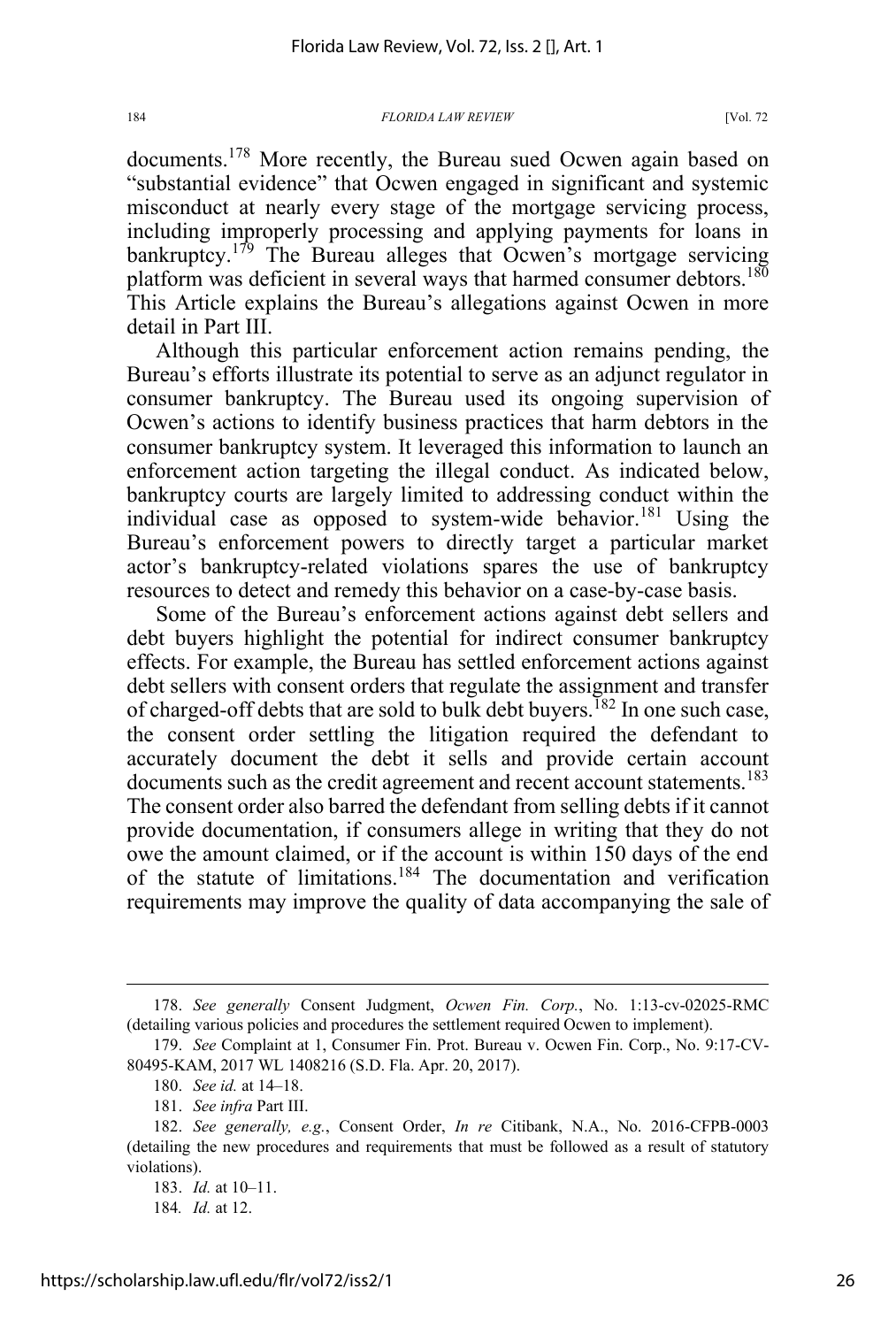these debts, which should in turn improve debt buyers' ability to comply with bankruptcy law and applicable procedural rules.<sup>185</sup>

Additionally, the Bureau's actions against large-volume debt buyers, particularly Encore Capital Group and Portfolio Recovery Associates.<sup>186</sup> were resolved by consent orders that bar these creditors from suing or threatening to sue to collect on time-barred debt.<sup>187</sup> The order also bars creditors from sending demand letters on such debt unless they disclose to consumers that they can't sue to collect it.<sup>188</sup> Although the consent orders do not expressly mention bankruptcy, they are drafted in expansive terms that could encompass the collection of debts in bankruptcy. And as such, the consent orders might help address remedial gaps we have identified in other writings.<sup>189</sup>

(3) Claim Based on an Open-End or Revolving Consumer Credit Agreement.

(A) When a claim is based on an open-end or revolving consumer credit agreement . . . a statement shall be filed with the proof of claim, including all of the following information that applies to the account: (i) the name of the entity from whom the creditor purchased the account; (ii) the name of the entity to whom the debt was owed at the time of an account holder's last transaction on the account; (iii) the date of an account holder's last transaction; (iv) the date of the last payment on the account; and  $(v)$  the date on which the account was charged to profit and loss.

(B) On written request . . . the holder of a claim based on an open-end or revolving consumer credit agreement shall . . . provide the requesting party a copy of the writing specified in paragraph (1) of this subdivision.

FED. R. BANKR. P. 3001(c)(3).

186. According to the Bureau, these companies were the two largest bulk debt purchasers as of 2015. *See CFPB Takes Action Against the Two Largest Debt Buyers for Using Deceptive Tactics to Collect Bad Debts*, CONSUMER FIN. PROTECTION BUREAU (Sept. 9, 2015), https://www.consumerfinance.gov/about-us/newsroom/cfpb-takes-action-against-the-two-largest -debt-buyers-for-using-deceptive-tactics-to-collect-bad-debts/ [https://perma.cc/97VC-NDWB].

187. *See* Portfolio Recovery Assocs., LLC, CFPB No. 2015-CFPB-0023; Encore Capital Grp., Inc., CFPB No. 2015-CFPB-0022.

188. *See Portfolio Recovery Assocs.*, No. 2015-CFPB-0023, at 38–39; *Encore Capital Grp.*, No. 2015-CFPB-0022, at 38–39.

189. *See, e.g.*, Bruce & Sickler, *Private Remedies Post-*Midland, *supra* note 6, at 369–70 (describing how debt buyers have inundated the bankruptcy system with proofs of claim for debt for which the applicable statute of limitations has run, which capitalizes on the likelihood that some of these claims will pass through the bankruptcy process without an objection).

<sup>185.</sup> The Federal Rules of Bankruptcy Procedure provide: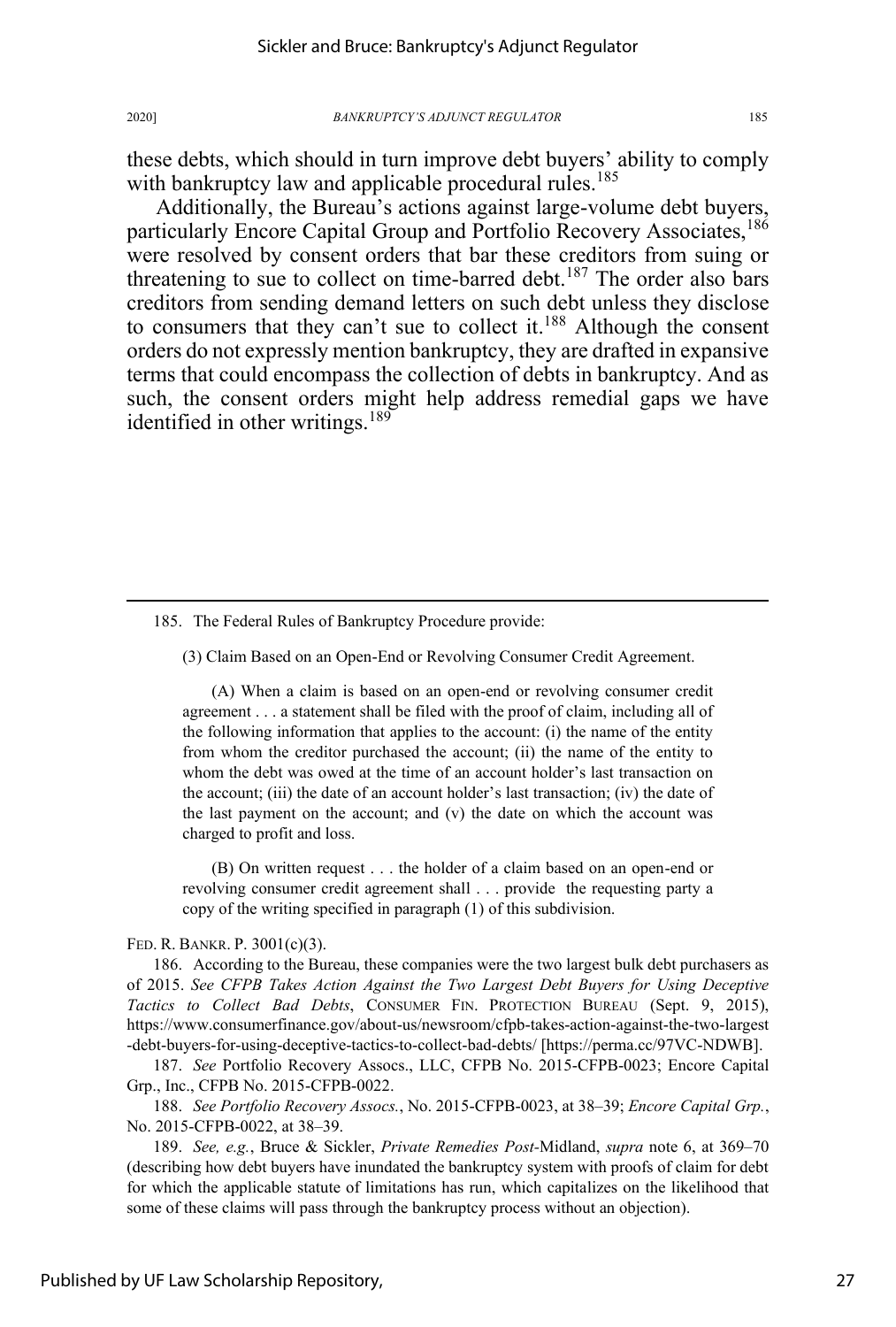### 3. The Bureau's Amicus Strategy

The Bureau regularly submits amicus briefs in cases that involve the interpretation of statutes under its authority.<sup>190</sup> These efforts aim to achieve a correct and consistent interpretation of these statutes by the Supreme Court and federal circuit courts.<sup>191</sup> In some cases, the Bureau files briefs independently, while in others, the Bureau submits a brief in conjunction with other federal agencies.<sup>192</sup>

At times, the Bureau's amicus strategy encompasses matters that have direct bearing on consumer bankruptcy cases.<sup>193</sup> For example, the Bureau recently joined the Office of the Solicitor General and the Executive Office for United States Trustees in an amicus brief filed in *Midland Funding, LLC v. Johnson*. 194 In that case, the Supreme Court considered whether the practice of filing proofs of claim for time-barred debt violated the FDCPA, and whether the FDCPA can be invoked in consumer bankruptcy cases.<sup>195</sup> The amici, writing together as the United States, argued that the practice of filing proofs of claim for time-barred debt was "unfair" and "misleading" under the terms of the FDCPA, and that the Bankruptcy Code did not preclude application of the FDCPA to the dispute.196

*Midland Funding* had the potential to affect the consumer bankruptcy process in several key ways. Most obviously, the availability of the FDCPA to address the practice of filing time-barred debt claims was

191. *See id.*

192. *Compare, e.g.*, Brief for Consumer Financial Protection Bureau as Amici Curiae Supporting Appellants at 1, Regions Bank v. Legal Outsource PA, 936 F.3d 1184 (11th Cir. 2019) (No. 17-11736) (demonstrating a brief filed independently), *with* Brief for Consumer Financial Protection Bureau & Federal Trade Commission as Amici Curiae Supporting Appellant at 1, Rivera v. JPMorgan Chase Bank, NA, 2016 U.S. App. LEXIS 14356 (D.C. Cir. July 14, 2016) (No. 16-7008) (demonstrating a brief filed in conjunction with the Federal Trade Commission).

193. *See, e.g.*, Brief for the United States as Amicus Curiae Supporting Respondent at 8, Midland Funding, LLC v. Johnson, 137 S. Ct. 1407 (2016) (No. 16-348) (addressing whether the FDCPA prohibits a debt collector from filing a proof of claim in bankruptcy for a debt that is time-barred).

194. 137 S. Ct. 1407 (2016); Brief for the United States as Amicus Curiae Supporting Respondent, *supra* note193, at 1*.*

195. *See* Petition for a Writ of Certiorari at I, *Midland Funding*, 137 S. Ct. 1407 (No. 16- 348) ("Questions Presented [on certiorari:] 1. Whether the filing of an accurate proof of claim for an unextinguished time-barred debt in a bankruptcy proceeding violates the Fair Debt Collection Practices Act. 2. Whether the Bankruptcy Code, which governs the filing of proofs of claim in bankruptcy, precludes the application of the Fair Debt Collection Practices Act to the filing of an accurate proof of claim for an unextinguished time-barred debt.").

196. Brief for the United States as Amicus Curiae Supporting Respondent, *supra* note 193, at 8–9.

<sup>190.</sup> *See Amicus Program*, CONSUMER FIN. PROTECTION BUREAU, https://www.consumer finance.gov/policy-compliance/amicus/ [https://perma.cc/5AGJ-DJAR] (expressing the CFPB's policy on submitting amicus briefs and providing a list of recent cases in which the Bureau submitted amicus briefs).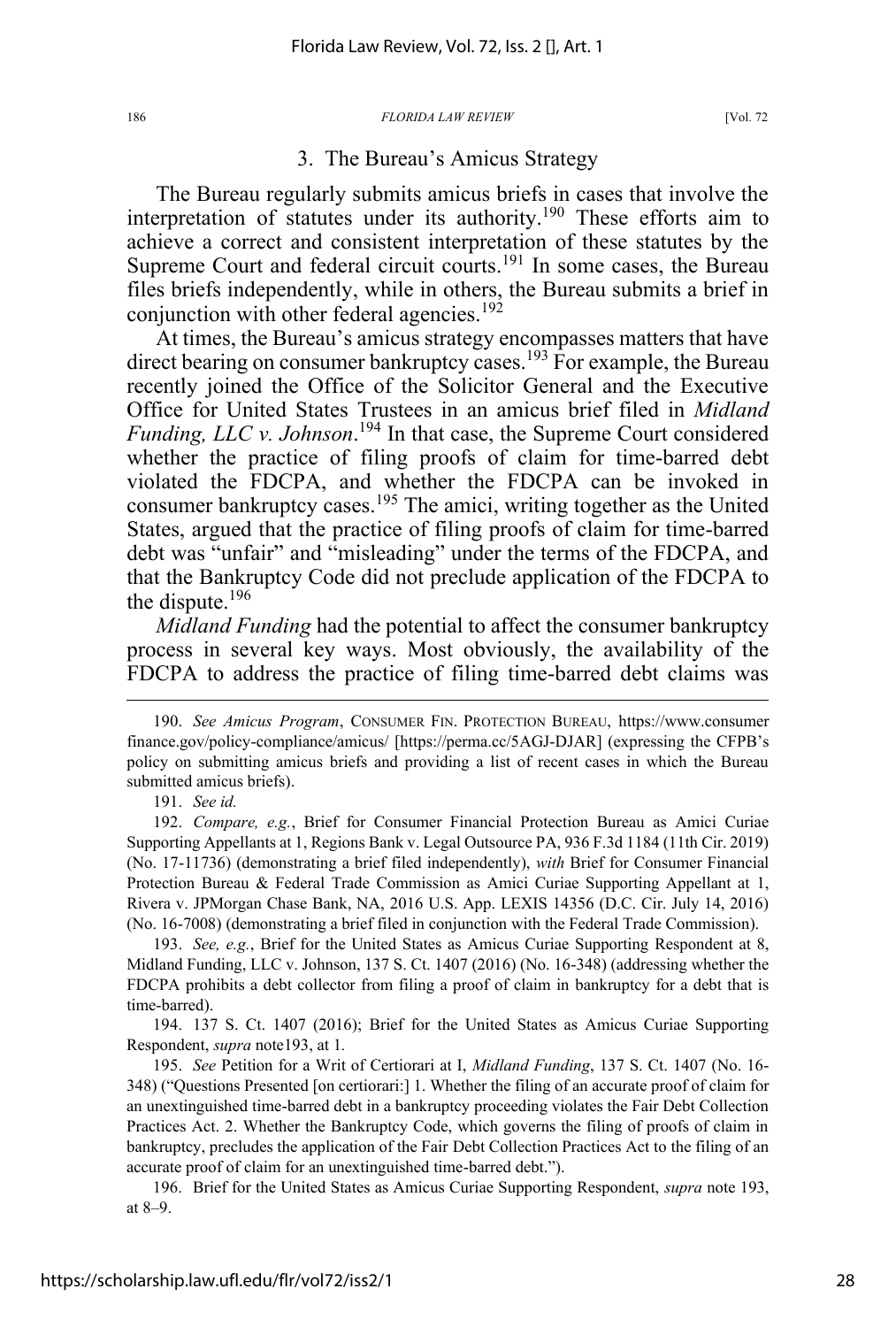directly relevant to the debtors' remedial options when such claims were filed in their bankruptcy cases.<sup>197</sup> This issue also raised the broader question of which party in a bankruptcy case—the debtor, the trustee, or the creditor that filed the claim—should bear the burden of policing stale debt claims.<sup>198</sup> A host of creditor associations submitted amicus briefs

that argued that imposing FDCPA liability would, in essence, place the burden of asserting statute-of-limitations defenses on the filing creditor, in contravention to the text of the Bankruptcy Code.<sup>199</sup> The Supreme Court agreed with these arguments, and now that the FDCPA has been removed as a remedy, the bankruptcy system has struggled to address the regulatory gap that remains.<sup>200</sup> The Supreme Court ultimately did not resolve the second question presented in *Midland Funding*: whether the Bankruptcy Code precludes application of the FDCPA to bankruptcyrelated FDCPA violations. Yet if the Court later decides that the FDCPA does not apply in bankruptcy, it would gut the applicability of a host of federal statutes that are regularly asserted in consumer bankruptcy cases.

The majority of the Bureau's amicus briefs do not have such direct connections with bankruptcy. Nevertheless, because many federal consumer protection statutes can be invoked in bankruptcy cases, the Bureau's attempts to refine the interpretation of these statutes can have ripple effects in consumer bankruptcy. For example, the Bureau filed an amicus brief in *Spokeo, Inc. v. Robins*, <sup>201</sup> a recent Supreme Court case that considered the extent of injury necessary for Article III standing to assert a claim under the Fair Credit Reporting Act  $(FCRA)$ <sup>202</sup> More recently, the Bureau submitted an amicus brief in *Johnson v. Admiral Investments, LLC*<sup>203</sup> a case that considered standing to bring an FDCPA claim after *Spokeo.*<sup>204</sup> *Johnson* also involved whether a "competent attorney" standard should apply to FDCPA claims involving communications sent to a consumer represented by counsel.<sup>205</sup> Although neither of these cases directly involved bankruptcy issues, both cases have broad relevance for consumers who bring claims under a wide range of federal consumer protection statutes. Creditors may frequently violate federal consumer protection statutes including FCRA, the FDCPA, and

<sup>197.</sup> *See* Bruce & Sickler, *Private Remedies Post-*Midland, *supra* note 6, at 369–71.

<sup>198.</sup> *See id.* at 366.

<sup>199.</sup> *See, e.g.*, Brief of ACA International as Amicus Curiae, *Midland Funding*, 137 S. Ct. 1407 (No. 16-348).

<sup>200.</sup> *See* Bruce & Sickler, *Private Remedies Post-*Midland, *supra* note 6, at 381.

<sup>201. 136</sup> S. Ct. 1540 (2016).

<sup>202.</sup> *See* Brief for the United States as Amicus Curiae Supporting Respondent at 6, *Spokeo, Inc.*, 136 S. Ct. 1540 (No. 13-1339).

<sup>203.</sup> Civil No. 16–452 (MJD/TNL), 2017 WL 451945 (D. Minn. Feb. 2, 2017).

<sup>204.</sup> *See* Brief for Consumer Financial Protection Bureau as Amicus Curiae Supporting Appellant at 7*, Johnson*, 2017 WL 451945 (No. 17-1298).

<sup>205.</sup> *Id.* at 5.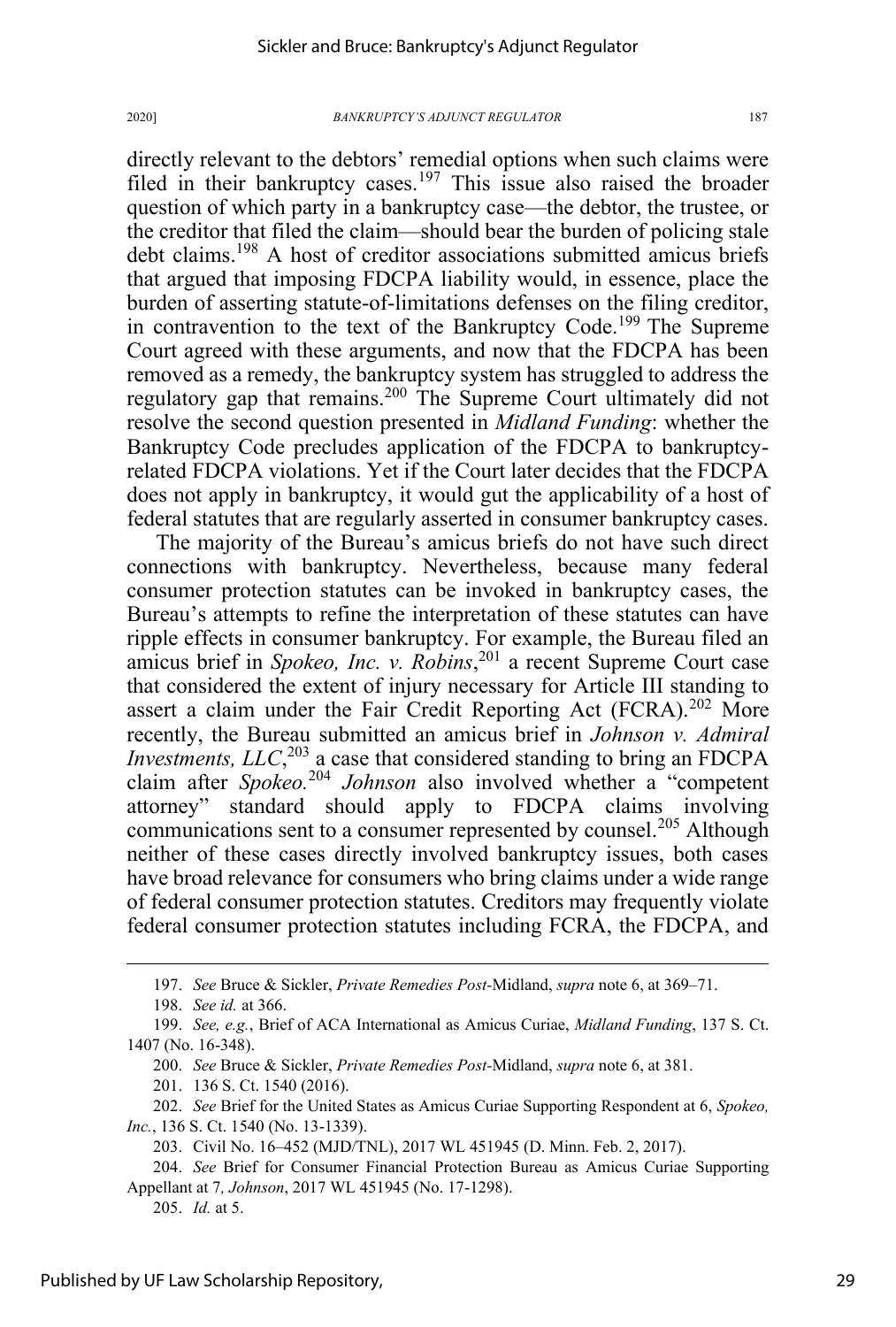REPSA, while interfacing with borrowers in bankruptcy. Accordingly, the Bureau's efforts to clarify core concepts relating to standing and whether these statutes have been violated will affect the extent to which these matters can be asserted in consumer bankruptcy cases.

# **Table 3: Scope of Bureau Authority**



# III. THE BUREAU AS AN ADJUNCT REGULATOR

The prior Part explores how the Bureau's regulatory activities have crossed over into consumer bankruptcy cases. This Part argues that the consumer bankruptcy process would benefit if the Bureau adopted a more purposeful regulatory strategy in consumer bankruptcy cases. We explain how structural realities and resource constraints undermine the consumer bankruptcy system's ability to regulate systematic misconduct internally, and show that the Bureau can fill those gaps where its statutory authorities interface with bankruptcy.

# A. *Consumer Bankruptcy Has Space for an Adjunct Regulator*

# 1. Consumer Bankruptcy's Enforcement Gap

The consumer bankruptcy process is a procedurally rigorous undertaking. The Bankruptcy Code and Rules specify in painstaking detail how debtors must marshal their income and assets, and how their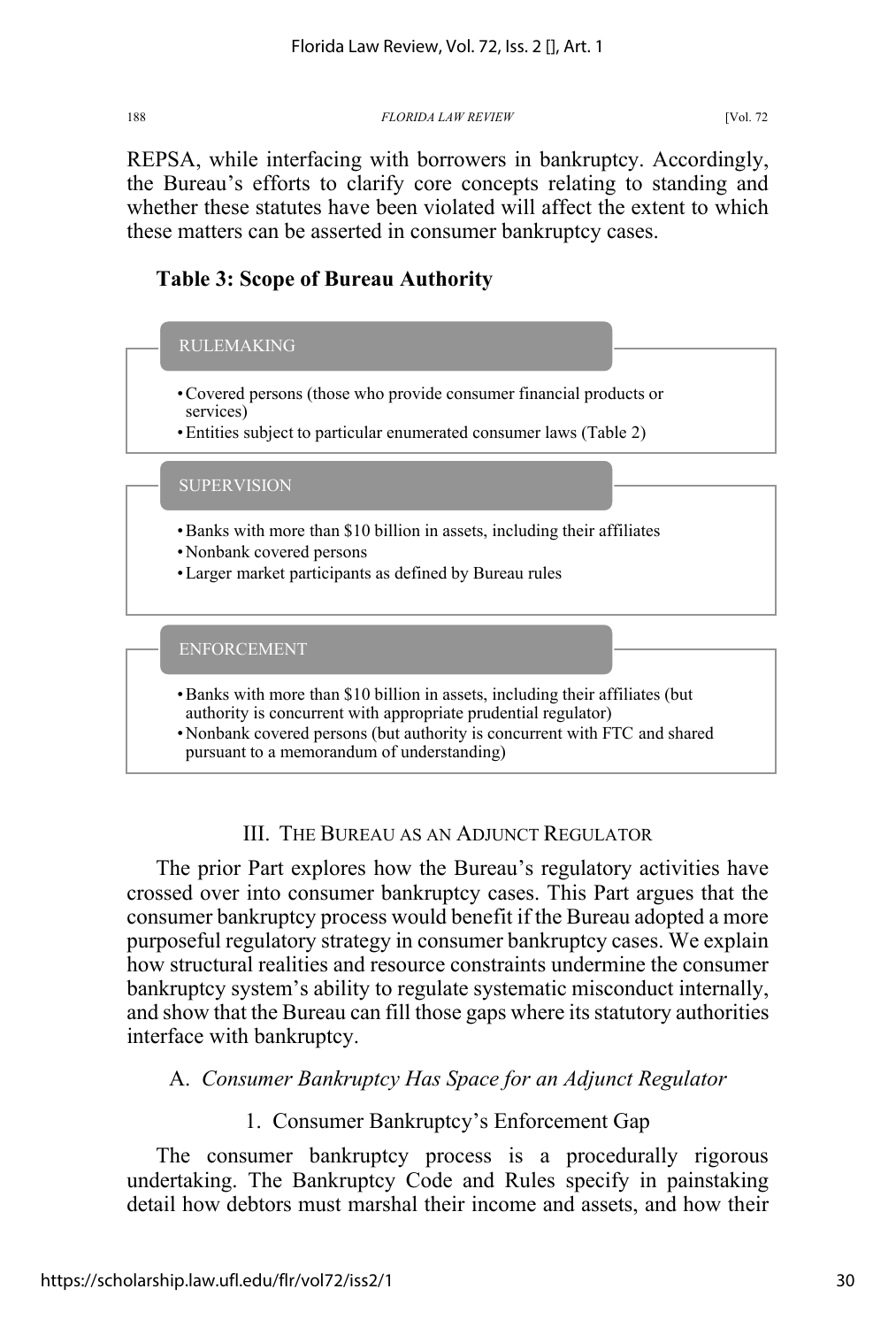debts must be reconciled before debtors receive a fresh start. Both during the bankruptcy case and after discharge, the Bankruptcy Code limits the type of collection activity that creditors may pursue.<sup>206</sup> Creditors must file a proof of claim in order to obtain their pro-rata share of a debtor's assets and plan payments, $207$  and must comply with detailed lift-stay procedures if they wish to enforce their rights against the debtor's property.208

But creditors can economize by ignoring the details required by the Code and procedural rules, or by failing to invest in technology that can accommodate the particular requirements of an ongoing bankruptcy case.<sup>209</sup> Some creditors have also affirmatively overdrawn from the bankruptcy process by seeking payment of debts in a manner that does not align with bankruptcy's distributional rules. $210$ 

This type of behavior has flourished in bankruptcy's proof-of-claim process. In 2008, Katherine Porter published the results of an empirical study of bankruptcy mortgage claims, revealing endemic non-compliance with the procedural rules governing claims.<sup>211</sup> A majority of the claims in Porter's sample failed to comply with the documentation and detail required by the Bankruptcy Code.<sup>212</sup> Moreover, most claims overstated the amount owed, in relation to the amount the debtor believed was owed.<sup>213</sup> This article led to new bankruptcy rules that require an additional level of detail in bankruptcy claims, $2^{14}$  but case law following

209. *See* Bruce, *Debtor Class*, *supra* note 6, at 26–30.

210. *See id.* at 28–30.

211. Katherine Porter, *Misbehavior and Mistake in Bankruptcy Mortgage Claims*, 87 TEX. L. REV. 121, 123 (2008).

212. *Id.* at 162–63.

213. *Id.* Porter's study reflects that creditors and debtors agreed on the amount the debtor owed in only 4.4% of cases. *Id.* at 162. Of the 95.6% of cases where the debtor and creditor disagreed on the amount of the debt, 70.4% of the time the mortgage lender asserted that more was owed. *Id.* The median difference was \$1366 and the average difference was \$3533. *Id.* at 163.

214. *See* FED.R.BANKR. P. 3001, 3002.1. Bankruptcy Rule 3001 requires creditors to itemize the interest, fees, expenses, and other charges claimed. *Id.* at 3001(c)(2). Secured creditors must also state the amount necessary to cure a default and, if the lien is on the debtor's principal residence, provide an escrow statement as of the petition date. *Id.* If a creditor fails to supply the information required by Rule 3001, the court may prohibit the lender from relying on such information in future proceedings. *Id.* at  $3001(c)(2)(D)$ . The court may "award other appropriate relief, including . . . attorney's fees." *See id.* at 3002.1, which requires holders of mortgage claims to provide notice before a change in the amount of mortgage payments, as well as notices of the fees, expenses or charges incurred postpetition that the claimant asserts are recoverable from the debtor.

<sup>206.</sup> *See* 11 U.S.C. § 362(a) (2012) (providing that the filing of a bankruptcy petition operates as a stay of a vast array of collection activities); *id.* § 524(a) (providing that the entry of an order of discharge enjoins creditors from collecting discharged debt).

<sup>207.</sup> *See generally id.* § 501 (providing that creditors and interest holders may file proofs of claim); FED. R. BANKR. P. 3001–05 (setting forth the procedure for claims filing).

<sup>208.</sup> *See* 11 U.S.C. § 362(d); FED. R. BANKR. P. 4001(a).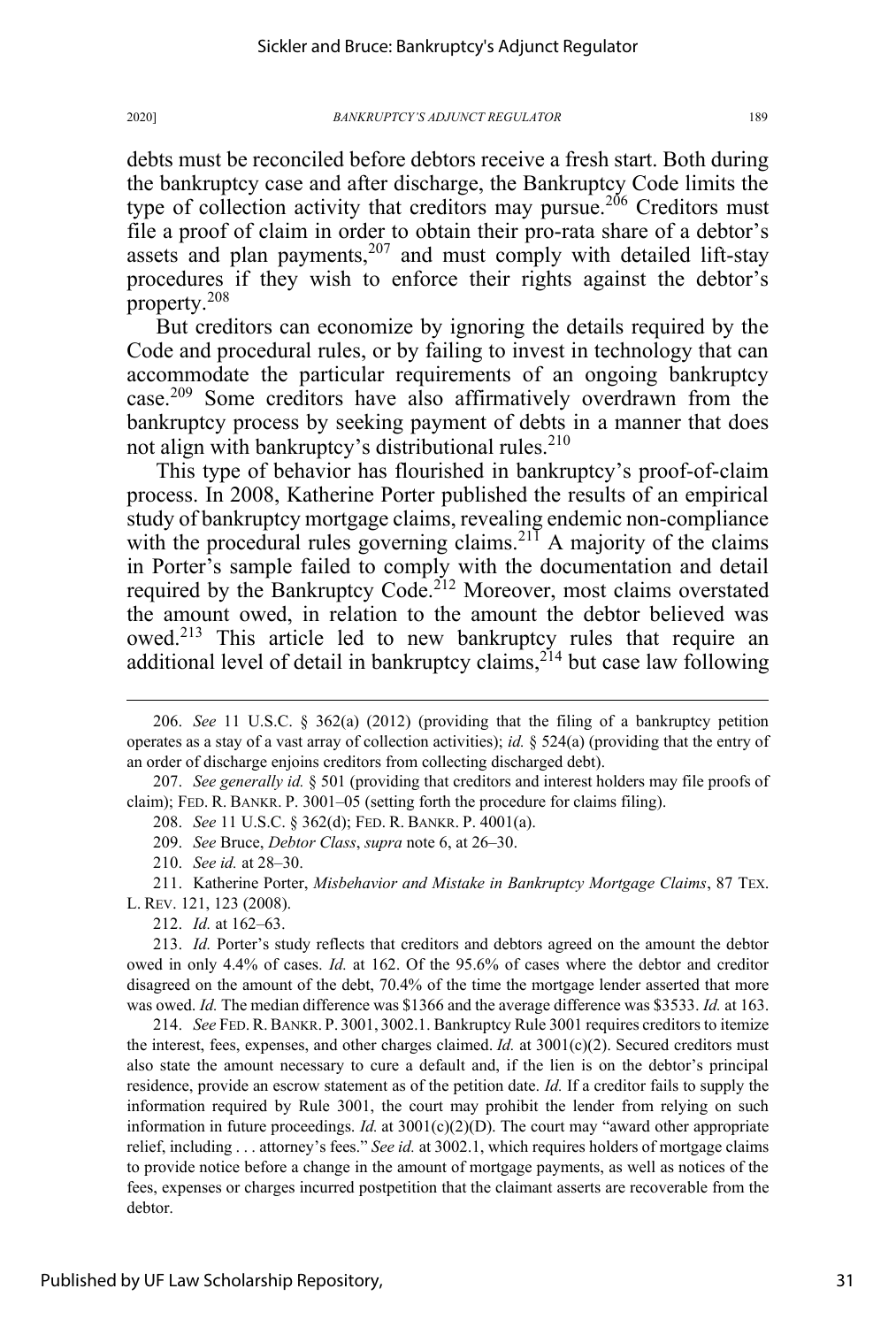those amendments suggest that some creditors have made the calculated decision not to follow these rules.<sup>215</sup>

As described above, debt buyers have also flooded the bankruptcy system with proofs of claim for debt on which the statute of limitations have run.<sup>216</sup> The statute of limitations is an affirmative defense that is typically raised in a claim objection.<sup>217</sup> The creditors' practice relies on the likelihood that neither the debtor nor the chapter 7 or 13 trustee will object to all filed claims, either because of the sheer number of claims filed or because the cost of objecting outweighs the benefit to the estate.<sup>218</sup> As such, these creditors successfully overdraw small amounts in individual bankruptcy cases, which in the aggregate may amount to significant gains. $219$ 

Post-discharge debt collection is another fertile area for creditor overreaching. Creditors have long undermined bankruptcy's fresh start through a variety of actions that violate bankruptcy's discharge injunction.<sup>220</sup> For example, before the discharge injunction was codified, creditors took advantage of the fact that the discharge was an affirmative defense that had to be raised by the debtor in litigation.<sup>221</sup> These creditors relied on the likelihood that debtors would not understand this procedural reality in order to obtain default judgments for debt that had been discharged in bankruptcy.<sup>222</sup> Then, in the 1990s, a large number of

217. *See Midland Funding*, 137 S. Ct. at 1412, 1414–15 (emphasizing this procedural point).

219. *Id.*

221. Ralph Brubaker, *Of State Sovereign Immunity and Prospective Remedies: The Bankruptcy Discharge as Statutory* Ex Parte Young *Relief*, 76 AM. BANKR. L.J. 461, 523 (2002) ("[C]reditors could wantonly ignore the debtor's discharge and sue in state court, in the hopes that the debtor would simply default, and many debtors did default on the mistaken assumption that the bankruptcy discharge made it unnecessary to appear and defend suits on discharged debts."). The discharge injunction was first codified as part of the "discharge amendments" to the 1898 Bankruptcy Act, which were enacted in 1970. *See* Act of Oct. 19, 1970, Pub. L. No. 91-467, 84 Stat. 990. This treatment carried over into section 524 of the Bankruptcy Code, which was enacted in 1978. The Bankruptcy Reform Act of 1978, Pub. L No. 95–598, 92 Stat. 2549 (codified as amended at 11 U.S.C. §§ 101–1532).

222. *See* Brubaker, *supra* note 221, at 523.

<sup>215.</sup> *See, e.g.*, *In re* Gravel, 556 B.R. 561, 580 (Bankr. D. Vt. 2016) (sanctioning creditor \$300,000 for its repeated failure to comply with Bankruptcy Rule 3002.1), *vacated*, PHH Mortg. Corp. v. Sensenich, No. 5:16-cv-00257-gwc, 2017 WL 6999820 (D. Vt. Dec. 18, 2017).

<sup>216.</sup> *See generally* Bruce, *Debt Buyers Beware*, *supra* note 6, at 1 (describing this rash of cases); Bruce & Sickler, *Private Remedies Post-*Midland, *supra* note 6, at 369–70 (providing further detail of such occurrence); *see also* Midland Funding, LLC v. Johnson, 137 S. Ct. 1407, 1409–10 (2017) (holding that this practice does not violate the FDCPA).

<sup>218.</sup> *See* Bruce & Sickler, *Private Remedies Post-*Midland, *supra* note 6, at 369–71 (describing this issue).

<sup>220.</sup> Section 524(a) of the Code provides that the discharge "operates as an injunction against the commencement or continuation of an action, the employment of process, or an act, to collect, recover or offset any such debt as a personal liability of the debtor, whether or not discharge of such debt is waived." 11 U.S.C. § 524(a)(2) (2012).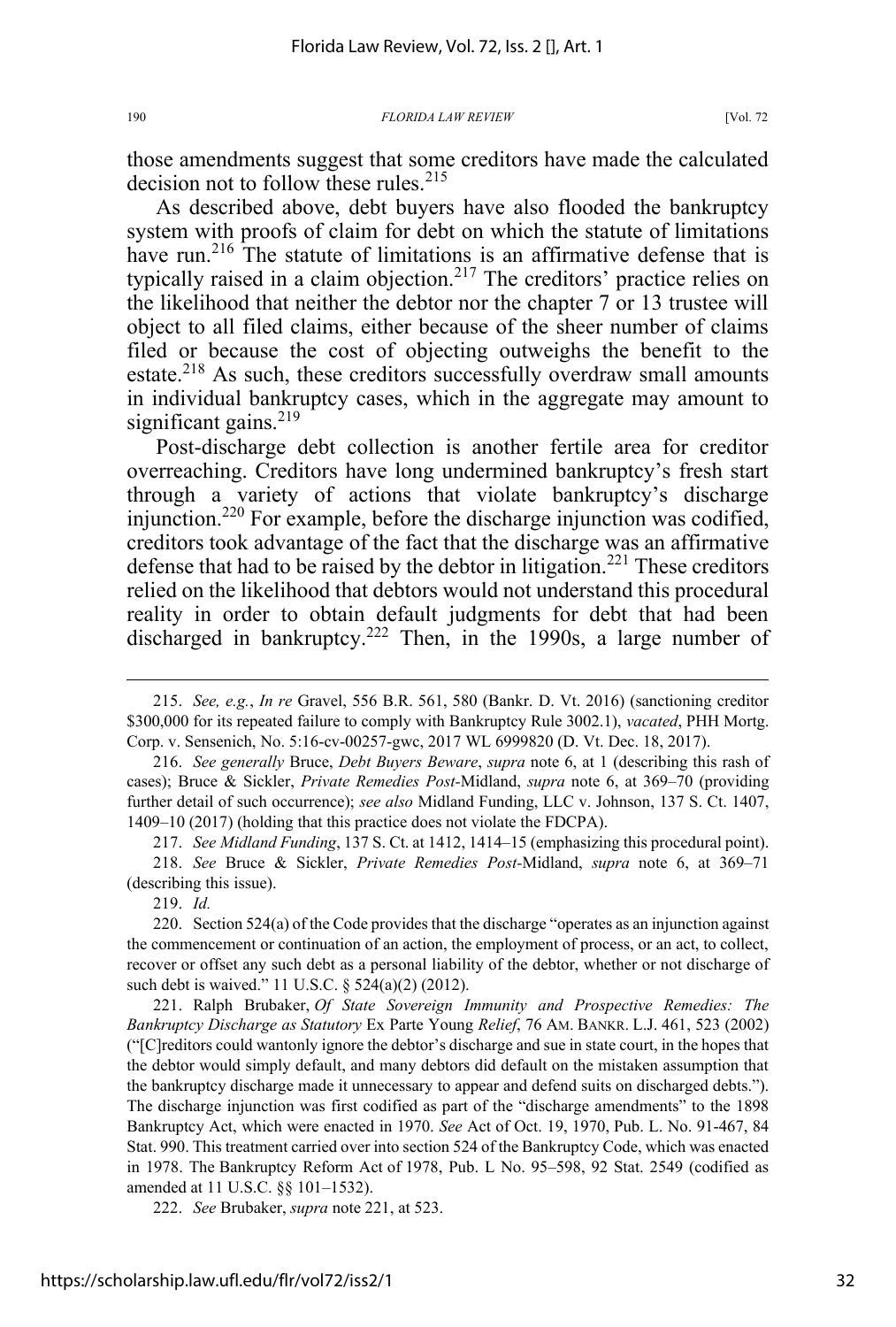creditors embraced the practice of pursuing debt after discharge based on reaffirmation agreements that were not filed with the court and were therefore unenforceable.<sup>223</sup> More recently, creditors have allegedly refused to remove discharged debt from borrowers' credit reports, in an apparent effort to cajole future payment.<sup>224</sup> And, student loan creditors have allegedly generated large numbers of dischargeable student loans, which they aggressively collect after bankruptcy despite the fact that these loans were discharged.<sup>225</sup> Debtors are particularly vulnerable to these types of improper post-discharge debt-collection activities, because they typically lack regular access to bankruptcy counsel after their case has concluded.<sup>226</sup>

Creditors frequently run afoul of chapter 13 of the Bankruptcy Code when their payment processing software is not robust enough to accommodate the requirements of a chapter 13 bankruptcy case.<sup>227</sup> The Bureau's recent action against Ocwen Loan Servicing, a large nonbank mortgage servicer, illustrates this problem.<sup>228</sup> According to the Bureau's complaint, Ocwen uses one platform to calculate proof of claim amounts and another to track prepetition arrearages, but those two systems do not interact properly.<sup>229</sup> Further, the Bureau alleges that Ocwen improperly applied funds from chapter 13 trustees to miscellaneous suspense or other nonpayment accounts, rather than to pay down the debt as required by the terms of debtors' plan.<sup>230</sup> Ocwen also allegedly failed to conduct annual

226. *See* Bruce, *Enforcement Gap*, *supra* note 6, at 504.

227. *See, e.g.*, Ronemus v. FTB Mortg. Servs. (*In re* Ronemus), 201 B.R. 458, 459–61 (Bankr. N.D. Tex. 1996) (awarding damages to the debtor for, among other things, the creditor's failure to maintain adequate records, and misapplication of the debtor's payments); *In re* Rathe, 114 B.R. 253, 257 (Bankr. D. Idaho 1990) ("Payments made during the pendency of the Chapter 13 plan should have been applied by [the lender] to the current payments due and owing with the arrearage amounts to be applied to the back payments. [The lender] cannot utilize its accounting procedures to contravene the terms of a confirmed Chapter 13 plan and the Bankruptcy Code.").

228. Complaint at 8, *supra* note 177, at 11–12.

229. *Id.* at 26. Paragraph 90 alleges that "[t]here is no connection between the proof of claim as determined in Equator/REALResolution [the system Ocwen uses to process bankruptcy] and the pre-petition arrearage balances in REALServicing. The proof of claim figures need to become the REALServicing arrearage balances." *Id.* (alteration in original).

230. *Id.* at 26–27. Paragraph 90 alleges that

[t]he process of converting a bankruptcy trustee payment to a payment batch is highly manual and, therefore, both inefficient and at risk of error. Ocwen receives funds from bankruptcy trustees that, generally, need to be applied to borrower

<sup>223.</sup> *See* Bruce, *Debtor Class*, *supra* note 6, at 28–30 (describing the reaffirmation scandal).

<sup>224.</sup> *See, e.g.*, Credit One Fin. v. Anderson (*In re* Anderson), 553 B.R. 221, 225 (S.D.N.Y. 2016) (raising this issue); Silver-Greenberg, *Debts Canceled by Bankruptcy*, *supra* note 150.

<sup>225.</sup> *See generally* Jason Iuliano, *Student Loan Bankruptcy and the Meaning of Educational Benefit*, 93 AM. BANKR. L.J. (forthcoming 2019) (draft on file with author) (discussing this issue in detail); Kara Bruce, *Educational Discharge*, *supra* note 6, at 3–7 (profiling recent cases).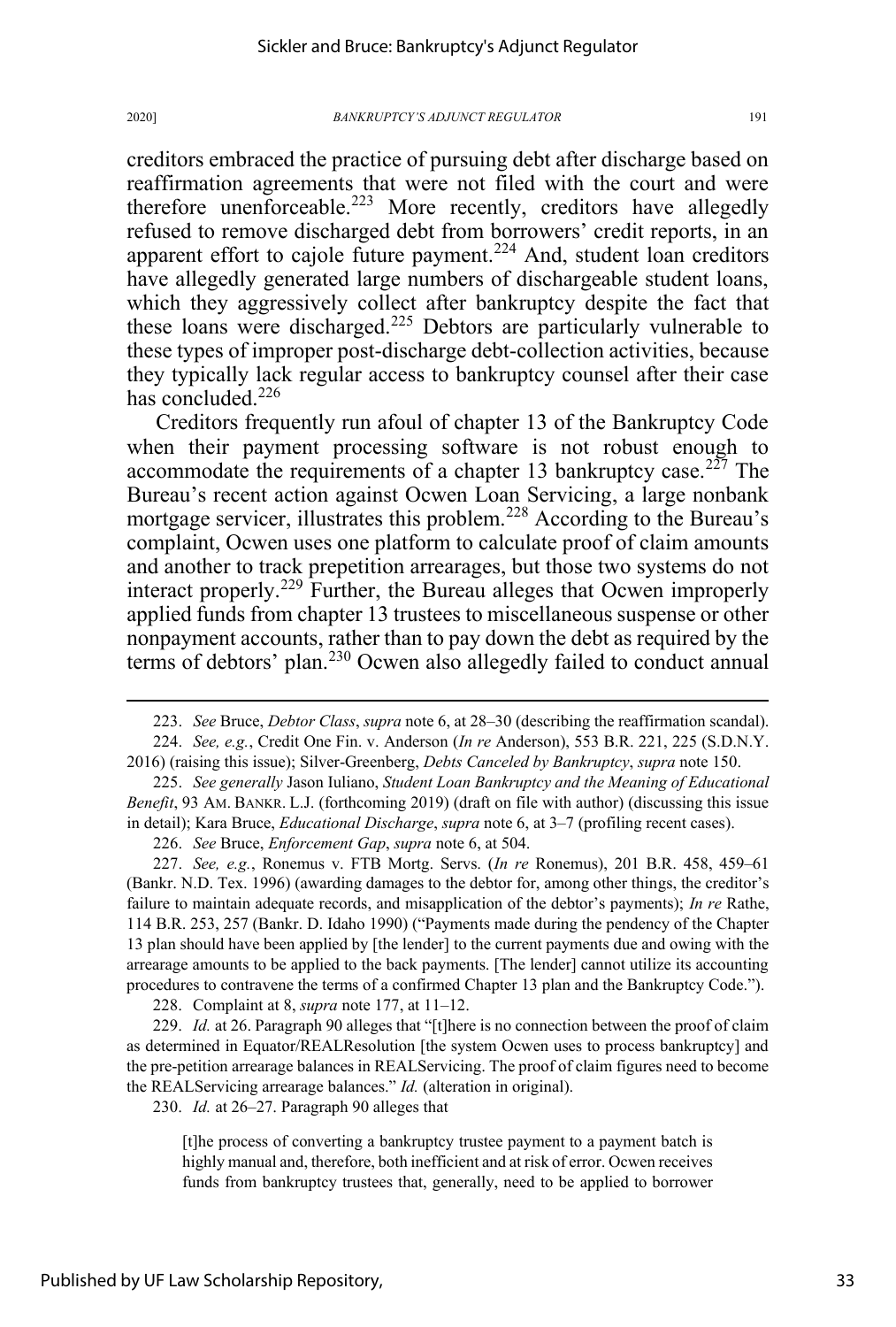or timely escrow analyses for loans in bankruptcy in violation of RESPA, the FDCPA, and the CFPA, and then tried to collect any resulting shortages in chapter 13 cases in violation of bankruptcy orders and rules.<sup>231</sup> Chapter 13 debtors are particularly sensitive to this kind of harm. An escrow shortage increases their monthly payment, and where the plan commits disposable income to unsecured creditors, the debtor may lack money to make the higher monthly payment.<sup>232</sup>

2. Bankruptcy's Vulnerability to Systemic Misconduct

The structure of the bankruptcy system makes it vulnerable to this type of activity. Bankruptcy functions on economies of scale. In order to maintain a low cost of access to bankruptcy, most professionals involved in bankruptcy cases handle very heavy caseloads as a matter of routine.<sup>233</sup>

accounts as either pre-petition payments, post-petition payments, or bankruptcy interests. There are some cases where, due to loan status, funds from the trustee are not applied as payment, but are applied to miscellaneous suspense or other non-payment accounts. Ocwen receives funds from bankruptcy trustees in a single check that usually covers multiple accounts. Ocwen needs to apply the funds across the different loans.

*Id.*

231. *Id.* at 32–33. Paragraphs 109 and 110 allege:

109. In some instances, Ocwen failed to perform or timely perform escrow analyses during the pendency of a Chapter 13 bankruptcy. Further, Ocwen failed to service its loans in accordance with bankruptcy protections and has attempted to collect purported escrow shortages or arrears in violation of bankruptcy orders and rules.

110. In June 2016, Ocwen's Head of Bankruptcy testified that more than 22,000 borrowers in bankruptcy were impacted by Ocwen's failure to conduct a timely escrow analysis and that Ocwen is currently attempting to remediate these borrowers. Ocwen's consumer complaint data indicates that, for the year of April 2015 to April 2016, at least 8,000 of these 22,000 impacted borrowers complained to Ocwen.

*Id.* 

232. *Id.* at 36, ¶ 122. The Bureau's complaint also asserts that Ocwen has transferred loans to new servicers without providing understandable information about loans that are subject to a bankruptcy discharge, information necessary to comply with consumer bankruptcy laws. *Id.* at 64 ¶ 206.

233. *See, e.g.*, HENRY J. SOMMER ET AL., CONSUMER BANKRUPTCY LAW AND PRACTICE 81 (John Rao ed., 11th ed. 2016) ("Once it has been decided that bankruptcy is appropriate in a particular case, most of the remaining work is relatively routine. A good deal of it involves preparation of the necessary papers for the initial filing."); Rafael I. Pardo, *Taking Bankruptcy Rights Seriously*, 91 WASH. L. REV*.* 1115, 1122 (2016) ("Although bankruptcy is formally a judicial process, much of that process historically has been and continues to be managerial and ministerial in nature."); William C. Whitford, *The Ideal of Individualized Justice: Consumer*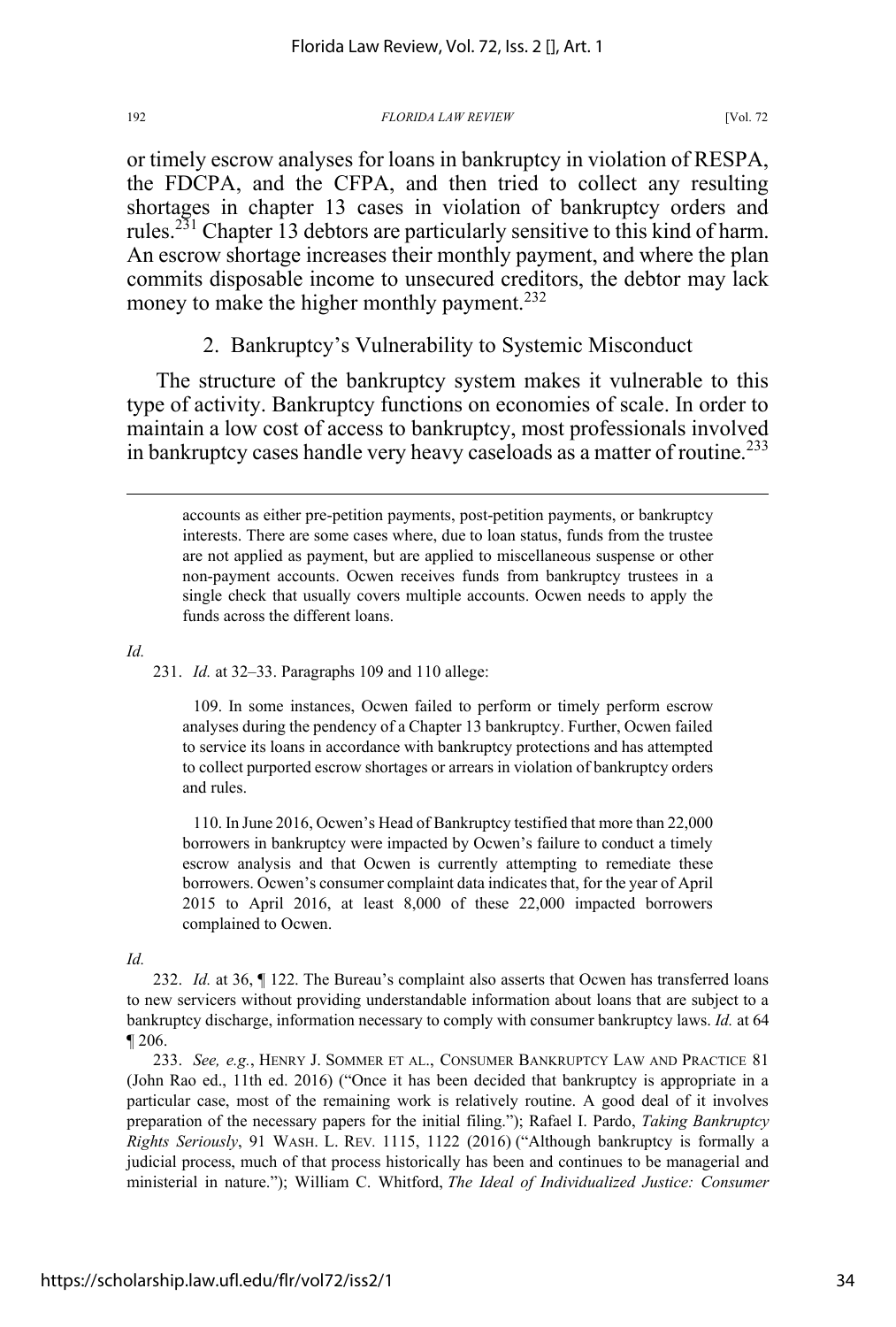Further, deep asymmetries in information, sophistication, and resources between debtors and creditors make it easy for creditors to extract undue benefits from the bankruptcy process.<sup>234</sup> On one hand, debtors typically lack deep institutional knowledge of the bankruptcy system.<sup>235</sup> Even though many debtors access bankruptcy with the assistance of knowledgeable counsel, their attorneys frequently charge a low, flat fee for bankruptcy representation that carves out collateral litigation.<sup>236</sup> As such, under-resourced debtors may have to pay out-of-pocket to challenge wrongful behavior.<sup>237</sup> Moreover, improper post-discharge collection activity occurs when debtors no longer have regular exposure to their attorneys or the protection of a pending bankruptcy case.

On the other hand, large institutional creditors regularly interface with the bankruptcy system.<sup>238</sup> Not only do they generally have a better understanding of the details of the bankruptcy process, they also have an incentive to perpetuate the conditions that allow them to profit across many cases.<sup>239</sup> Accordingly, creditors may be willing to spend significant amounts to litigate or settle an individual debtor's legal challenge, when the outcome of that individual case has spillover effects for similar bankruptcy cases.<sup>240</sup> Meanwhile, an individual debtor cannot or will not match those expenses and may well be incentivized to accept a settlement the creditor offers. $241$ 

# 3. Bankruptcy's Enforcers and Their Limitations

By all accounts, bankruptcy features a fairly robust system of enforcers to address these problems. First, every consumer's bankruptcy case is assigned to a bankruptcy judge with broad authority to enforce

234. *See generally, e.g.*, Iuliano, *supra* note 225 (discussing this dynamic in the context of student loan collection).

235. *See* Bruce, *Enforcement Gap*, *supra* note 6, at 503–04.

236. *See id.* at 504; Lupica, *supra* note 233, at 110.

237. *See* Bruce, *Enforcement Gap*, *supra* note 6, at 502–04.

238. *See* Bruce, *Debtor Class*, *supra* note 6, at 37.

239. *See* Bruce, *Enforcement Gap*, *supra* note 6, at 503.

*Bankruptcy as Consumer Protection, and Consumer Protection in Consumer Bankruptcy*, 68 AM. BANKR. L.J. 397, 406 (1994) ("Routine, uncontested cases allow [consumer bankruptcy attorneys] to charge low fees, which in turn makes it easier to attract a sufficiently large clientele to justify investment in routinized procedures."). *But see* Lois R. Lupica, *The Consumer Bankruptcy Fee Study: Final Report*, 20 AM.BANKR. INST. L.REV. 17, 121–22 (2012) (noting that, especially after enactment of the 2005 Bankruptcy Abuse Prevention and Consumer Protection Act (BAPCPA), "there are ever fewer seemingly simple cases").

<sup>240.</sup> *See id.* ("Even if a consumer can surmount those hurdles, the amount she is able to invest in a suit might well be dwarfed by the investment of a company that profits from perpetuating the harm on similarly situated consumers.").

<sup>241.</sup> *See generally, e.g.*, Iuliano, *supra* note 225 (discussing how this phenomenon plays out in student loan non-dischargeability litigation).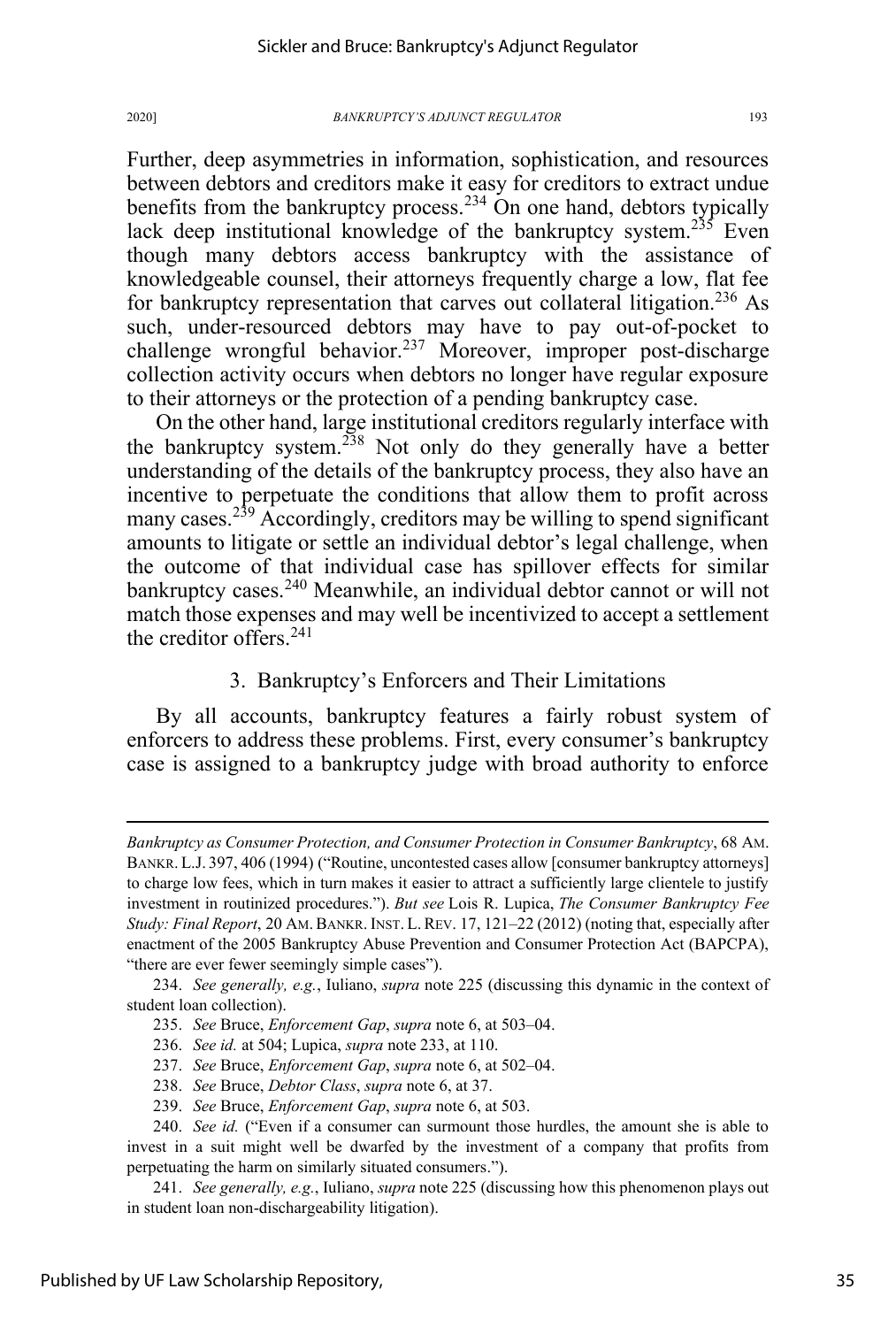bankruptcy law.<sup>242</sup> Second, a trustee is appointed in every case to oversee the liquidation process in a chapter 7 case, or to administer plan payments in a chapter 13 bankruptcy case.<sup>243</sup> Trustees are charged with the statutory duty to maximize the estate for the benefit of all creditors, and that duty would seem to include addressing systematic overdrawing by certain creditors.<sup>244</sup> Third, other creditors and debtors themselves may have the power to challenge misconduct by other participants in a bankruptcy case.<sup>245</sup> And finally, the United States Trustee Program (USTP), a division of the Department of Justice, serves as a "watchdog" against systematic bankruptcy misconduct and can appear and be heard on any matter.<sup>246</sup> The following paragraphs detail how structural weaknesses prevent these stakeholders from addressing widespread and small-scale wrongdoing.

# a. Bankruptcy's Front-Line Participants

Although debtors, competing creditors, and the chapter 7 or 13 trustee are involved in the trenches of a bankruptcy case and therefore are well positioned to object to improper activity, practical realities and resource constraints undermine their ability to do so comprehensively. First, the

244. *See* 11 U.S.C. § 323(a) (providing that the trustee is the representative for the estate); Bruce & Sickler, *Private Remedies Post-*Midland, *supra* note 6, at 376 (discussing trustees' duties).

245. *See* Bruce & Sickler, *Private Remedies Post-*Midland, *supra* note 6, at 375 ("Trustees have sound arguments that other bankruptcy participants, including debtors . . . and the creditor filing the proof of claim, have superior information to assess a claim's staleness.").

246. The U.S. Trustee Program is primarily a litigating division of the Department of Justice (DOJ). *Trustees and Administrators*, U.S. CTS., https://www.uscourts.gov/services-forms/ bankruptcy/trustees-and-administrators [https://perma.cc/SFL2-CHAL]. Its mission is to promote the integrity and efficiency of the nation's bankruptcy system for the benefit of all stakeholders debtors, creditors, and the public. Mark I. Bane et al., COLLIER ON BANKRUPTCY ¶ 6.01[2] (Matthew Bender ed., 16th ed. 2017) (describing the role of the UST). In addition to its administrative oversight of the bankruptcy process, the U.S. Trustee has both civil and criminal enforcement powers. *See* 28 U.S.C. § 586(a)(3) (2012) (delineating the administrative duties of the UST); H.R. REP. NO. 95-595, at 109 (1977), *as reprinted in* 1978 U.S.C.C.A.N. 5963, 6070 ("[The U.S. Trustees] will serve as enforcers of the bankruptcy laws by bringing proceedings in the bankruptcy courts in particular cases in which a particular action taken or proposed to be taken deviates from the standards established by the proposed bankruptcy code."). In North Carolina and Alabama, Bankruptcy Administrators, a division of the courts, fill a similar function. *Trustees and Administrators*, *supra*.

<sup>242.</sup> In addition to any authority within an individual Code section, section 105(a) of the Code gives bankruptcy judge broad authority to "issue any order, process, or judgment that is necessary or appropriate to carry out the provisions of [the Bankruptcy Code]." 11 U.S.C. § 105(a) (2012).

<sup>243.</sup> *See* 2 GINSBERG & MARTIN ON BANKRUPTCY § 15.03 [B], [C] (5th ed. Supp. III 2019). In chapter 7 cases, the trustee typically oversees the liquidation of any non-exempt assets and distribution of proceeds to creditors. *See id.* In chapter 13 cases, trustees collect debtors' payments under a plan and distribute them to creditors. *See id.*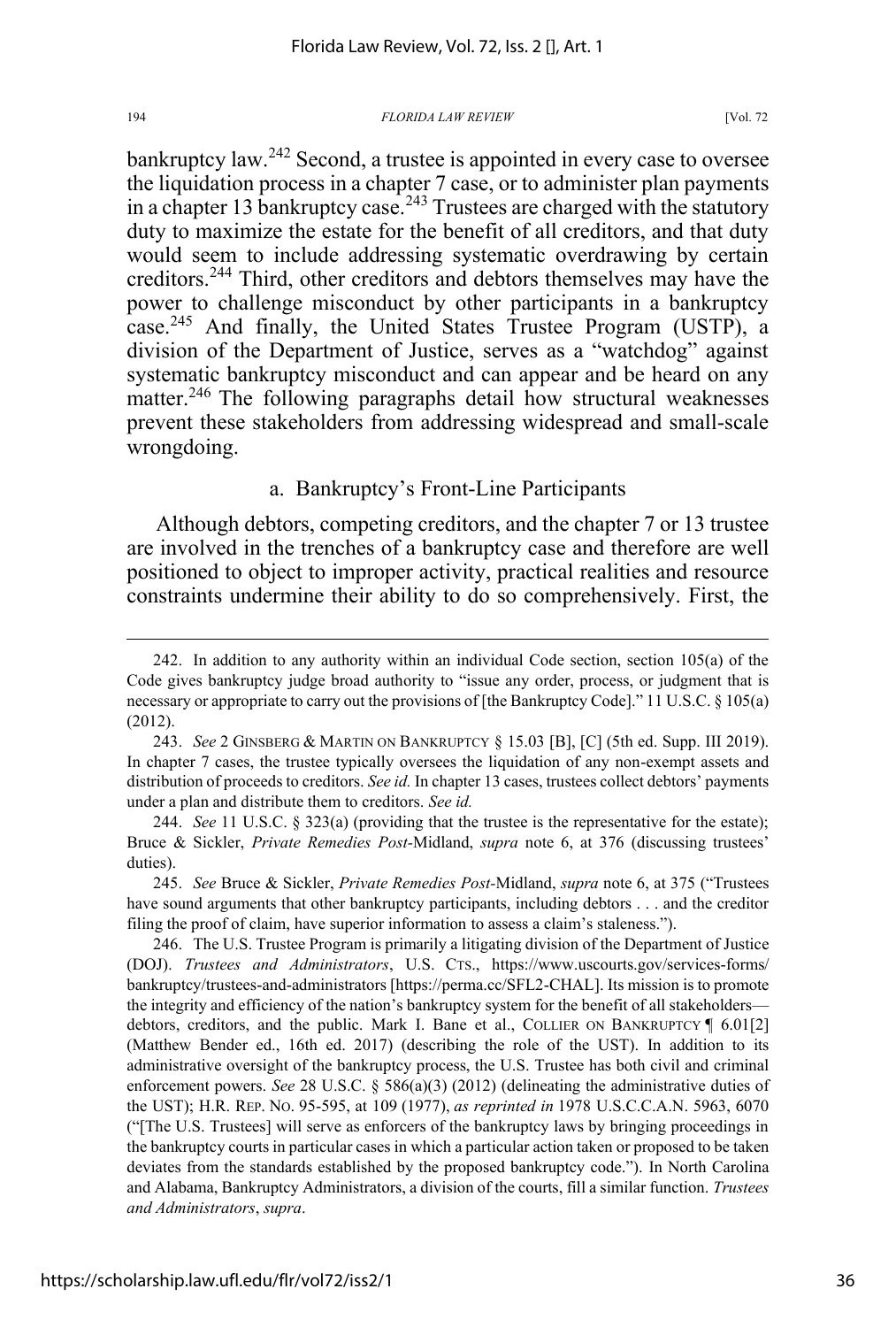recoveries on such actions are often too small to justify the cost of challenging the wrongful behavior.<sup>247</sup> For example, proofs of claim that fail to include adequate documentation or seek to collect improper amounts may have negligible impact on a debtor's distributions or case outcome, but in the aggregate can result in cost savings or direct profits to creditors that employ these strategies.<sup>248</sup> Competing creditors likewise lack a financial interest in objecting, as they often receive pennies or less in distribution from an individual debtor's bankruptcy case.<sup>249</sup> Chapter 7 panel trustees receive payment of \$60 in each bankruptcy case, "plus a sliding-scale commission of the amounts they disburse from the bankruptcy estate."<sup>250</sup> Most chapter 13 trustees receive a percentage of the monthly disbursements made under a chapter 13 plan.<sup>251</sup> Debtors' attorneys, as noted above, generally receive a low, flat fee for bankruptcy representation.<sup>252</sup> These low fees make it difficult for bankruptcy professionals to dedicate the time and attention it takes to address smallscale behavior in an individual case.<sup>253</sup>

In other writings, we have explored how these types of asymmetries present a classic case for class action relief.<sup>254</sup> Yet judicial limitations on class actions in general, and complicated jurisdictional and remedial issues facing debtor class actions in particular, may constrain their utility in many debtors' bankruptcy cases.<sup>255</sup> More broadly, limitations inherent in judicial doctrines can frustrate individual litigants' efforts to police bankruptcy misconduct.<sup>256</sup>

# b. Bankruptcy Judges

Bankruptcy judges have some ability to police creditor misconduct through their statutory and inherent powers to sanction.<sup>257</sup> But,

254. *See* Bruce, *Enforcement Gap*, *supra* note 6, at 494–95; Bruce, *Debtor Class*, *supra* note 6, at 21; Bruce, *Vindicating*, *supra* note 6, at 445–46.

255. *See* Bruce, *Enforcement Gap*, *supra* note 6, at 512–14; Bruce, *Debtor Class*, *supra* note 6, at 43–44; Bruce, *Vindicating*, *supra* note 6, at 451–85.

<sup>247.</sup> *See* Bruce & Sickler, *Private Remedies Post-*Midland, *supra* note 6, at 376.

<sup>248.</sup> For a more robust discussion of this issue, see *id.*

<sup>249.</sup> *See id.*

<sup>250.</sup> Bruce, *Debtor Class*, *supra* note 6, at 38.

<sup>251.</sup> Bruce, *Enforcement Gap*, *supra* note 6, at 492.

<sup>252.</sup> Lupica, *supra* note 233, at 99.

<sup>253.</sup> *See* Matthew A. Bruckner, *Crowdsourcing (Bankruptcy) Fee Control*, 46 SETON HALL L. REV. 361, 362 (2016) (arguing that bankruptcy professionals may lack the incentive to police overdrawing).

<sup>256.</sup> *See* Taggart v. Lorenzen, 139 S. Ct. 1795, 1804 (2019) (holding that a court may award civil contempt sanctions for discharge violations where there is not a 'fair ground of doubt' as to whether the creditor's conduct might be lawful under the discharge order," a standard that makes it difficult for debtors and their attorneys to challenge novel types of potential discharge violations).

<sup>257.</sup> *See supra* note 242 and accompanying text.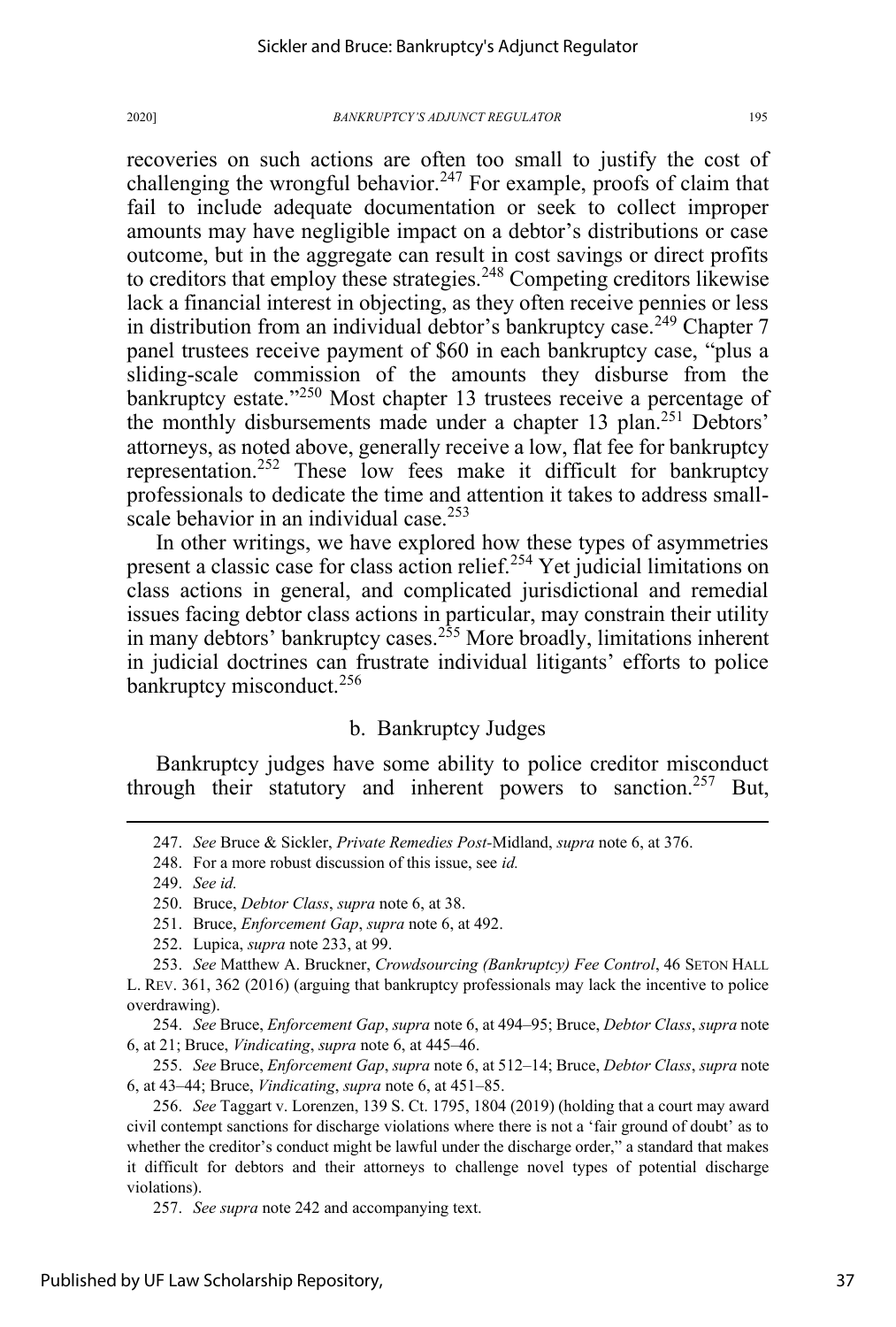bankruptcy courts lack investigatory powers, and therefore "do[] not have the machinery to go beyond what is affirmatively presented, other than what the court can learn from questioning the presenter directly."<sup>258</sup> Bankruptcy judges are further limited by the Bankruptcy Code's remedial scheme—which generally does not contemplate systemic misbehavior as well as the limitations of judges' status under Article I of the Constitution<sup>259</sup>

*Casamatta v. Resurgent Capital Services, L.P.* (*In re Freeman-Clay*) <sup>260</sup> provides a prime example of these limitations. There, the U.S. Trustee brought suit against a claim servicer, alleging that the servicer abused the bankruptcy process by (among other things) robosigning proofs of claim, knowingly filing claims for time-barred debt, and failing to attach the documentation required by Rule  $3001(c)$ <sup>261</sup> Although the court found the defendants' behavior to be "disturbing"<sup>262</sup> and a violation of several Bankruptcy Rules, the court nevertheless held that most of the relief requested by the U.S. Trustee was beyond the court's authority to award.<sup>263</sup> The court underscored that the Bankruptcy Code provided a remedy for each of the actions the U.S. Trustee alleged: failure to comply with the rules governing proofs of claim strips a claim of its prima facie validity; $^{264}$  expiration of the statute of limitations is an affirmative defense to the allowability of a claim;  $^{265}$  and failure to comply with the requirements in Rule 3001(c) provides additional enumerated remedies,

<sup>258.</sup> Richard B. Levin, *Towards a Model of Bankruptcy Administration*, 44 S.C. L.REV. 963, 982 (1993)*.* 

<sup>259.</sup> Bankruptcy Judges are Article I judges, and as such they lack the Article III protections of life tenure and salary protection. *See* U.S. CONST. art. I, § 8, cl. 4. On this basis, they are generally understood to have fewer fundamentally "judicial" powers than their Article III counterparts. *See, e.g.*, Wellness Int'l Network, Ltd. v. Sharif, 135 S. Ct. 1932, 1946 (2015); Exec. Benefits Ins. Agency v. Arkison, 573 U.S. 25, 28 (2014); Stern v. Marshall, 564 U.S. 462, 469 (2011); N. Pipeline Constr. Co. v. Marathon Pipe Line Co., 458 U.S. 50, 87 (1982).

<sup>260. 578</sup> B.R. 423 (Bankr. W.D. Mo. 2017).

<sup>261.</sup> *Id.* at 427.

<sup>262.</sup> *Id.*

<sup>263.</sup> *Id.* at 455–57. In particular, the court held that the complaint's allegation for robosigning did not support a sanction award because the trustee did not allege that Resurgent acted in bad faith, and there was no damage alleged to the debtors. *Id.* at 455–56. The court held that Rule 9011 was not invoked for filing time-barred debt claims because that behavior did not clearly violate the law. *Id.* at 456. And even though Resurgent did not dispute its failure to comply with Rule 3001, the appropriate remedy for such violations is that the creditor's proof of claim loses its prima facie validity. *Id.* at 456–57. Although Rule 3001 permits courts to award "other appropriate relief" in certain circumstances, "[c]ourts have rejected attempts to use the Rule to impose miscellaneous creative remedies such as some of those urged by the UST." *Id.* at 457.

<sup>264.</sup> *Id.* at 435 (collecting authority).

<sup>265.</sup> *Id.* at 438; *see* Midland Funding, LLC v. Johnson, 137 S. Ct. 1407, 1412 (2017).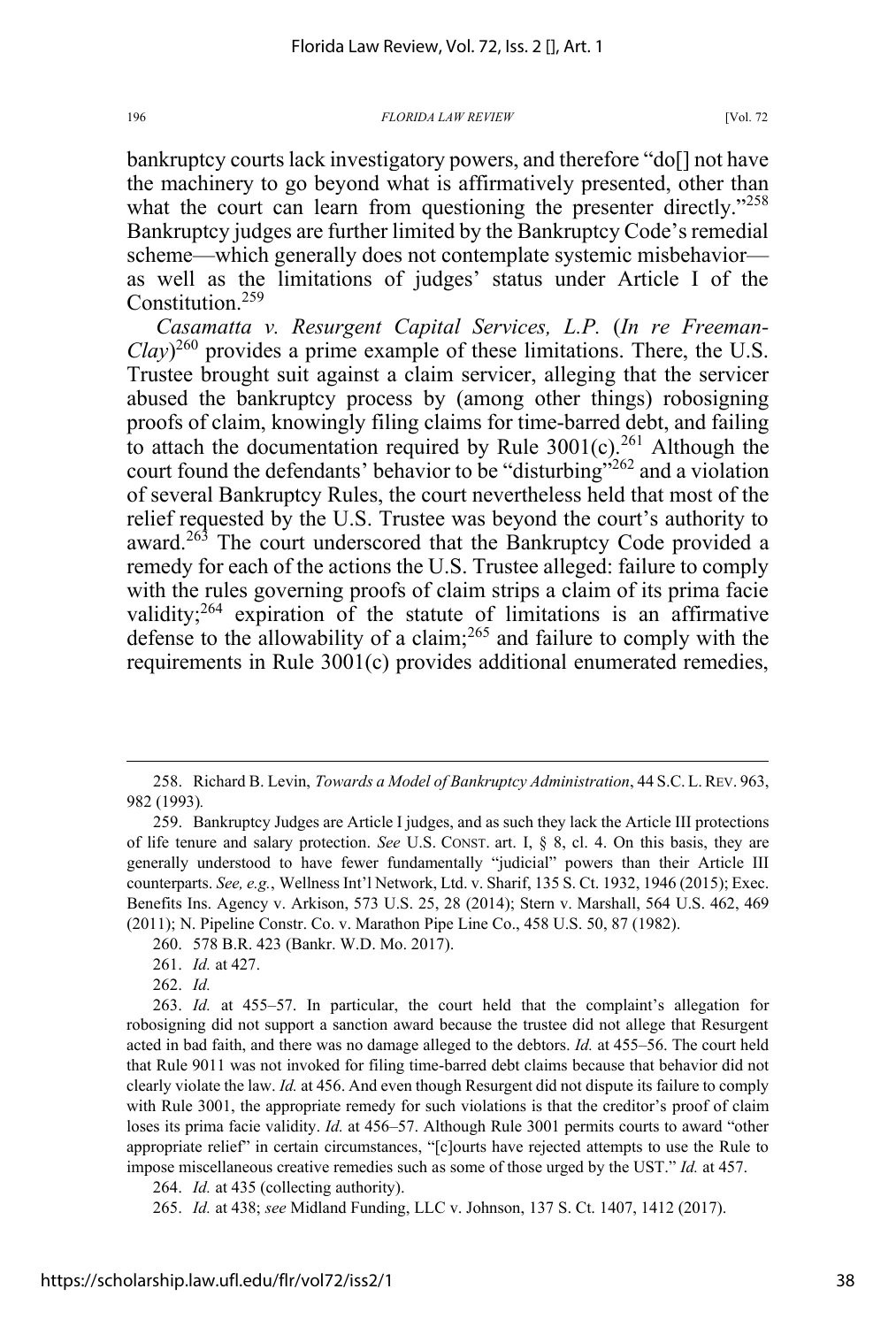including the award of reasonable expenses and attorney's fees.<sup>266</sup> Although the U.S. Trustee alleged that those remedies were insufficient to address the conduct in the case before the court, the court rejected the idea that it could impose additional penalties because of the creditor's systemic violations.<sup>267</sup> It stated:

A review of the allegations of the Complaint makes clear that the UST is not focused solely or even primarily on the claims asserted by Defendants and filed by Resurgent in the two bankruptcy cases before this Court. The Complaint is replete with allegations of deficiencies in Resurgent's process with regard to the thousands of proofs of claims that it has filed in jurisdictions all over the country. . . .

The Court concludes it has no power to grant relief which would purport to be binding as to claims filed and conduct occurring in cases other than the ones before this Court. But if this Court had the power to do so, the Court would decline to exercise it . . . . There are numerous legal and practical reasons supporting this view.<sup>268</sup>

To be sure, bankruptcy courts possess some degree of authority to sanction improper behavior or prevent an abuse of process.<sup>269</sup> But courts

268. *Id.* 

. . . .

269. Most courts have concluded that bankruptcy judges can exercise civil contempt authority, either because they have inherent authority or because such power is vested in bankruptcy courts by section 105 of the Bankruptcy Code. *See, e.g.*, Taggart v. Lorenzen, 139 S. Ct. 1795, 1801 (2019) ("[T]he statutes specifying that a discharge order 'operates as an injunction,' and that a court may issue any 'order' or 'judgment' that is 'necessary or appropriate' to 'carry out' other bankruptcy provisions bring with them the 'old soil' that has long governed how courts enforce injunctions." (citations omitted)); Placid Ref. Co. v. Terrebonne Fuel & Lube, Inc. (*In re* Terrebonne Fuel & Lube, Inc.), 108 F.3d 609, 613 (5th Cir. 1997) ("[A] bankruptcy court's power to conduct civil contempt proceedings and issue orders in accordance with the outcome of those proceedings lies in 11 U.S.C. § 105."); Jove Eng'g, Inc. v. IRS (*In re* Jove Eng'g, Inc.), 92 F.3d 1539, 1553 (11th Cir. 1996) ("[C]ourts have inherent contempt powers in all proceedings, including bankruptcy, to 'achieve the orderly and expeditious disposition of cases.' Under § 105, Congress expressly grants court's independent statutory powers in bankruptcy proceedings to 'carry out the provisions of' the Bankruptcy Code through 'any order, process, or judgment that is necessary or appropriate.'" (citations omitted) (first quoting Chambers v. NASCO, Inc., 501 U.S. 32, 43 (1991); then quoting 11 U.S.C. § 105(a) (2012)));

<sup>266.</sup> *In re Freeman-Clay*, 578 B.R. at 445. Rule 3001(c)(2)(D) provides that if the holder of a claim fails to provide any information required by this subdivision (c), "the court may . . . (i) preclude the holder from presenting the omitted information . . . or (ii) award other appropriate relief, including reasonable expenses and attorney's fees caused by the failure." FED. R. BANKR. P.  $3001(c)(2)(D)$ .

<sup>267.</sup> *In re Freeman-Clay*, 578 B.R. at 452–53.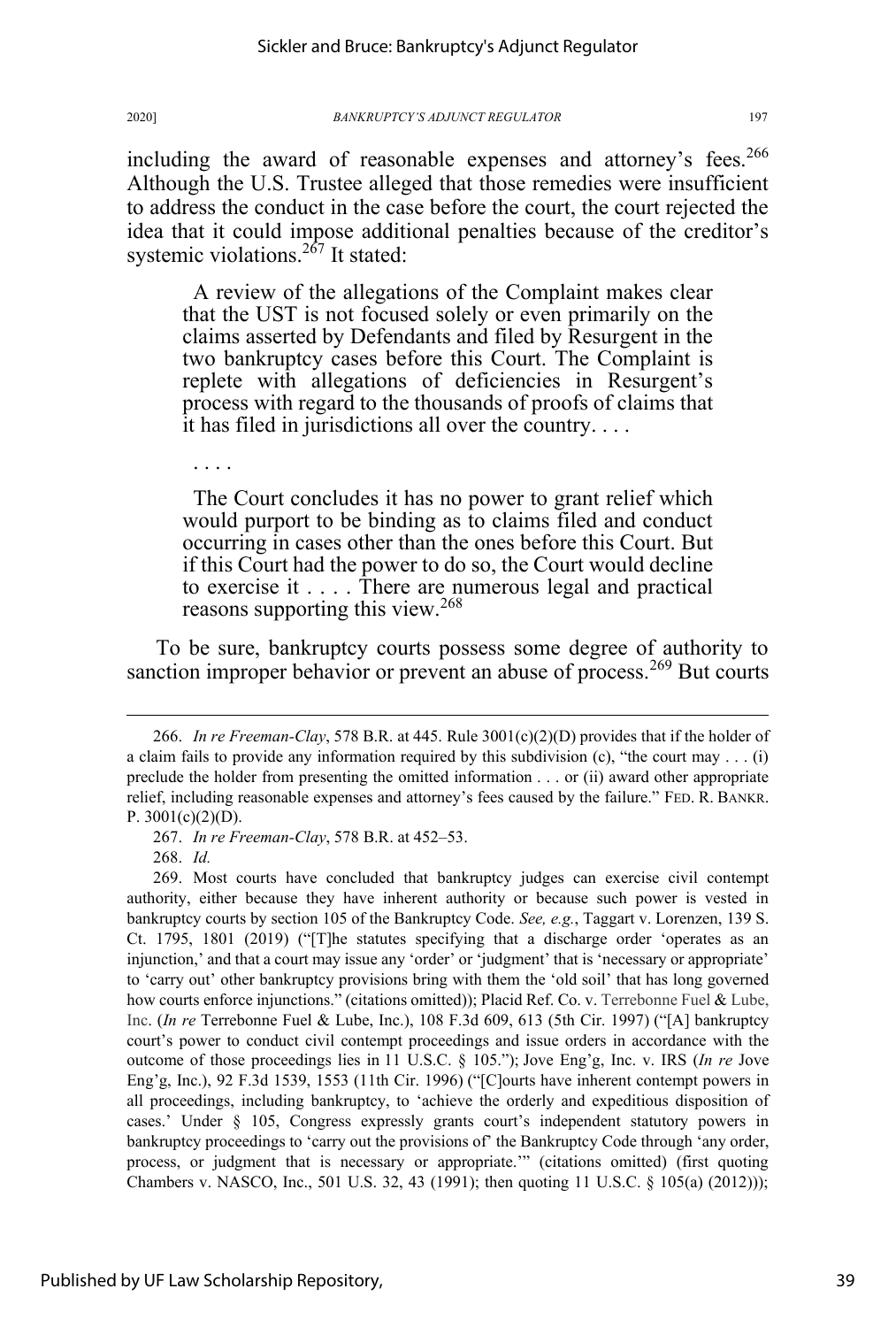are sharply divided over whether bankruptcy judges have criminal contempt authority.<sup>270</sup> "The principal constitutional concern . . . arises from the fact that bankruptcy judges do not have the life tenure during good behavior and protection against diminished compensation which Article III, section 1, requires for federal judges exercising '[t]he judicial Power of the United States."<sup>271</sup> As such, most courts hold that bankruptcy courts are limited to awarding compensatory or coercive relief, or perhaps *de minimis* penalties.<sup>272</sup> Remedies that purport to address harms beyond the case before the court have been characterized as matters of criminal contempt, beyond the court's authority to sanction.<sup>273</sup> For this reason, many bankruptcy judges' creative attempts to address widespread bankruptcy misconduct have been reversed on appeal.274

# c. The United States Trustee Program

The USTP is bankruptcy's primary structural safeguard, charged with promoting the efficiency and integrity of the bankruptcy system.<sup>275</sup> To carry out its mission, the USTP performs many administrative, regulatory, and enforcement functions, including monitoring creditor

270. *See* Dyer v. Lindblade (*In re* Dyer), 322 F.3d 1178, 1193 n.15 (9th Cir. 2003) (collecting cases).

271. Hipp, Inc. v. Oles (*In re* Hipp, Inc.), 895 F.2d 1503, 1510 (5th Cir. 1990).

272. *See* John A. E. Pottow & Jason S. Levin, *Rethinking Criminal Contempt in the Bankruptcy Courts*, 91 AM. BANKR. L.J. 311, 313–15 (2017) (cataloguing various courts' approaches to this issue).

273. *See generally* Bruce, *Channeling Under 362(k)*, *supra* note 6 (collecting examples).

274. *See, e.g.*, Wells Fargo Bank, N.A. v. Stewart (*In re* Stewart), 647 F.3d 553, 556 (5th Cir. 2011) (holding that the bankruptcy court exceeded its authority by requiring Wells Fargo to audit every proof of claim filed in that jurisdiction, based on a pattern of misconduct relating to claims); PHH Mortg. Corp. v. Sensenich, No. 5:16-cv-00257-gwc, 2017 WL 6999820, at \*9 (D. Vt. Dec. 18, 2017) (reversing award of punitive damages for rampant violations of Rule 3002.1 and bankruptcy court orders); Countrywide Homes Loans, Inc. v. McDermott, 426 B.R. 267, 281 (N.D. Ohio 2010) (stating that the lower court order requiring Countrywide to accompany each proof of claim with a supplemental worksheet was not supported by the factual record in the individual case before the court).

275. *See Strategic Plan & Mission*, U.S. DEP'T JUST., https://www.justice.gov/ust/strategicplan-mission [https://perma.cc/6T4Y-Z4HH] (last updated May 8, 2015) ("The mission of the United States Trustee Program is to promote the integrity and efficiency of the bankruptcy system for the benefit of all stakeholders – debtors, creditors, and the public.").

Rainbow Magazine, Inc. v. Unified Capital Corp. (*In re* Rainbow Magazine, Inc.), 77 F.3d 278, 284 (9th Cir. 1996) ("There can be little doubt that bankruptcy courts have the inherent power to sanction vexatious conduct presented before the court. The inherent power is recognized in the statutory grant Congress has provided the bankruptcy courts . . . ."); Power Recovery Sys., Inc. v. Dodge Chem. Co. (*In re* Power Recovery Sys., Inc.), 950 F.2d 798, 802 (1st Cir. 1991) ("It is well-settled law that bankruptcy courts are vested with [civil] contempt power."); Burd v. Walters (*In re* Walters), 868 F.2d 665, 669 (4th Cir. 1989) (upholding bankruptcy court's contempt award based on Code section 105).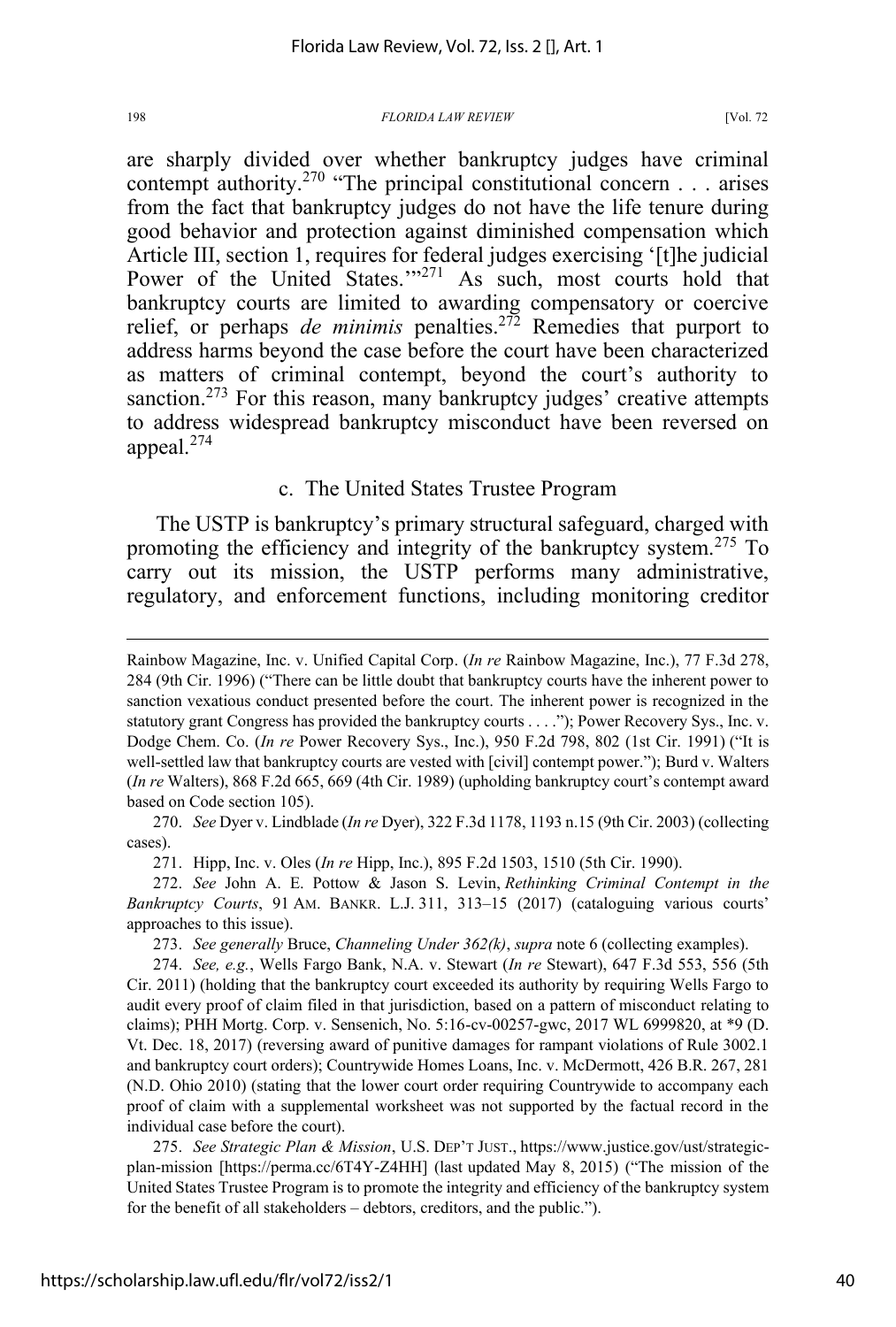misconduct in the bankruptcy system.<sup>276</sup> For over ten years, the USTP has made curbing creditor misconduct in consumer bankruptcy cases a key enforcement priority.<sup>277</sup> The USTP exercises prosecutorial discretion, focusing its enforcement efforts on cases "in which the integrity of the bankruptcy system as a whole is at stake" and which involve "substantial sums of money [or] particularly egregious behavior."<sup>278</sup> Its achievements include numerous nationwide settlements with a variety of large, institutional creditors to remedy systemic violations of the Bankruptcy Code.<sup>279</sup> In particular, the USTP has been successful in holding mortgage servicers and unsecured creditors accountable for violations of the Bankruptcy Code and Rules.<sup>280</sup>

278. Tamara Ogier & Jack F. Williams, *Bankruptcy Crimes and Bankruptcy Practice*, 6 AM. BANKR. INST. L. REV. 317, 347–48 (1998).

279. *See A Time to Reform: Oversight of the Activities of the Justice Department's Civil, Tax, and Environmental and Natural Resources Divisions and the U.S. Trustee Program: Hearing Before the Subcomm. on Regulatory Reform, Commercial and Antitrust Law of the H. Comm. on the Judiciary*, 115th Cong. 3, 10–11 (2017) (statement of Clifford J. White III, Director, Executive Office for U.S. Trustees, U.S. Department of Justice) ("[T]he USTP has entered into six national settlements that provided monetary remediation and other relief for homeowners in bankruptcy and, in some cases, required mortgage servicing standards to prevent future abuse of the bankruptcy rules.").

280. *See, e.g.*, Order Approving Settlement Between the United States Trustee Program, Citibank, N.A. and Department Stores National Bank at 4, *In re* Fazzon, No. 18-00201-jrs (Bankr. N.D. Ga. Sept. 24, 2018) (requiring Citibank to pay \$5 million to remediate robo-signed proofs of claim in consumer bankruptcy cases); Order Approving Settlement Between the United States Trustee Program and JPMorgan Chase Bank, N.A. at 2, *In re* Belzak, No. 10-23963-dob (Bankr. E.D. Mich. Mar. 3, 2015); *see also* White, NCBA Address, *supra* note 277.

<sup>276.</sup> *See* EXEC. OFFICE FOR U.S. TRS., U.S. DEP'T OF JUSTICE, UNITED STATES TRUSTEE PROGRAM ANNUAL REPORT OF SIGNIFICANT ACCOMPLISHMENTS FOR FISCAL YEAR 2016, at 2 (2016), https://www.justice.gov/ust/file/ar\_2016.pdf/download [https://perma.cc/LA2M-3XMA]. The Program has broad administrative authority over all bankruptcy cases. *See id.* (describing the Program's core authority). Its core responsibilities include participating directly in chapter 11 cases; overseeing the work of thousands of private trustees appointed in chapter 7, 12, and 13 bankruptcy cases; supervising credit counseling and financial education agencies that operate in tandem with the bankruptcy process; pursuing criminal enforcement; and participating in appeals on key bankruptcy issues. *See id.*

<sup>277.</sup> *See* Clifford J. White III, Dir., U.S. Tr. Program, Director Cliff White Addresses the 2017 Fall Conference of the National Creditors Bar Association (Oct. 12, 2017) [hereinafter White, NCBA Address], https://www.justice.gov/ust/speeches-testimony/narca\_10122017 [https://perma.cc/P3CL-W3GV]; *see also Ongoing Oversight: Monitoring the Activities of the Justice Department's Civil, Tax and Environment and Natural Resources Divisions and the U.S. Trustee Program: Hearing Before the Subcomm. on Regulatory Reform, Commercial and Antitrust Law of the H. Comm. on the Judiciary*, 114th Cong. 55 (2015) (statement of Clifford J. White III, Director, Executive Office for U.S. Trustees, U.S. Department of Justice) ("In fiscal year 2014, United States Trustees initiated more than 6,800 civil enforcement actions and inquiries against creditors, lawyers, bankruptcy petition preparers, and other parties who acted improperly towards debtors. Nearly 2,100 of these related to abusive conduct by creditors, including about 72 percent of which involved mortgage fraud and abuse.").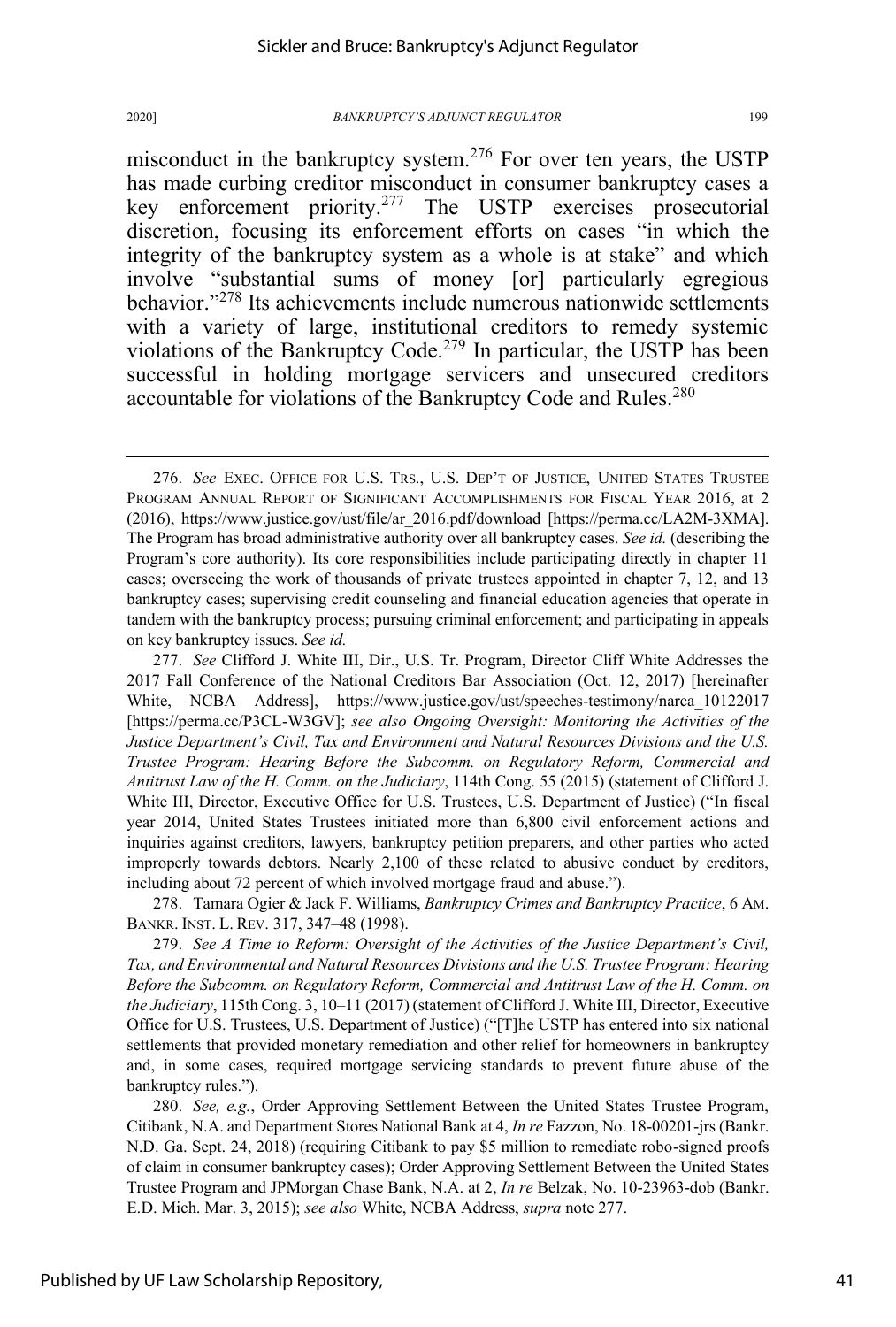But despite these achievements, the USTP faces structural barriers to addressing widespread but small-scale consumer protection issues. Most importantly, the USTP lacks the broad, market-wide information gathering resources that the Bureau has and already deploys on a regular basis.281 While the USTP has the ability to examine entities pursuant to Rule 2004 of the Bankruptcy Code<sup>282</sup> and to engage in ordinary discovery in adversary proceedings and contested matters,<sup>283</sup> these powers are sharply confined to an individual debtor or case.

Further, the USTP's civil enforcement authority is constrained by the Code's remedial limitations.<sup>284</sup> Just as bankruptcy courts and private litigants have faced barriers in addressing creditor misconduct that has occurred on a widespread basis, the USTP is likewise limited to the remedies provided by the Bankruptcy Code and whatever authority Article I bankruptcy judges possess to fill in the gaps.<sup>285</sup> The USTP's unsuccessful attempts to address the problem of stale debt claims within the confines of individual bankruptcy cases, as in *Freeman-Clay*, discussed above, underscores some of these points.<sup>286</sup> To be sure, the USTP may make criminal referrals in the appropriate cases, but this power leaves a large amount of non-criminal but nevertheless improper conduct without a meaningful aggregate solution.<sup>287</sup>

# d. Law Reform and Procedural Rule Reform

Congress could amend the Bankruptcy Code to address the bankruptcy-related non-compliance described in this Section. More immediately, some of the problems discussed in this Section might be tempered by amendments to the Federal Rules of Bankruptcy Procedure, or by court-crafted local rules or standing orders.<sup>288</sup> Yet the law or rule-

286. *See supra* Section III.A.3; *supra* note 246 and accompanying text.

<sup>281.</sup> *See infra* Section IV.A.

<sup>282.</sup> FED. R. BANKR. P. 2004(a) ("On motion of any party in interest, the court may order the examination of any entity.").

<sup>283.</sup> *See id.* at 7026 (incorporating Federal Rule of Civil Procedure 26 with respect to adversary proceedings); *id.* at 9014 (providing that Federal Rule of Bankruptcy Procedure 7026 also applies to contested matters).

<sup>284.</sup> *See, e.g.*, Wells Fargo Bank, N.A. v. Stewart (*In re* Stewart), 647 F.3d 553, 556 (5th Cir. 2011); Casamatta v. Resurgent Capital Servs., L.P. (*In re* Freeman-Clay), 578 B.R. 423, 427– 28 (Bankr. W.D. Mo. 2017).

<sup>285.</sup> *See supra* Section III.A.5.

<sup>287.</sup> *See* 28 U.S.C. § 586(a)(3)(F) (2012) (providing that the U.S. Trustee's duties includes "notifying the appropriate United States attorney of matters which relate to the occurrence of any action which may constitute a crime under the laws of the United States and, on the request of the United States attorney, assisting the United States attorney in carrying out prosecutions based on such action").

<sup>288.</sup> *See generally, e.g.*, Bruce & Sickler, *Private Remedies Post-*Midland, *supra* note 6 (examining the possibility of law and rule reform to address the problem of time-barred-debt claims).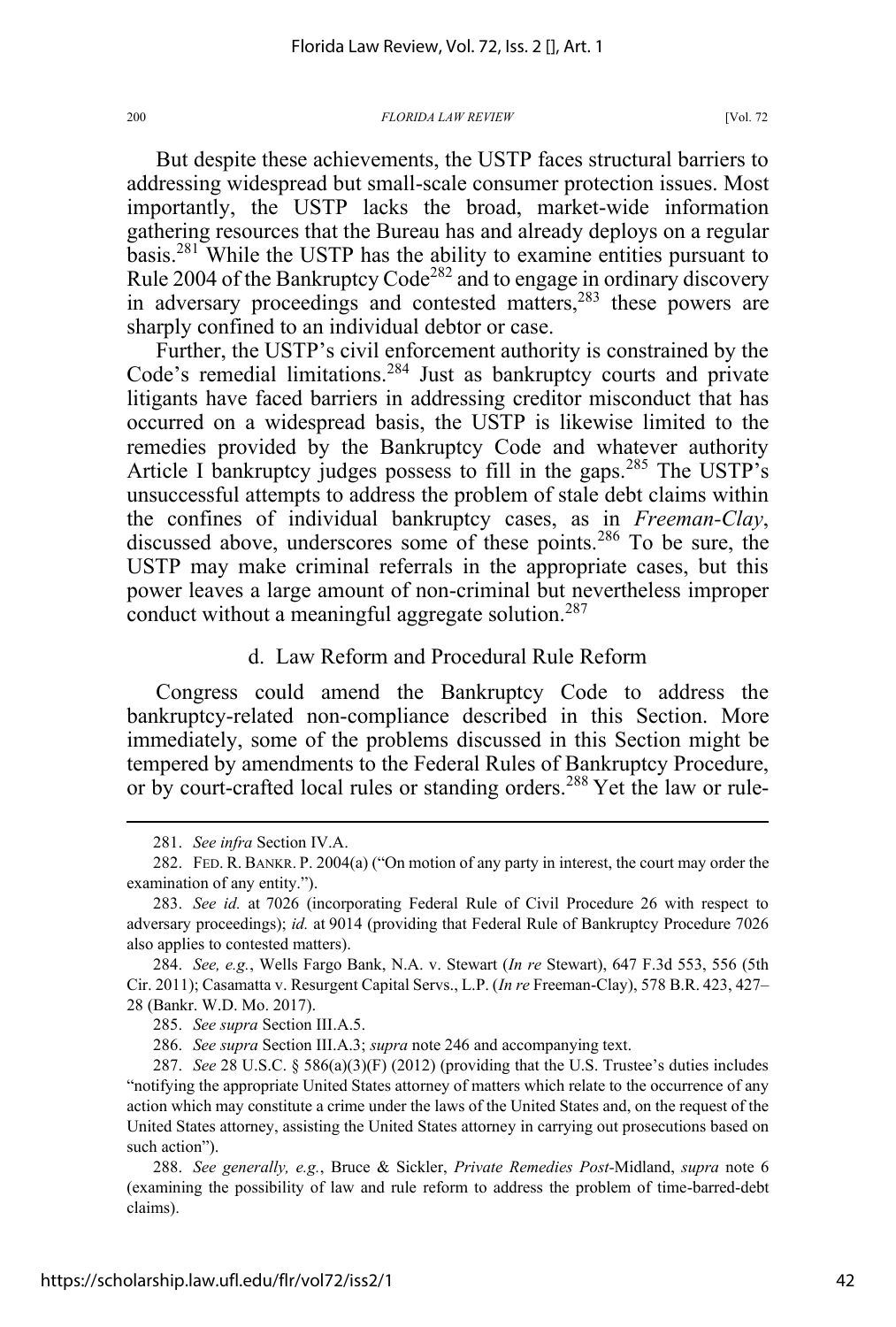reform process is slow and reactionary, and typically targets issues only after they have arisen in thousands of cases. Further, amendments that impose greater regulatory checks on creditors are likely to be hotly contested by the industry participants who profit from this type of behavior. In contrast, capitalizing on the Bureau's existing authority to address bankruptcy-specific regulatory gaps requires nothing beyond greater attention and communication between the Bureau and bankruptcy's stakeholders.

# B. *The Bureau's Regulatory Authority Complements Bankruptcy's Enforcement Regime*

The prior Section explained that bankruptcy's existing regulators are not well suited to address pervasive but small-scale misbehavior in bankruptcy cases. This Section explains how the Bureau's triad of authority—rulemaking, supervision, and enforcement—complements consumer bankruptcy's regulatory structure. The following Part develops this broad overview by providing a detailed regulatory blueprint for enhanced Bureau regulation in consumer bankruptcy.

# 1. The Bureau's Regulatory Promise

The Bureau can provide the most direct and unique benefits to the consumer bankruptcy system through a more purposeful application of its data-gathering powers. As noted in Part II, the Bureau has broad authority to gather intelligence from regulated entities, and already may be gathering bankruptcy-specific information in the ordinary course of its operations.<sup>289</sup> The Bureau also operates a consumer complaint database and has the power to engage in market research and monitoring to identify market-wide trends.<sup>290</sup> Bankruptcy's existing enforcers lack such information-gathering powers, and structural realities in bankruptcy make systematic misconduct difficult to detect.<sup>291</sup> If the Bureau employed its information-gathering tools to unearth bankruptcy-specific misconduct, and shared its findings with bankruptcy's existing enforcers, this partnership could enhance the utility of bankruptcy's case-by-case remedial system.

The Bureau also has the power to issue administrative rules, which apply globally to the institutions and products it regulates.<sup>292</sup> This

<sup>289.</sup> *See supra* Section II.B.1.

<sup>290.</sup> *See infra* Part IV.

<sup>291.</sup> *See* Bruce, *Enforcement Gap*, *supra* note 6, at 502–03; J. Maria Glover, *The Structural Role of Private Enforcement Mechanisms in Public Law*, 53 WM. & MARY L. REV. 1137, 1181– 82 (2012) (arguing that public regulators, including the Bureau, have "significant informational advantages" because of the complexity of financial protection abuse and the fact that it is often difficult to detect except by reference to a large number of cases).

<sup>292.</sup> *See supra* Section II.A.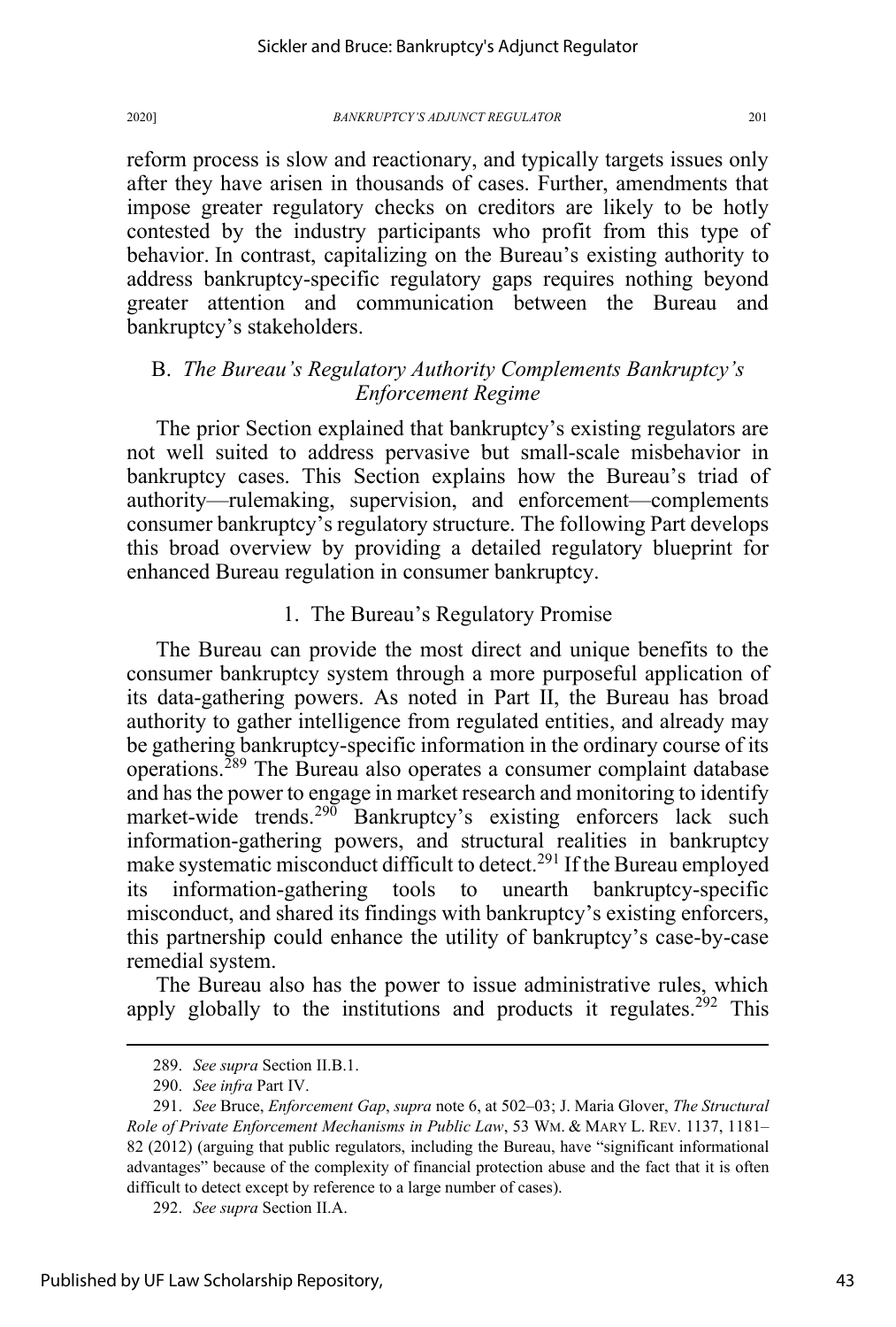rulemaking authority stands in sharp contrast to the fragmented, case-bycase policymaking that typifies the consumer bankruptcy process.<sup>293</sup> Consumer bankruptcy lacks an administrative agency charged with rulemaking authority.<sup>294</sup> Rather, courts make bankruptcy policy on a case-by-case basis.<sup>295</sup> But policymaking through case-by-case case-by-case basis.<sup>295</sup> But policymaking through case-by-case adjudication cannot achieve comprehensive, system-wide regulation.<sup>296</sup> Courts are restricted to resolving the disputes presented to them. These disputes are not determined by the most pressing legal issues, but rather by the resources and interests of individual plaintiffs or complainants.<sup>297</sup> Further, even if creditor misconduct is challenged in court, adjudications of individual disputes lack precedential value and are often subject to review by courts that are not experts in the bankruptcy field.<sup>298</sup> All of this can contribute to the ragged development of policy across jurisdictions.<sup>299</sup>

Although the Bureau does not have authority to promulgate rules to implement the Bankruptcy Code, its regulations on loan servicing, credit reporting, and debt collection often cross over into the bankruptcy system. As such, the Bureau may be able to target improper behavior occurring in bankruptcy through these general consumer protection regulations.

Finally, the Bureau's authority to enforce federal consumer protection law is more flexible than the court-centric nature of bankruptcy enforcement. While bankruptcy courts are limited to policing conduct according to the Bankruptcy Code's remedial scheme, the Bureau has tools to work creatively and collaboratively with industry groups to find realistic solutions to increase compliance with bankruptcy laws.<sup>300</sup> The

<sup>293.</sup> *See* Rafael Pardo & Kathryn Watts, *The Structural Exceptionalism of Bankruptcy Administration*, 60 UCLA L. REV. 384, 390–91 (2012) (arguing for shifting bankruptcy policymaking from court-administered model to an administrative agency model). Two federal agencies exist with narrowly defined powers to set bankruptcy policy in limited contexts. *See id.* at 390. The first is the U.S. Trustee Program, which is a component of the U.S. Department of Justice and is responsible for all but two jurisdictions, North Carolina and Alabama, where the second, the Bankruptcy Administrators Program, operates under the Judicial Conference of the United States. *Id.* at 394–95. They can participate in bankruptcy cases as litigants who enforce bankruptcy laws. *Id.* at 398. They also have authority to supervise private trustees, credit counseling and educational agencies, and other professionals working in the bankruptcy space. *Id.* at 398–99. But neither has expansive rulemaking power to set substantive policy. *Id.* at 399.

<sup>294.</sup> *Id.* at 399.

<sup>295.</sup> *Id.* at 440.

<sup>296.</sup> *Id.*

<sup>297.</sup> *See supra* Section III.A.2.

<sup>298.</sup> Pardo & Watts, *supra* note 293, at 425.

<sup>299.</sup> *See id.* at 386–91.

<sup>300.</sup> *See* Rory Van Loo, *Regulatory Monitors: Policing Firms in the Compliance Era*, 119 COLUM. L. REV. 369, 375–76 (2019) (contrasting rulemaking and enforcement with examination because monitors work with industry and not against it).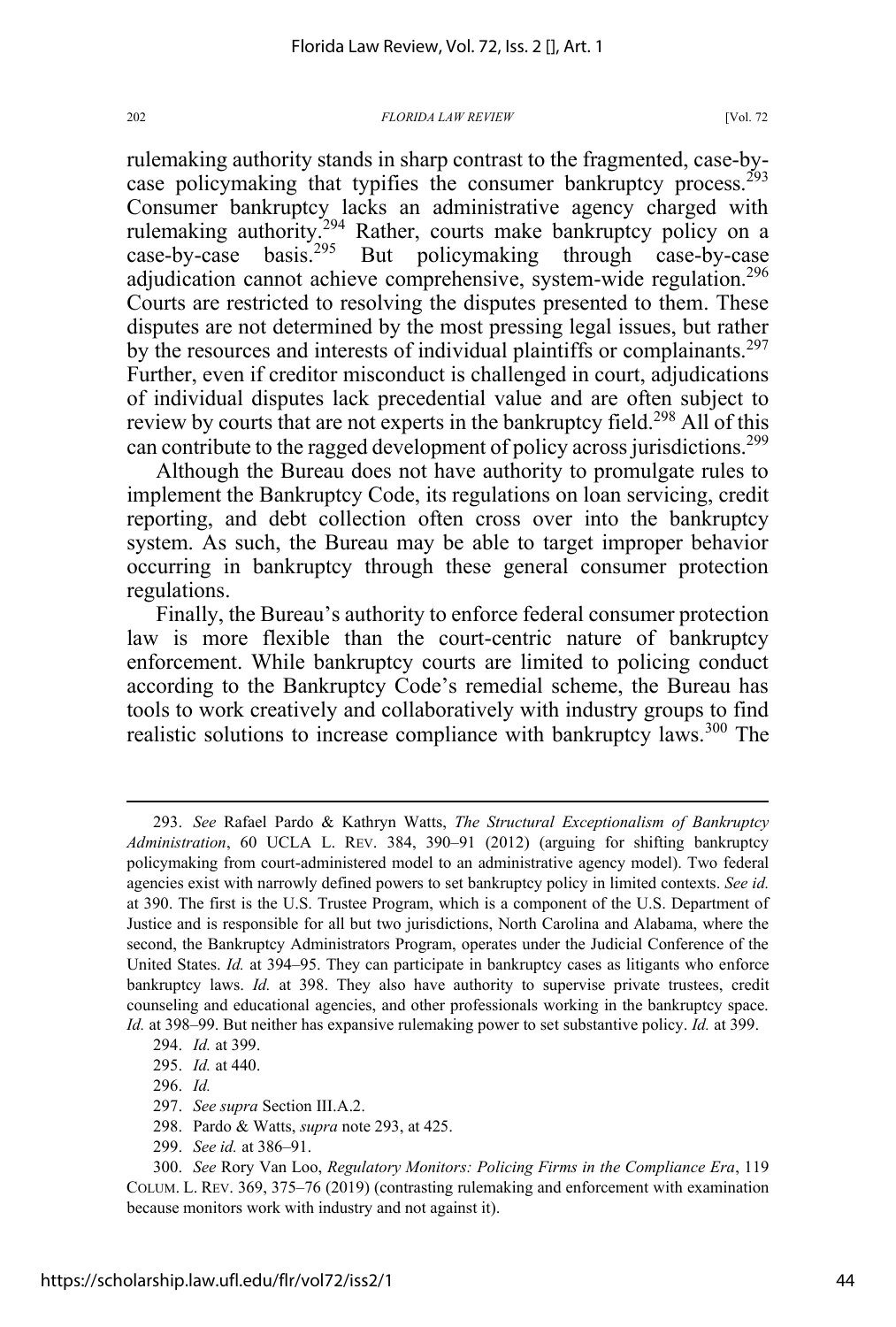Bureau could strategically deploy its enforcement authority to target conduct that eludes bankruptcy's remedial system.

Case law has shown that creditor action or inaction related to bankruptcy can violate various consumer protection laws under the Bureau's enforcement authority, including TILA, RESPA, the FDCPA, and the UDAAP ban.<sup>301</sup> The Bureau's authority to enforce these laws might provide additional remedial solutions for the type of conduct that the bankruptcy system has difficulty addressing. In these ways, the Bureau's enforcement powers can act as an additional check on industry groups and serve as a deterrent for other market actors.

# 2. Complementary Regulatory Regimes

Embracing the Bureau's role as an adjunct regulator neither exceeds the Bureau's statutory authority nor undermines the integrity of federal bankruptcy laws. Although the Bureau does not have express authority to promulgate regulations under the authority of the Bankruptcy Code, its authority was designed to be sweeping, so that consumer financial protection laws would be "comprehensive, fair, and vigorously enforced."<sup>302</sup> As drafted, the Bureau's authority covers the major players within the financial services markets, and governs virtually every dimension of the financial products and services those players generate.<sup>303</sup> Considering that bankruptcy looms as a possible end game in many of the financial transactions under Bureau authority, it fits easily within the umbrella of the Bureau's operations.

More to the point, the Bureau has shown a particular interest in addressing problems relating to the servicing and collection of debt.<sup>304</sup> "[A]t its core, [bankruptcy] is debt-collection law."<sup>305</sup> And as detailed above, the very same providers that are subject to Bureau regulation outside of bankruptcy become creditors with claims in a consumer's bankruptcy case.<sup>306</sup> Moreover, the history of the Dodd-Frank Act makes clear that many of the Act's protections were meant to operate in tandem with the Bankruptcy Rules.<sup>307</sup> If regulators carved out bankruptcy-related

<sup>301.</sup> *See, e.g.*, Randolph v. IMBS, Inc., 368 F.3d 726, 730–33 (7th Cir. 2004) (holding that the FDCPA can apply to address misconduct in bankruptcy); Haynes v. Chase Bank USA, N.A. (*In re* Haynes), No. 11-23212, 2014 WL 3608891, at \*3 (Bankr. S.D.N.Y. July 22, 2014) (holding that FCRA applied to bankruptcy-related misconduct).

<sup>302.</sup> H.R. REP. NO. 111-517, at 730 (2010) (Conf. Rep.).

<sup>303.</sup> *See supra* Part II.

<sup>304.</sup> *See supra* note 117 and accompanying text (noting that debt collection has been identified as a "high risk" area for examination purposes).

<sup>305.</sup> THOMAS H. JACKSON, THE LOGIC AND LIMITS OF BANKRUPTCY LAW 3 (1986).

<sup>306.</sup> *See supra* Section II.A.2.

<sup>307.</sup> *See* Frederick Tung et al., *Consumer Bankruptcy Panel: Recent Developments in Bankruptcy Regulation: Mortgage Servicing Rules, the FDCPA, and the CFPB*, 32 EMORY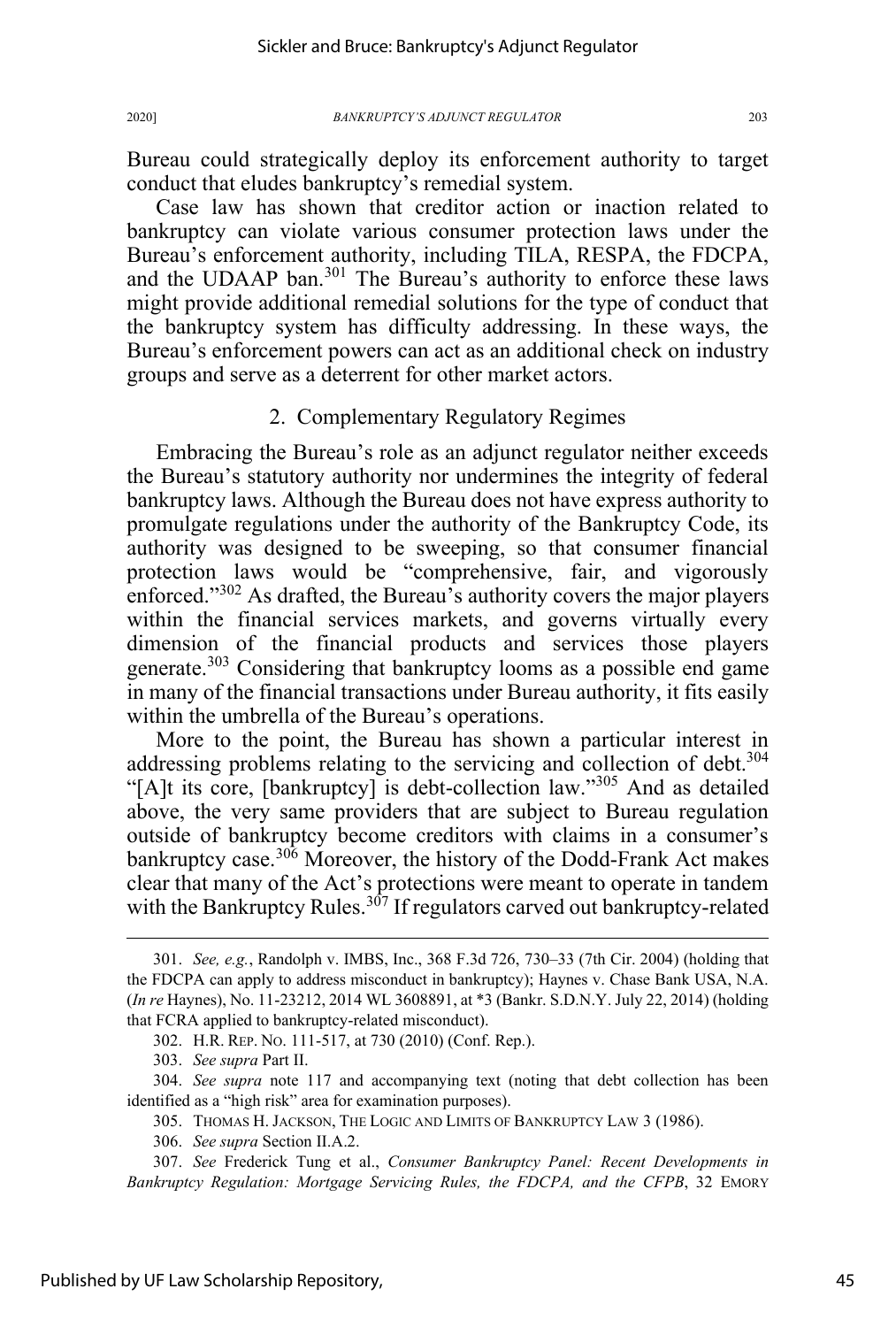creditor conduct from the Bureau's regulatory activities, the result would be to provide debtors in bankruptcy, a particularly vulnerable class of consumers, fewer protections than their non-bankrupt counterparts.<sup>308</sup>

As described in more detail in Part II, above, the Bureau can regulate many bankruptcy-related activities without conflicting with the Bankruptcy Code.<sup>309</sup> The Supreme Court has underscored that federal statutes with overlapping application should be harmonized wherever possible.<sup>310</sup> "When two federal statutes address the same subject in different ways, the right question is whether one implicitly repeals the other—and repeal by implication is a rare bird indeed."<sup>311</sup> One statute impliedly repeals the other only "where provisions in two statutes are in 'irreconcilable conflict,' or where the latter Act covers the whole subject of the earlier one and 'is clearly intended as a substitute.'"<sup>312</sup>

Applying this principle, most courts have held that federal consumer protection laws, including the FDCPA, RESPA, FCRA, and TILA, can potentially remediate bankruptcy-related harms.<sup>313</sup> Indeed, the Supreme Court recently had the opportunity to foreclose the application of the FDCPA in consumer bankruptcy cases, and declined to do so.<sup>314</sup>

The Supreme Court has likewise underscored that Congress might purposefully layer complementary enforcement regimes as part of a broader legislative scheme. In *POM Wonderful LLC v. Coca Cola Co.*, 315

308. *See supra* Part II.

309. The Bureau's existing regulation of periodic mortgage statements provides a prime example of how the Bureau's rulemaking activities can harmonize with the Bankruptcy Code and Rules, providing borrowers in bankruptcy with all of the protections available to their nonbankrupt counterparts. *See supra* notes 84–100 and accompanying text.

310. *See, e.g.*, Nat'l Ass'n of Home Builders v. Defs. of Wildlife, 551 U.S. 644, 673 (2007) (Stevens, J., dissenting); J.E.M. Ag Supply, Inc. v. Pioneer Hi-Bred Int'l, Inc., 534 U.S. 124, 143– 44 (2001); Morton v. Mancari, 417 U.S. 535, 551 (1974).

312. Branch v. Smith, 538 U.S. 254, 273 (2003) (plurality opinion) (quoting Posadas v. Nat'l City Bank, 296 U.S. 497, 503 (1936)).

313. *See, e.g.*, Johnson v. Midland Funding, LLC, 823 F.3d 1334, 1342 (11th Cir. 2016), *rev'd on other grounds*, 137 S. Ct. 1407 (2017); Simon v. FIA Card Servs, N.A., 732 F.3d 259, 274 (3d Cir. 2013); *Randolph*, 368 F.3d at 730; *see also* Bruce, *Debt Buyers Beware*, *supra* note 6, at 5–6 (discussing these arguments). Several cases that come to a contrary conclusion analyze the matter as one of federal preemption rather than implied repeal and are improperly decided. *See* Bruce, *Debt Buyers Beware*, *supra* note 6, at 6–8 (discussing the weaknesses in the analysis of *Walls v. Wells Fargo Bank, N.A.*, 276 F.3d 502, 510 (9th Cir. 2002), among other cases).

314. *See Midland Funding*, 137 S. Ct. at 1415–16; *see also* Kara Bruce, *The Supreme Court's 2017 FDCPA Rundown*, BANKR. L. LETTER (Thomson Reuters, St. Paul, Minn.), Sept. 2017, at 1, 6–7 (discussing matters left open by the Court's narrow decision in *Midland Funding*).

315. 573 U.S. 102 (2014).

BANKR. DEV. J. 303, 322–24 (2016) (during a panel discussion, Sarah Mancini, Of Counsel for the National Consumer Law Center and an attorney for Atlanta Legal Aid, noted that RESPA, TILA, the Dodd-Frank Act's amendments to those statutes, and the CFPB rules promulgated as a result are meant to "walk[] hand in hand" with bankruptcy's procedural rules).

<sup>311.</sup> Randolph v. IMBS, Inc., 368 F.3d 726, 730 (7th Cir. 2004).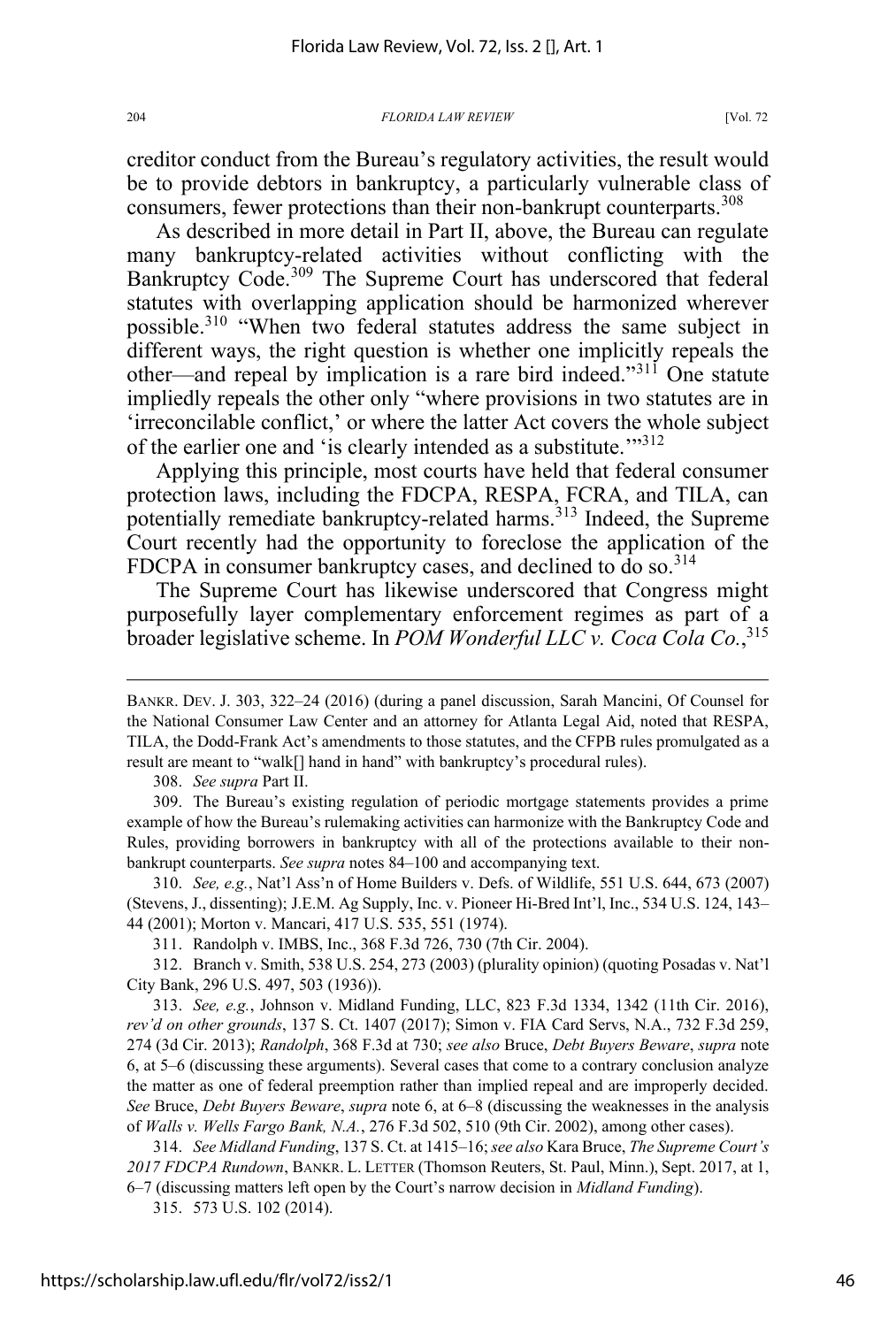the Court permitted competitors to bring private claims for unfair competition under the Lanham Act, even though the Food and Drug Administration (FDA) regulated juice labeling as part of the Food, Drug, and Cosmetics Act.<sup>316</sup> The Court reasoned that the Lanham Act and the Food, Drug, and Cosmetics Act had distinct, but complementary goals. "Although both statutes touch on food and beverage labeling, the Lanham Act protects commercial interests against unfair competition, while the [Food, Drug, and Cosmetics Act] protects public health and safety."<sup>317</sup> The Court further noted that the enforcement structures built into these statutes also complement one another.<sup>318</sup> Indeed, allowing the Lanham Act to augment the Food, Drug, and Cosmetic Act with a private right of action "takes advantage of synergies among multiple methods of regulation" and "is quite consistent with . . . congressional design."<sup>319</sup> As noted earlier, consumer bankruptcy and consumer financial protection have policy and practical synergies that lend themselves to this kind of collaboration.

The Bureau's examination and rulemaking authority does not duplicate the work of any bankruptcy regulator. As noted, bankruptcy's overseer, the USTP, has limited information-gathering and policy-setting authority.<sup>320</sup> As such, the Bureau's efforts to engage in these tasks might bring welcome clarity and consistency to consumer bankruptcy regulation.321

Further, a number of structural limits prevent the Bureau from overreaching into consumer bankruptcy. First, the Administrative Procedure Act permits notice-and-comment rulemaking and requires the Bureau to consider comments that raise a potential conflict with federal statutes.<sup>322</sup> For example, when the Bureau issued regulations for mortgage servicers in bankruptcy, the notice-and-comment period permitted interested parties to raise concerns about interference with the automatic stay, which the agency considered and addressed with bankruptcy-specific modifications.<sup>323</sup> Notice-and-comment rulemaking does not eliminate conflict concerns, but it does afford interested parties the opportunity to voice such concerns and compels the Bureau to consider them.<sup>324</sup> And, if the Bureau creates a rule that interest holders

322. *See* Administrative Procedure Act § 4, 5 U.S.C. § 553 (2012) (prescribing rulemaking process).

<sup>316.</sup> *Id.* at 106.

<sup>317.</sup> *Id.* at 115.

<sup>318.</sup> *Id.*

<sup>319.</sup> *Id.* at 115*–*16.

<sup>320.</sup> *See supra* notes 292–299 and accompanying text.

<sup>321.</sup> *See* Rao, *supra* note 100, at 17 (discussing how the Bureau's mortgage servicing rules represent an effort to harmonize the Bankruptcy Code with overlapping consumer protection law).

<sup>323.</sup> *See supra* Section II.A.2.

<sup>324.</sup> *See* 5 U.S.C. § 553(b)–(c) (requiring notice and comment on proposed agency rules).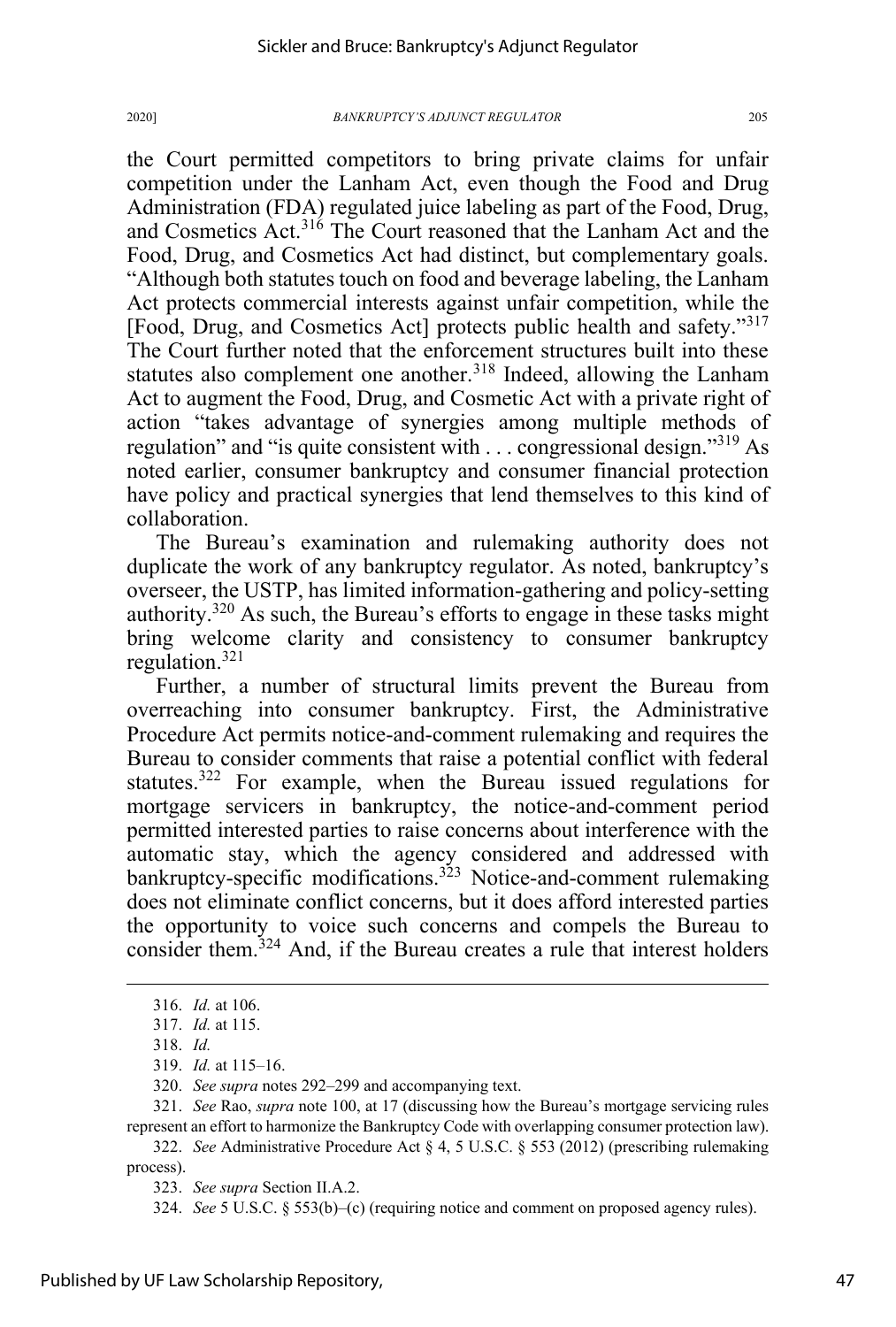believe poses a conflict, then the APA provides procedures for challenging it. $325$ 

To be sure, enhanced Bureau activity in consumer bankruptcy runs the risk of over-enforcement of consumer laws. But the model proposed below is crafted to address gaps the consumer bankruptcy system cannot. This model constrains the Bureau's activities to adjunct regulation rather than concurrent regulation, permitting it to use its authority to promote equity and efficiency in consumer bankruptcy.

# IV. A MODEL FOR ADJUNCT REGULATION

This Article has so far explored the scope of the Bureau's current activities in bankruptcy and made the case that the Bureau might deploy its regulatory tools to address systematic bankruptcy misconduct. This Part sketches a blueprint for how the Bureau could more purposefully exercise its statutory authorities for the benefit of consumer bankruptcy. Because the Bureau's recent leadership and structural changes render much of this proposal aspirational in the near term, this Part also suggests how other enforcers—state regulators and private litigants—can fill regulatory gaps.

# A. *An Aspirational Bankruptcy-Focused Regulatory Blueprint*

A well-functioning regulatory system relies on strong informationgathering resources and consultation with experts and stakeholders to achieve strategic regulatory priorities. As such, data and consultation should form the foundation of the Bureau's bankruptcy-focused regulatory agenda. First, the Bureau should use its intelligence-gathering toolkit to collect and analyze market-wide information about bankruptcyrelated misconduct. Second, the Bureau, in consultation with the USTP, should use the information gathered to set bankruptcy-specific examination priorities. If these phases uncover misconduct requiring either entity-specific or market-wide regulatory responses, the Bureau should pursue targeted enforcement and rulemaking agendas that address them. Throughout this process, the Bureau should consult with bankruptcy's other stakeholders, including case trustees, debtors' attorneys, consumers and industry groups, and the USTP, to refine the focus of its activities and to avoid overreaching.326

<sup>325.</sup> *See id.* § 706 (articulating the scope of judicial review that applies to agency actions).

<sup>326.</sup> The Bureau can engage with case trustees through national organizations such as the National Association of Chapter 13 Trustees and National Association of Trustees, consumer debtor attorneys through the National Association of Consumer Bankruptcy Attorneys, and industry through a variety of national membership-based associations.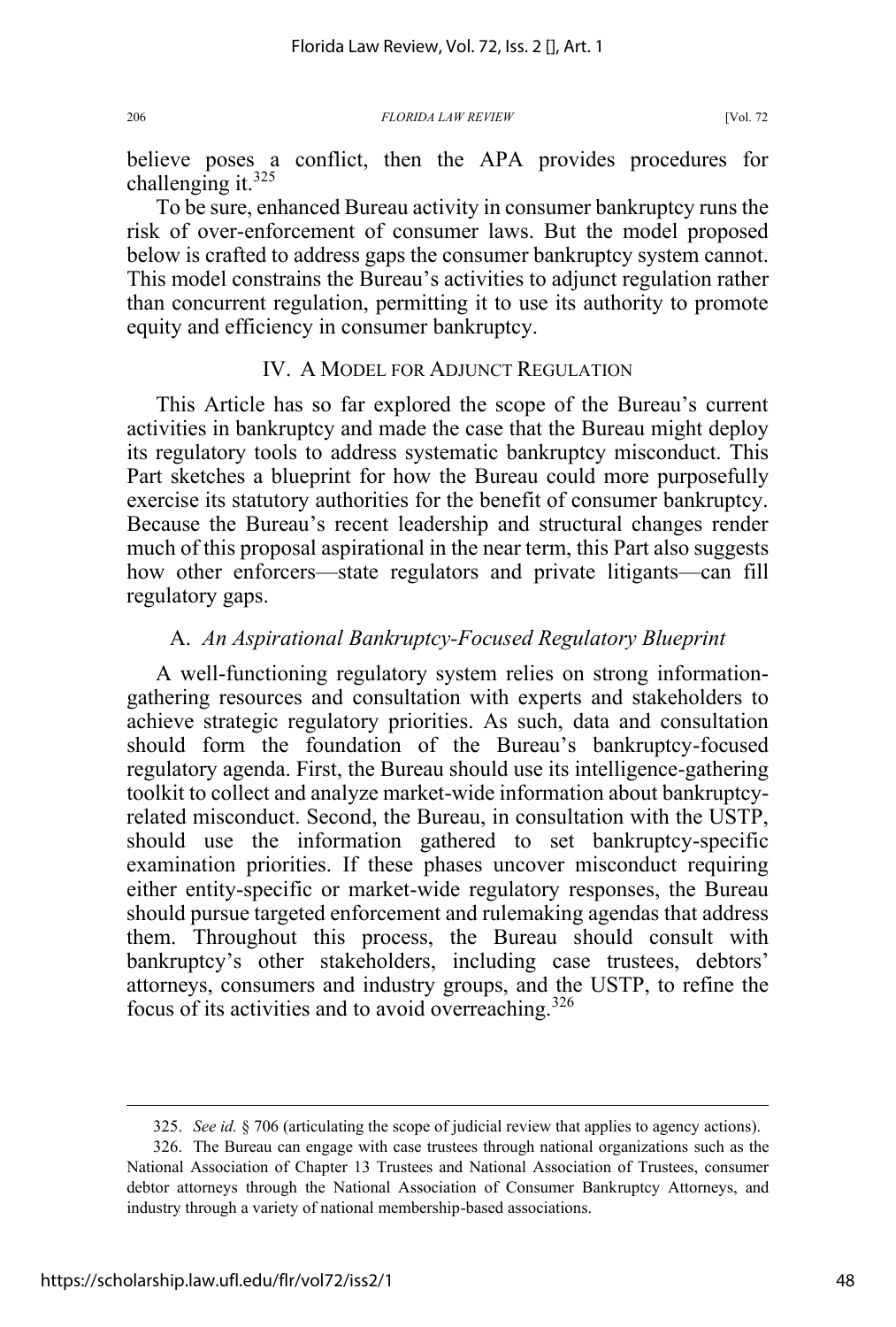# 1. Step One: Information Gathering

As described in Part II, the Bureau has a variety of informationcollecting tools at its disposal. These resources could yield critical data to provide a foundation for setting more precise, bankruptcy-focused regulatory priorities. The Bureau should use these tools, in robust consultation with other regulatory actors, to identify patterns of bankruptcy-related misconduct.

The Bureau's consumer complaint database is a key source of information that the Bureau can use to identify problematic conduct. The Bureau uses this database for myriad purposes. Not only does it "collect[], investigat[e], and respond[] to [individual] consumer complaints,"327 it also uses the complaint data for regulatory purposes. It analyzes the complaint data to inform supervision and examination, rulemaking, and enforcement priorities.<sup>328</sup> It also shares complaint data with state and federal agencies.<sup>329</sup>

A recent search of the complaint database using the word "bankruptcy" produced  $20,117$  complaints.<sup>330</sup> That search subdivided the results by 17 products or sub-products and roughly 120 issues or subissues, most of which relate to the bankruptcy process.<sup>331</sup> These results indicate that consumers are turning to the database for assistance with debt that is or has been administered in bankruptcy. The Bureau could study these complaints to identify patterns of potential misconduct, paying particular attention to bankruptcy's various trigger points—areas in which a creditor's risk of noncompliance may be high. We identify several such areas in Part III, including the proof-of-claim process, servicing of debt in chapter 13 cases, and post-discharge debt servicing and reporting. Ongoing and periodic reviews of the data might reveal patterns of bankruptcy-related misconduct by certain creditors or across a particular market.

The Bureau could share its non-public complaint data and analysis with the USTP through an interagency working group. Consultation with government stakeholders is a hallmark of the Bureau's operations. And, considering the USTP's authority to serve as bankruptcy's "watchdog,"

<sup>327. 12</sup> U.S.C.  $\S 5511(c)(2)(2012)$ . The Bureau's Office of Consumer Response, a mandated unit, centralizes, monitors, and responds to these complaints. *Id.* § 5493(b)(3)(A).

<sup>328.</sup> *See id.* § 5511(b).

<sup>329.</sup> *See* Angela Littwin, *Why Process Complaints? Then and Now*, 87 TEMP. L. REV. 895, 897 (2015).

<sup>330.</sup> *Consumer Complaint Database*, CONSUMER FIN. PROTECTION BUREAU, https://www. consumerfinance.gov/data-research/consumer-complaints/search/?from=0&has\_narrative=true &searchField=all&searchText=bankruptcy&size=25&sort=created\_date\_desc [https://perma.cc/

U77K-Z34C]. At the time of this search, the database contained 1,420,970 total entries. *Id.*  331. *Id.*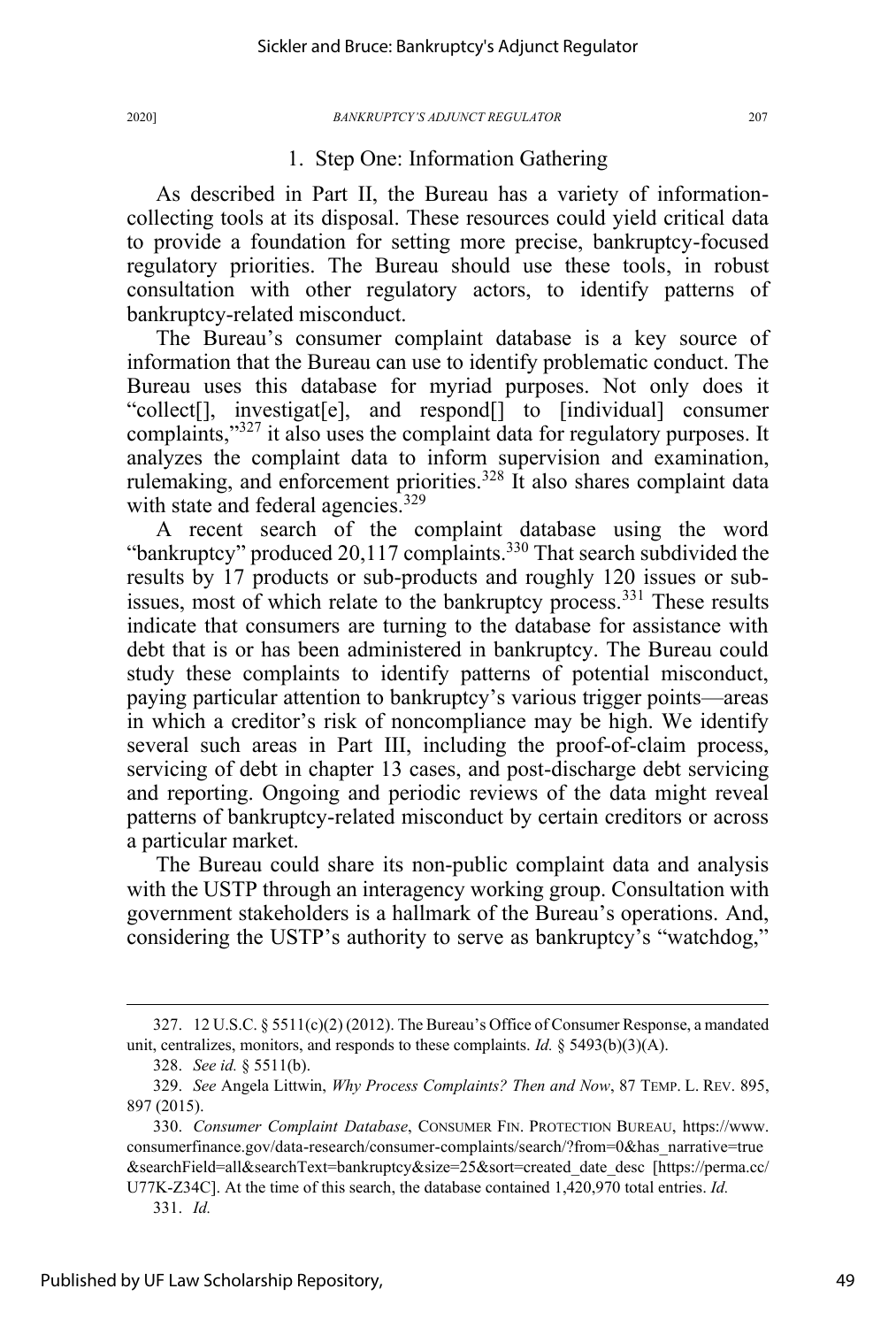it is an ideal partner for the Bureau.<sup>332</sup> While the USTP could benefit greatly from the Bureau's broad information-gathering tools, it could also contribute its bankruptcy expertise and the front-line intelligence supplied by its field attorneys. This working-group model provides the Bureau and the USTP with a forum for determining whether the patterns detected in the data warrant regulatory action. It also ensures that the strategic bankruptcy priorities set and the regulatory actions that ensue are done collaboratively with bankruptcy's primary overseer.

The Bureau could also publish a bankruptcy-specific "Complaint Snapshot" to publicize issues affecting the bankruptcy process. The Bureau periodically publishes Complaint Snapshots that "provide[] a high-level overview of trends in consumer complaints" over a particular period.333 These reports often isolate and analyze the complaints in a particular market line, such as mortgage servicing or debt collection.<sup>334</sup> Publishing a bankruptcy-focused Complaint Snapshot is a key example of how the Bureau can support bankruptcy's regulators without overreaching. The Bureau's data and analysis on bankruptcy-specific complaints can crystalize issues that bankruptcy's existing regulators have difficulty discovering on a case-by-case basis. Then, bankruptcy's enforcers can leverage this information to enforce bankruptcy laws within the confines of bankruptcy's remedial scheme.

To be sure, the use of non-public complaint data to set regulatory priorities might draw criticism, because the data presents one-sided stories and may not be representative of all consumers' bankruptcy experiences.<sup>335</sup> But even so, this database provides a valuable starting point for the Bureau and USTP to detect patterns that may warrant additional study.<sup>336</sup> Other information-gathering tools, such as the Bureau's division of Research, Markets, and Regulation (RMR), might provide a more comprehensive source of intelligence on market-wide trends in consumer finance.<sup>337</sup>

<sup>332.</sup> *See* Leonard Kennedy et al., *The Consumer Financial Protection Bureau: Financial Regulation for the Twenty-First Century*, 97 CORNELL L. REV. 1141, 1159–60 (2012) (noting that the Bureau has hired and solicited input from other government leaders).

<sup>333.</sup> *See, e.g.*, CONSUMER FIN. PROT. BUREAU, COMPLAINT SNAPSHOT: MORTGAGE 2–3 (2019).

<sup>334.</sup> *See, e.g.*, CONSUMER FIN. PROT. BUREAU, COMPLAINT SNAPSHOT: DEBT COLLECTION 11–12 (2018); CONSUMER FIN. PROT. BUREAU, *supra* note 333, at 10.

<sup>335.</sup> *See generally* CONSUMER FIN. PROT. BUREAU, *supra* note 334 (discussing these issues).

<sup>336.</sup> *See* Pamela Foohey, *Calling on the CFPB for Help: Telling Stories and Consumer Protection*, 80 LAW & CONTEMP. PROBS. 177, 182 (2017) (describing how the Bureau's complaint database includes "information and analysis about complaint numbers, complaint types, and . . . information about resolution of complaints").

<sup>337.</sup> *See* 12 U.S.C. § 5493(b)(1) (2012) (mandating a research, analysis, and reporting unit); *id.* § 5512(c) (requiring the Bureau to monitor for risks to consumers in the offering or provision of consumer financial products or services).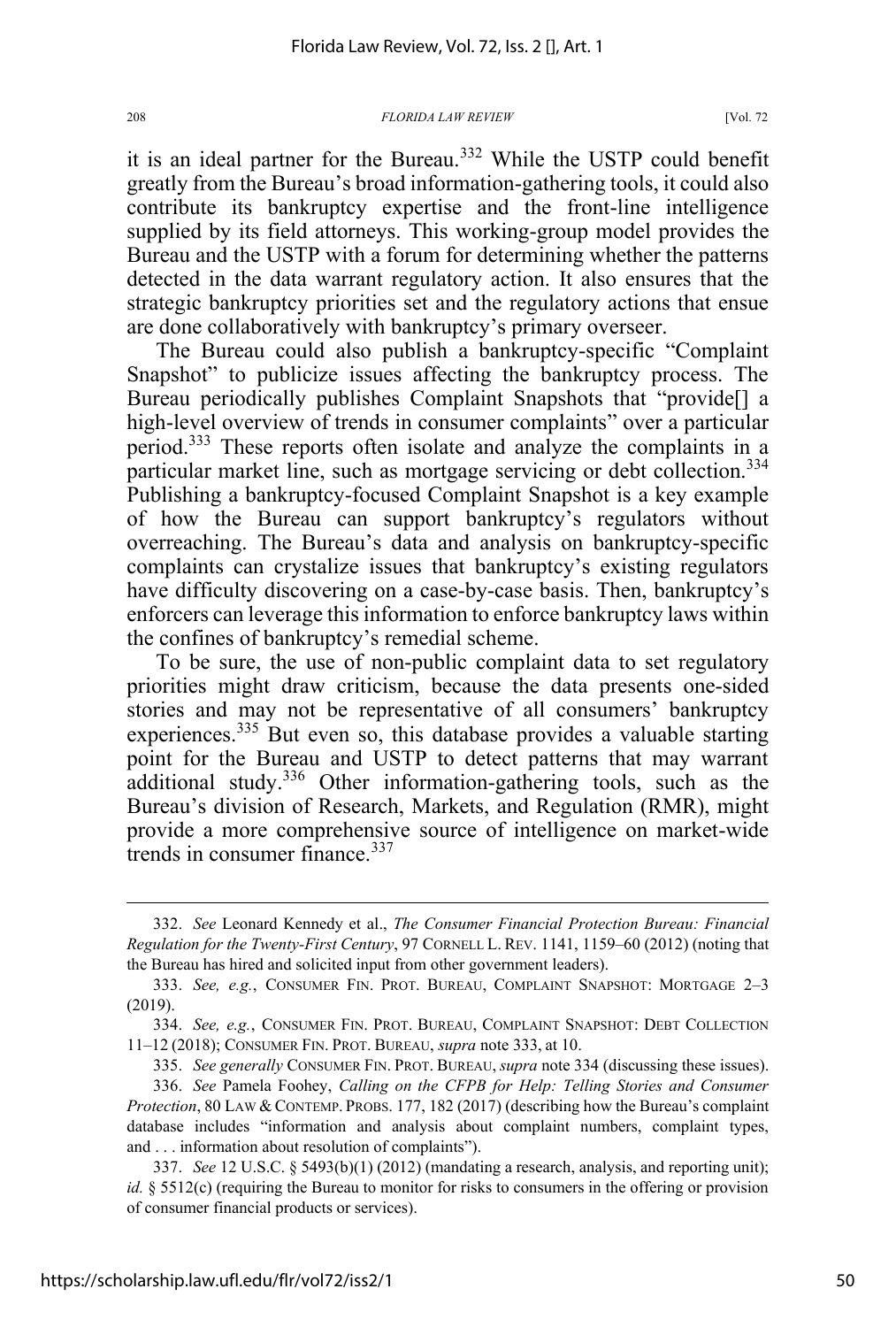The RMR division monitors consumer financial markets and conducts market research.<sup>338</sup> RMR is meant to provide the Bureau with a researchdriven, evidence-based perspective on consumer financial markets, consumer behavior, and regulation.<sup>339</sup> The Bureau gathers this information by issuing notices of Requests for Information (RFI) in the Federal Register, which in turn seek comment from a variety of stakeholders, including consumers and industry, on market-wide conduct.<sup>340</sup> The Bureau uses RFIs to collect information from the public to generate topical reports,  $341$  set supervisory priorities,  $342$  and frame rulemaking efforts.<sup>343</sup> The Bureau can also require regulated entities to provide a variety of information to fulfill these functions.<sup>344</sup>

The Bureau could issue RFIs to gain information from bankruptcy's stakeholders about specific weaknesses in bankruptcy regulation. First, the Bureau could consult with the USTP to identify topics and questions appropriate for an RFI. Next, the RFIs could seek input from diverse bankruptcy stakeholders including case trustees, consumers and consumer debtor attorneys, and industry groups. The Bureau could share analysis from these data with the USTP working group to inform internal efforts to address bankruptcy misconduct. It could also apply these data to set bankruptcy-specific priorities for supervision and examination.<sup>345</sup>

339. *Id.*

344. *See id.* § 5512(c)(4)(b)(ii).

<sup>338.</sup> *Research, Markets & Regulations*, CONSUMER FIN. PROTECTION BUREAU, https://www. consumerfinance.gov/about-us/the-bureau/bureau-structure/research-markets-regulation/ [https: //perma.cc/SK4H-WM2S].

<sup>340.</sup> *See, e.g.*, 12 U.S.C. § 5511(c); Request for Information Regarding the Small Business Lending Market, 82 Fed. Reg. 22,318-01, 22,318 (May 15, 2017). Voluntary submissions in response to a CFPB RFI are part of the public record and subject to public disclosure. Request for Information Regarding Bureau Public Reporting Practices of Consumer Complaint Information, 83 Fed. Reg. 9,499, 9,499 (Mar. 6, 2018). Material that covered persons submit to the CFPB under this compulsory process retains its privileges and confidentiality. 12 U.S.C. §§ 1785(j), 1828(x); 12 C.F.R. § 1070.48(a) (2019) ("The submission by any person of any information to the CFPB for any purpose in the course of any supervisory or regulatory process of the CFPB shall not be construed as waiving, destroying, or otherwise affecting any privilege such person may claim with respect to such information under Federal or State law as to any person or entity other than the CFPB.").

<sup>341.</sup> *See, e.g.*, KENNETH P. BREVOORT & MICHELLE KAMBARA, CONSUMER FIN. PROT. BUREAU, CFPB DATA POINT: BECOMING CREDIT VISIBLE 5 (2017); *The Impact of Differences Between Consumer- and Creditor-Purchased Credit Scores*, CONSUMER FIN. PROTECTION BUREAU, https://www.consumerfinance.gov/data-research/research-reports/the-impact-of-differencesbetween-consumer-and-creditor-purchased-credit-scores/ [https://perma.cc/H527-B8S2].

<sup>342.</sup> *See* 12 U.S.C. § 5493(b)(3)(D).

<sup>343.</sup> *See id.* § 5512.

<sup>345.</sup> *See* Littwin, *supra* note 329, at 902–03 (explaining how the Bureau can use complaints to inform supervision and examination priorities).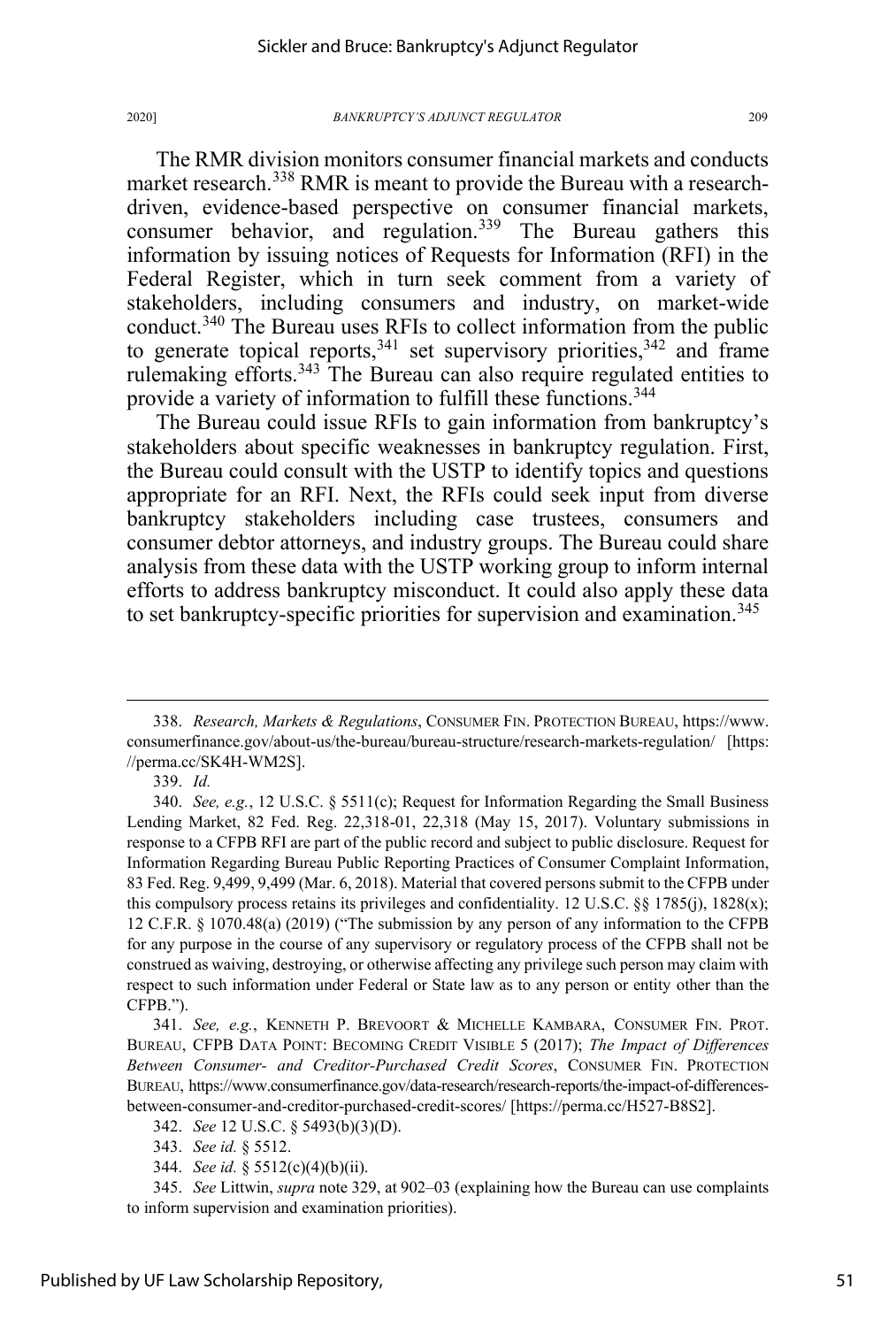# 2. Step Two: Setting and Executing on Supervision Priorities

The Bureau's examination and supervision authority builds on this foundation of information gathering. It provides targeted opportunities to gather additional information from supervised entities, while also encouraging compliance. The information gathered through this process might also inform specific enforcement and rulemaking priorities or directly support USTP enforcement activities.

As described in Part II, the Bureau's Examination manual already directs examiners to gather information on several key areas that implicate bankruptcy, such as mortgage servicing, debt collection, and credit reporting.<sup>346</sup> The Bureau could consult with the USTP to develop these areas with more precise questions or to add additional topics. By embracing these aspects of examination and sharing the products of examination with bankruptcy enforcers, the Bureau can leverage its supervision authority to uncover more bankruptcy non-compliance than is currently detected.

While supervision is a resource-intensive dimension of the Bureau's operations, this proposal does not meaningfully expand the Bureau's supervisory activities. Instead, this proposal simply puts a finer point on the bankruptcy-specific supervision that the Bureau already pursues. This increased bankruptcy-specific supervision has potential to compel compliance both from the supervised entities and across the market as a whole. For example, if the Bureau discovers that a creditor's policies and procedures are deficient, the Bureau can obtain corrective action or initiate an enforcement action against that creditor. The Bureau can also signal to other market actors—through its "Supervisory Highlights" conduct the Bureau wishes to prevent. This might prompt those parties to adjust their compliance management systems to conform. In both cases, the Bureau targets compliance problems at an institutional level, rather than through an individual case.  $347$ 

# 3. Step Three: Enforcement & Rulemaking

With the strong foundation of information drawn from consumer complaints, market research, and examination, the Bureau could develop enforcement and rulemaking priorities to fill bankruptcy's remedial

<sup>346.</sup> *See supra* Section II.B.2.b.

<sup>347.</sup> While the confidentiality of the supervision process is a potential weakness because of the possibility of agency capture, where it functions as intended, it has potential to reduce harm in the bankruptcy system on a widespread basis. *See* Braucher & Littwin, *supra* note 111, at 88 (defining regulatory capture as where "a regulated industry has disproportionate influence over its regulator").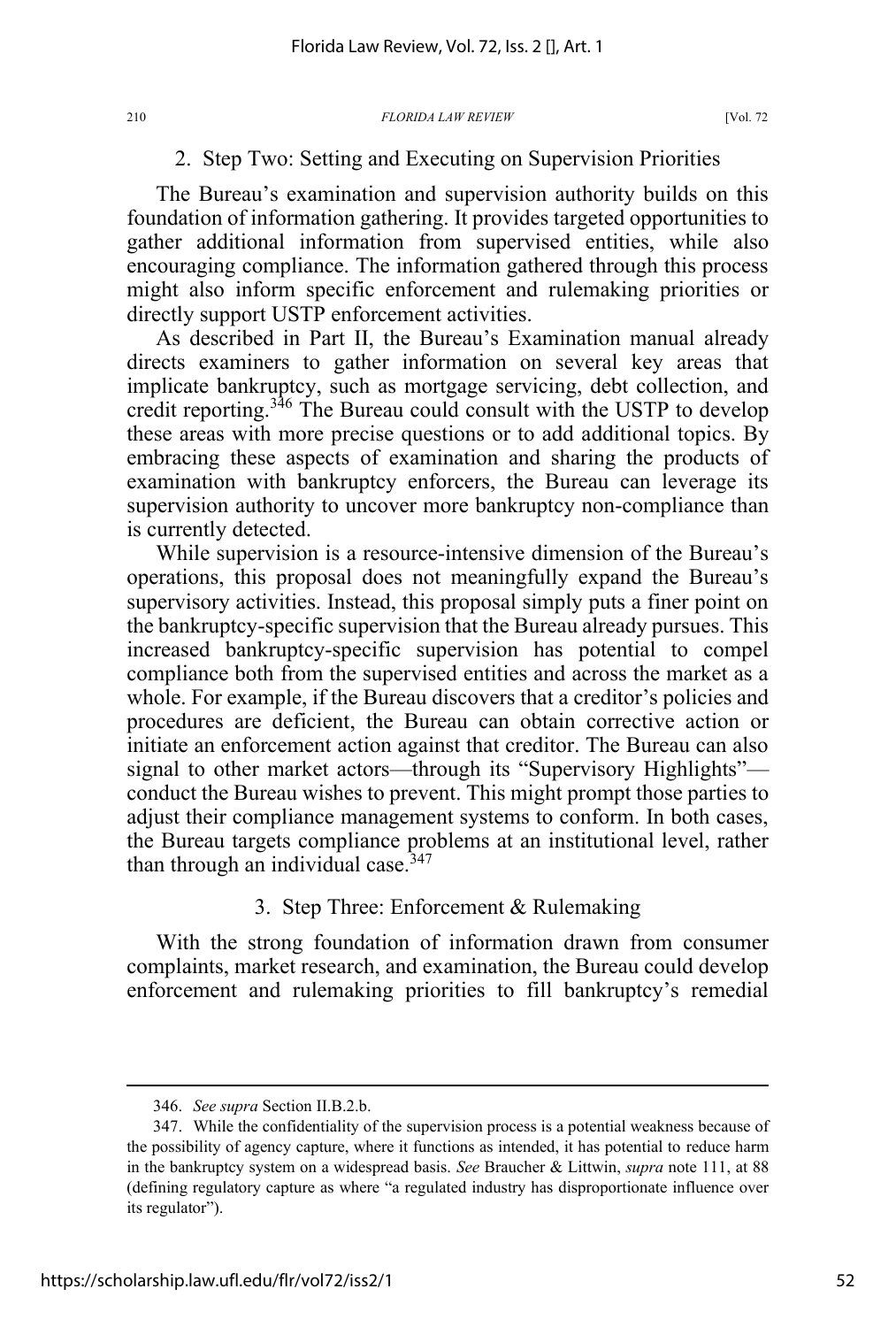gaps.<sup>348</sup> As explained above, bankruptcy's remedial scheme is poorly equipped to address widespread but small-value misbehavior.<sup>349</sup> Acting as an adjunct regulator, the Bureau could deploy its enforcement and rulemaking authority over federal consumer financial law in ways that are targeted to address such conduct.

The Bureau's enforcement action against Ocwen, described above, provides a framework for studying how the Bureau might use its enforcement authority to improve compliance with bankruptcy law.<sup>350</sup> In that case, the Bureau detected harms to debtors in bankruptcy in its ongoing supervision of Ocwen's operations.<sup>351</sup> The Bureau leveraged this information to launch an enforcement action targeting Ocwen's improper conduct both inside and outside of bankruptcy.<sup>352</sup> This enforcement action resulted in a consent order that prohibited Ocwen from engaging in specific violations of bankruptcy law.<sup>353</sup>

This type of enforcement has the potential to improve compliance of both the target of the enforcement action and other market participants. The penalties issued and consent agreements reached are calibrated to deter the regulated entity from repeating such conduct in the future. But the settlement terms of consent orders offer other regulated entities guidance about the kinds of practices the Bureau deems improper and might encourage them to adjust their practices to conform.

To maximize the regulatory potential of consent orders in bankruptcy, the Bureau should include provisions, informed by the USTP, that unambiguously address any bankruptcy dimensions of the defendant's conduct. The *Ocwen* consent order, for example, prohibited Ocwen from engaging in specific bankruptcy conduct.<sup>354</sup> In contrast, the Bureau's recent consent orders with large debt buyers, discussed in Part II above, do not expressly state that they encompass consumer bankruptcy

<sup>348.</sup> *See* Patricia A. McCoy, *Inside Job: The Assault on the Structure of the Consumer Financial Protection Bureau*, 103 MINN. L.REV. 2543, 2563–64 (2019) (explaining the symbiosis of rulemaking, supervision, and enforcement).

<sup>349.</sup> *See supra* Section III.A.2.

<sup>350.</sup> *See supra* Section II.C.2.

<sup>351.</sup> *See supra* note 177 and accompanying text. These efforts might also have been informed by the consumer complaint database, which lists more than 23,000 complaints involving "Ocwen" filed before 2017. *See Consumer Complaint Database*, CONSUMER FIN. PROTECTION BUREAU, https://www.consumerfinance.gov/data-research/consumer-complaints/search/?from= 0&searchField=all&searchText=&size=25&sort=created\_date\_desc [https://perma.cc/F35X-N7LL] (filter results by typing "Ocwen" into search bar; narrow date CFPB received the complaint to through "12/31/2016").

<sup>352.</sup> *See* Complaint at 1, *supra* note 179, at 6–7.

<sup>353.</sup> *See supra* Section II.C.2.

<sup>354.</sup> *See* Consent Judgment, *supra* note 178.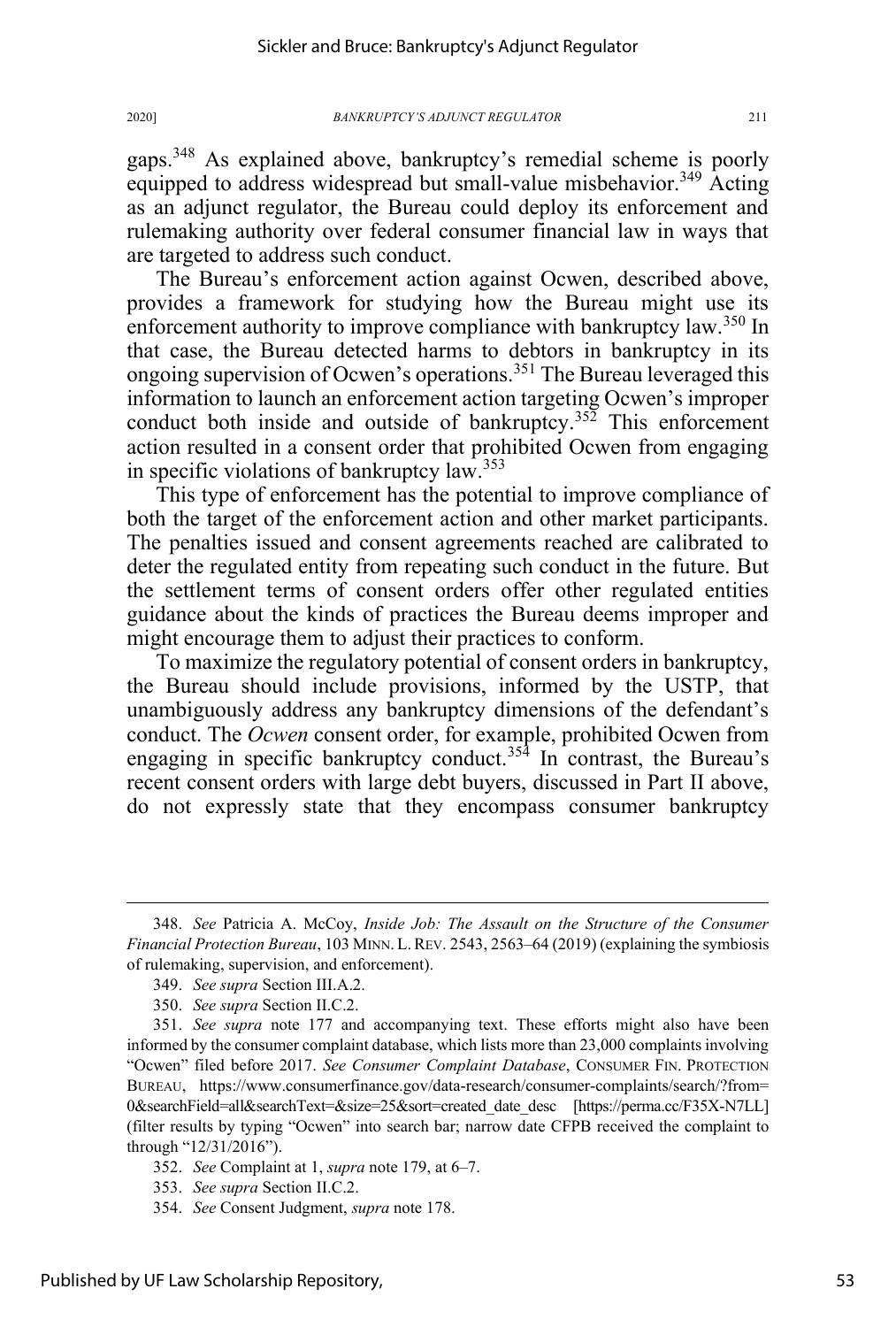issues.<sup>355</sup> Although these latter orders are written using sweeping language that prohibits the collection of time-barred debt through "any means,<sup>3356</sup> creditors have previously argued that filing proofs of claim in bankruptcy does not qualify as a form of debt collection.<sup>357</sup> To be sure, this argument has not gained much traction in the courts, and the consent orders would thus likely be construed as covering bankruptcy-related debt collection.<sup>358</sup> But drafting consent orders with their bankruptcy implications squarely in focus would eliminate the need for clarifying litigation over similar matters in the future.

The Bureau might also fill bankruptcy's regulatory gaps through targeted rulemaking activities. The Bureau's rulemaking is characterized by evidenced-based decision making.<sup>359</sup> These underpinnings ensure that the Bureau does not tread into bankruptcy without clear and intentional direction. Further, the rulemaking process invites input during the noticeand-comment period, affording the Bureau opportunities to consult with bankruptcy stakeholders on development and implementation of a rule.<sup>360</sup>

In May 2019, the Bureau issued a notice of proposed rulemaking on the FDCPA provisions governing the activities of certain debt collectors.<sup>361</sup> And later, in March 2020, the Bureau issued a supplemental notice of proposed rulemaking seeking comment on proposed disclosures relating to the collection time-barred debt.<sup>362</sup> This initiative provides a prime opportunity for the Bureau to craft regulations with the bankruptcy process in mind. As Part II discusses, the debt-collection industry

356. *See, e.g.*, Encore Capital Grp., Inc., CFPB No. 2015-CFPB-0022, at 38–39 (broadly prohibiting the collection of time-barred debt through "any means").

357. *See, e.g.*, *In re* Dubois, 834 F.3d 522, 527 (4th Cir. 2016).

358. *See, e.g.*, Midland Funding, LLC v. Johnson, 137 S. Ct. 1407, 1415–16 (2017) (implicitly recognizing that filing a proof of claim is a form of debt collection); Heintz v. Jenkins, 514 U.S. 291, 294 (1995) ("To collect a debt or claim is to obtain payment or liquidation of it, either by personal solicitation or legal proceedings." (quoting BLACK'S LAW DICTIONARY 263 (6th ed. 1990))); Crawford v. LVNV Funding, LLC, 758 F.3d 1254, 1261 (11th Cir. 2014) ("[W]e conclude that [the] filing of the proof of claim fell well within the ambit of a 'representation' or 'means' used in 'connection with the collection of any debt.'").

359. *See* 12 U.S.C. § 5511(c)(3) (2012); Kennedy et al., *supra* note 332, at 1155–58 (discussing the Bureau's data-driven approach to regulation); *see also* 12 U.S.C. § 5512(c) (requiring Bureau monitoring for rulemaking purposes, among others).

360. *See supra* notes 337–62 and accompanying text*.*

361. *See* Debt Collection Practices (Regulation F), 84 Fed. Reg. 23,274, 23,274 (May 21, 2019) (to be codified at 12 C.F.R. pt. 1006); Kelly Cochran, *Fall 2018 Rulemaking Agenda*, CONSUMER FIN. PROTECTION BUREAU, https://www.consumerfinance.gov/about-us/blog/fall-2018-rulemaking-agenda/ [https://perma.cc/KZM3-EYHY] (stating that the debt collection market "remains a top source of complaints to the Bureau").

362. *See* Debt Collection Practices (Regulation F), 85 Fed. Reg. 12,672–12,702 (Mar. 2, 2020) (to be codified at 12 C.F.R. pt. 1006).

<sup>355.</sup> *See supra* Section II.C.2*.* As described in Part II, the language in these orders, broadly construed, could reach bankruptcy, but greater specificity would eliminate any room for doubt. *See supra* Part II.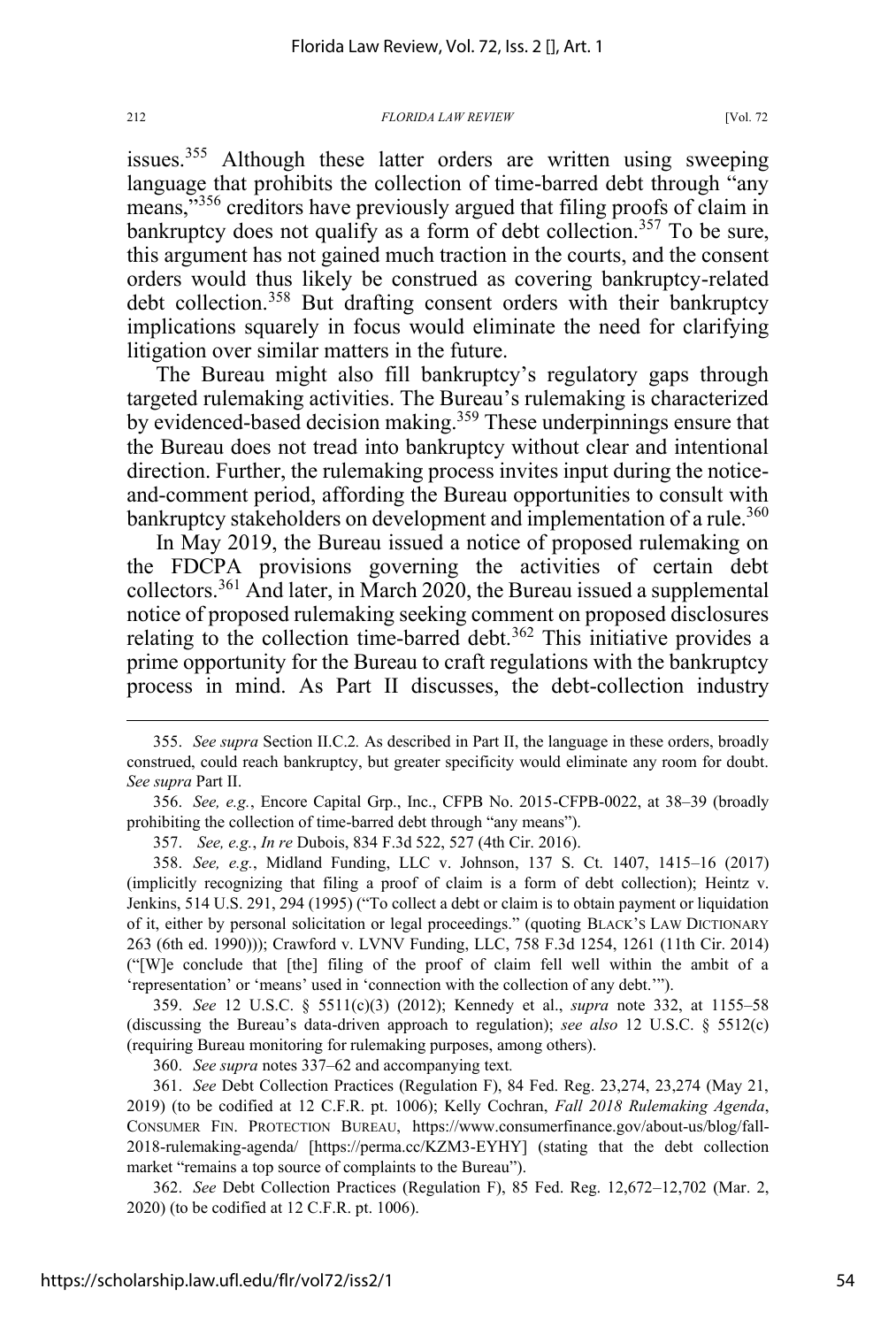operates in a manner that can lead to significant non-compliance with bankruptcy law and procedure.<sup>363</sup> For example, when creditors assign debt without sufficient accompanying information, debt collectors do not have the tools to comply with bankruptcy's requirements.<sup>364</sup> In addition, bankruptcy's structural limitations provide opportunities for debt buyers to systematically collect stale debt in bankruptcy.<sup>365</sup> Neither the proposed nor the supplemental proposed rules specifically address most bankruptcy-related dimensions of the FDCPA, other than to propose that FDCPA regulations prohibit the sale or transfer of discharged debt.<sup>366</sup> The proposed rule would prohibit a debt collector from suing or threatening to sue a consumer to collect a time-barred debt, but the rule does not specify whether that ban reaches the bankruptcy process.<sup>367</sup> Similarly, the proposed rule makes no significant changes to aspects of the FDCPA that interface with the consumer bankruptcy process, such as the FDCPA's debt verification and mini-Miranda requirements,<sup>368</sup> which potentially intersect with the bankruptcy claims process, the automatic

stay, and the discharge. The Bureau, in consultation with the USTP, should use the rulemaking process to address bankruptcy-specific FDCPA violations and draft a final rule that encompasses these bankruptcy-specific quality-control issues.

# B. *In the Near Term: Relying on Existing Enforcers*

The recent leadership and structural changes at the Bureau place this proposed regulatory strategy out of reach for now.<sup>369</sup> In recent years, the

368. *See id.* at 23,380 (analyzing proposed provisions that prohibit unfair and misleading debt collection practices and clarifying debt collection disclosure requirements).

369. Interim Director Mick Mulvaney attempted to rename the Bureau, redefine its mission, and move units within the agency to diminish their work during his brief tenure. *See* John L. Culhane, Jr., *Mulvaney to Reorganize CFPB Office of Students and Young Consumers and Take Other Actions*, CONSUMER FIN. MONITOR (May 10, 2018), https://www.consumerfinance monitor.com/2018/05/10/mulvaney-to-reorganize-cfpb-office-of-students-and-young-consumers -and-take-other-actions/ [https://perma.cc/2LDZ-2TMV] (announcing the Office of Students and Young Consumers and the Student Loan Ombudsman will move to the Office of Financial Education); Renae Merle, *The CFPB Tried to Change Its Name. Here's Why it's Giving up.*,

<sup>363.</sup> *See supra* Section III.B.2.

<sup>364.</sup> *See* Bruce & Sickler, *Private Remedies Post-*Midland, *supra* note 6, at 367–68.

<sup>365.</sup> *See supra* Section III.B.2. Indeed, as we discuss in more detail in other writings, stale debt is currently worth more in bankruptcy than it is outside of bankruptcy, based on these regulatory shortcomings. *See* Bruce & Sickler, *Private Remedies Post-*Midland, *supra* note 6, at 375.

<sup>366.</sup> Debt Collection Practices (Regulation F), 84 Fed. Reg. at 23,276.

<sup>367.</sup> *See id.* at 23,275–76 ("The Bureau proposes . . . [t]o prohibit, with certain exceptions, the sale, transfer, or placement for collection of a debt if a debt collector knows or should know that the debt has been paid or settled or has been discharged in bankruptcy, or that an identity theft report has been filed with respect to the debt.").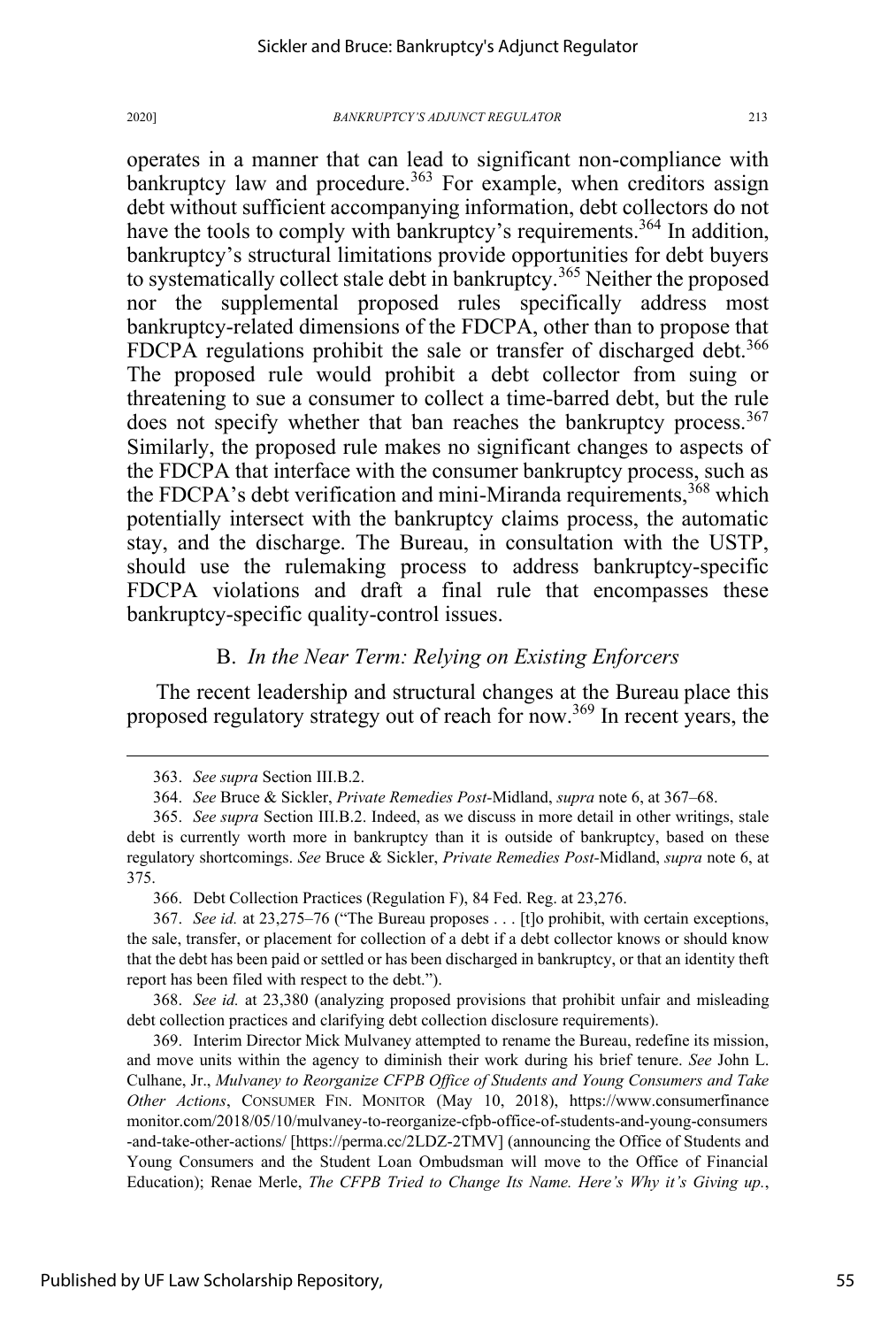Bureau's leadership has doggedly focused on reining in the Bureau's authority and stripping away Obama-era regulations.<sup>370</sup> Limited rulemaking,<sup>371</sup> an enforcement slowdown,<sup>372</sup> and less expansive an enforcement slowdown, $372$ supervision<sup>373</sup> characterize the agency's current operations.<sup>374</sup> Yet our observations on the Bureau's relationship with bankruptcy will hold true into the future, when the CFPB's leadership might be more motivated to act. In the meantime, this Part sketches how other regulators, including state attorneys general (SAGs) and private litigants, can serve as a stopgap to reduce harm to consumers in bankruptcy.

372. *See* Evan Weinberger, *Enforcement Slowdown Defines Mulvaney's CFPB Tenure (1)*, BLOOMBERG L. (Nov. 23, 2018, 5:31 AM), https://news.bloomberglaw.com/banking-law/ enforcement-slowdown-defines-mulvaneys-cfpb-tenure-1 [https://perma.cc/DV4D-7L2T].

373. The Bureau no longer supervises banks and other entities for compliance with the Military Lending Act after Interim Director Mulvaney determined that the Dodd-Frank Act did not give the Bureau the authority to do so. *See* Glenn Thrush, *Mulvaney Looks to Weaken Oversight of Military Lending*, N.Y. TIMES (Aug. 10, 2018), https://www.nytimes.com/ 2018/08/10/us/politics/mulvaney-military-lending.html [https://perma.cc/5P7D-LJPG] (reporting that the CFPB is suspending routine supervisory examinations for compliance with the Military Lending Act).

374. *See generally* McCoy, *supra* note 348 (explaining how attacks on the CFPB's rulemaking, supervision, and enforcement powers have eroded its authority).

WASH. POST (Dec. 19, 2018, 1:47 PM), https://www.washingtonpost.com/business/2018/12/ 19/cfpb-tried-change-its-name-heres-why-its-giving-up/ [https://perma.cc/Z5GY-JGPK] (noting the Bureau's name did not change); *see also* Letter from Mick Mulvaney, Acting Dir., Consumer Fin. Prot. Bureau, to CFPB Employees (Jan. 23, 2018) (redefining the scope of the Bureau's mission), https://www.documentcloud.org/documents/4357880-Mulvaney-Memo.html [https:// perma.cc/6RNM-CFPX]; Christopher J. Willis, *Mulvaney Reorganizes CFPB Office of Fair Lending*, CONSUMER FIN. MONITOR (Feb. 1, 2018), https://www.consumerfinancemonitor.com /2018/02/01/mulvaney-reorganizes-cfpb-office-of-fair-lending/ [https://perma.cc/RVK9-P6Q6] (describing Director Mulvaney's internal email announcing the transfer of the Office of Fair Lending and Equal Opportunity (OFLEO) from the Supervision, Enforcement and Fair Lending Division (SEFL) to the Director's Office to focus on advocacy, coordination, and education and to move the Office of Consumer Response from the Operations Division to the Community Education and Engagement Division); *Introducing Our New Bureau Seal*, CONSUMER FIN. PROTECTION BUREAU (Mar. 30, 2018), https://www.consumerfinance.gov/about-us/blog/ introducing-our-new-bureau-seal/ [https://perma.cc/5ZYJ-BSTK] (recreating the Bureau of Consumer Financial Protection's seal to reflect its mission).

<sup>370.</sup> *See, e.g.*, Kate Berry, *CFPB's Mulvaney Looks to Rein in 'Tyranny' of Agency He Runs*, AM. BANKER (Apr. 2, 2018, 3:33 PM), https://www.americanbanker.com/news/cfpbs-mulvaneylooks-to-rein-in-tyranny-of-agency-he-runs [https://perma.cc/LQB8-5LUQ] (describing thendirector Mulvaney's efforts to constrain Bureau authority); *Consumer Financial Protection Bureau Releases Notices of Proposed Rulemaking on Payday Lending*, CONSUMER FIN. PROTECTION BUREAU (Feb. 6, 2019), https://www.consumerfinance.gov/about-us/newsroom/ consumer-financial-protection-bureau-releases-notices-proposed-rulemaking-payday-lending/ [https://perma.cc/7HKM-C2NC] (proposing to rescind portions of the payday lending rule enacted in early 2017).

<sup>371.</sup> Any substantive rulemaking is thin and limited mostly to reconsidering the payday lending rule, HDMA data collection, and continuing work on the existing debt collection rule, per the Bureau's Fall 2018 rulemaking agenda. *See* Cochran, *supra* note 361.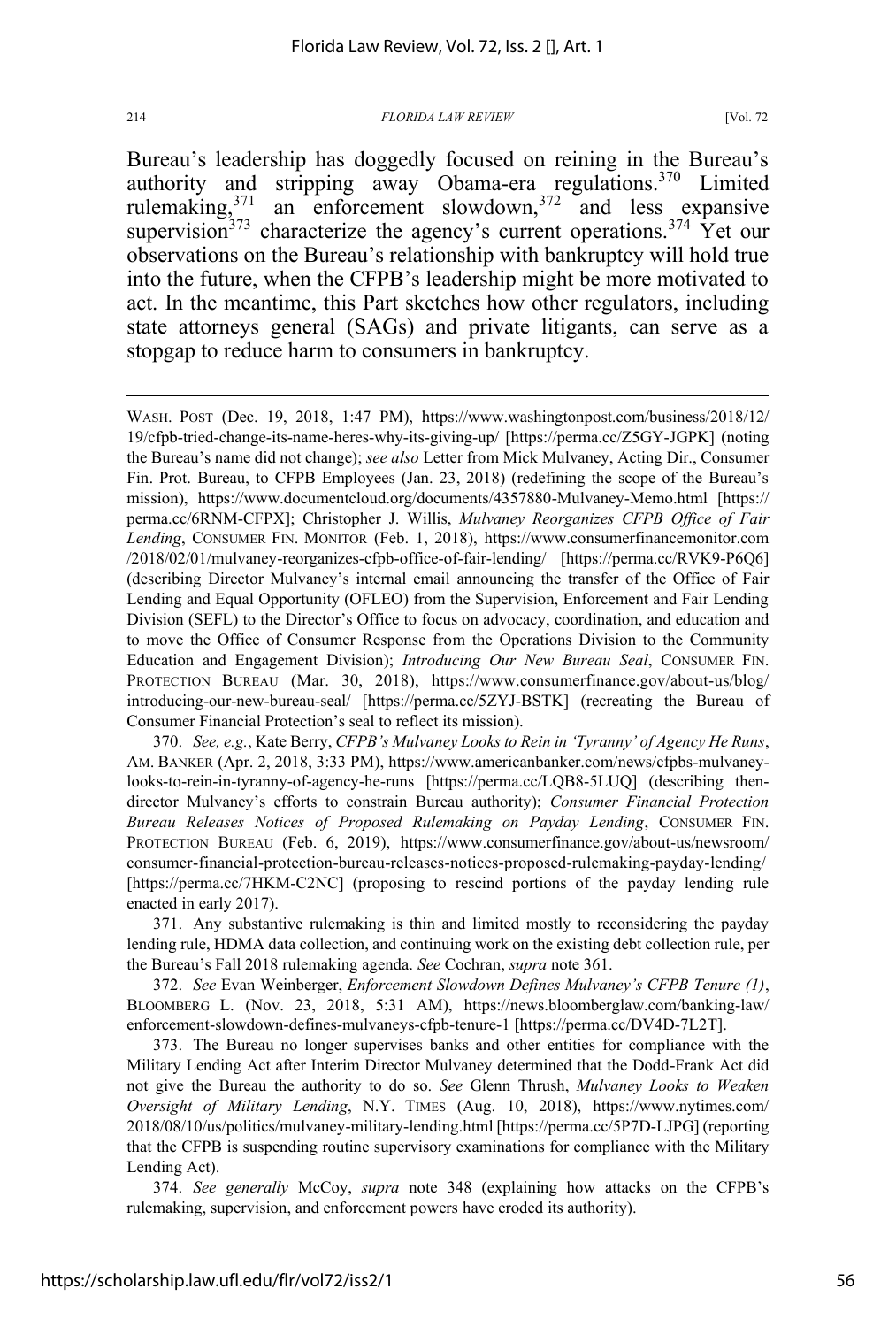States wield an arsenal of enforcement powers to fill the void left by the Bureau's current inactivity. State attorneys general (SAGs) have long enforced consumer protection and are a vital partner to the federal government in consumer financial protection.<sup>375</sup> Moreover, the Dodd-Frank Act gives States concurrent power to enforce some federal consumer financial laws against many of the entities within the Bureau's purview.<sup>376</sup> SAGs' dual enforcement authority reaches much of the substantive law the Bureau enforces, including "the general UDAAP ban, other federal consumer financial protection laws, and new substantive limits on mortgage terms."<sup>377</sup> The Dodd-Frank Act also relaxed federal preemption rules, expanding states' ability to enforce laws that provide greater protections than federal law.<sup>378</sup> As such, state UDAP statutes remain an important tool for ensuring consumer financial protection.379 As discussed in Part II, efforts to ensure greater compliance with general consumer protection regulation can have pronounced spillover effects in bankruptcy.

Private litigants, including debtors in bankruptcy and case trustees, can also serve as a regulatory resource in times of Bureau underenforcement.<sup>380</sup> Many of the enumerated consumer laws feature private rights of action combined with consumer-friendly litigation incentives,

375. *See* Margaret H. Lemos, *State Enforcement of Federal Law*, 86 N.Y.U. L. REV. 698, 707–08 (2011) (noting the unique authority SAGs have to enforce federal law). *See generally* Mark Totten, *Credit Reform and the States: The Vital Role of Attorneys General After Dodd-Frank*, 99 IOWA L. REV. 115 (2013) [hereinafter Totten, *Credit Reform*] (tracing the history of states' roles in consumer financial protection and detailing the substantive, procedural, and remedial powers the Dodd-Frank Act gives SAGs); Mark Totten, *The Enforcers & the Great Recession*, 36 CARDOZO L.REV. 1611 (2015) (analyzing how the concurrent powers that Congress gave SAGs positions them as stopgaps when federal regulators fail to act, but allows them to alter the quality of enforcement in unique ways); Amy Widman & Prentiss Cox, *State Attorneys General's Use of Concurrent Public Enforcement Authority in Federal Consumer Protection Laws*, 33 CARDOZO L.REV. 53 (2011) (examining the ways SAGs use federal consumer protection laws); Arthur E. Wilmarth, Jr., *The Dodd-Frank Act's Expansion of State Authority to Protect Consumers of Financial Services*, 36 J. CORP. L. 893 (2011) (explaining the numerous powers the Dodd-Frank Act gave states to supplement the CFPB's rulemaking and enforcement efforts).

376. 12 U.S.C. § 5552(a)(2)(B) (2012). There is one significant exception—States cannot sue to enforce federal consumer financial laws against federally-chartered banks and savings associations, but they can sue to enforce Bureau rules. *Id.*  $\S$  5552(a)(2)(A).

377. Totten, *Credit Reform*, *supra* note 375, at 131.

378. *See* 12 U.S.C. §§ 25b(b), 1465(b); Wilmarth, *supra* note 375, at 925–35 (explaining the Dodd-Frank Act's revised preemption rules).

379. *See generally* Prentiss Cox et al., *Strategies of Public UDAP Enforcement*, 55 HARV.J. LEGIS. 37 (2018) (examining every UDAP matter resolved by state and federal enforcers in 2014 and categorizing the different approaches).

380. *See* Stephen B. Burbank et al., *Private Enforcement*, 17 LEWIS & CLARK L. REV. 637, 661 (2013) (discussing the use of public and private enforcement as complementary); *see also*  Bruce, *Enforcement Gap*, *supra* note 6, at 496–98 (discussing the role of private enforcement as a regulatory tool in the United States); Glover, *supra* note 291, at 1153.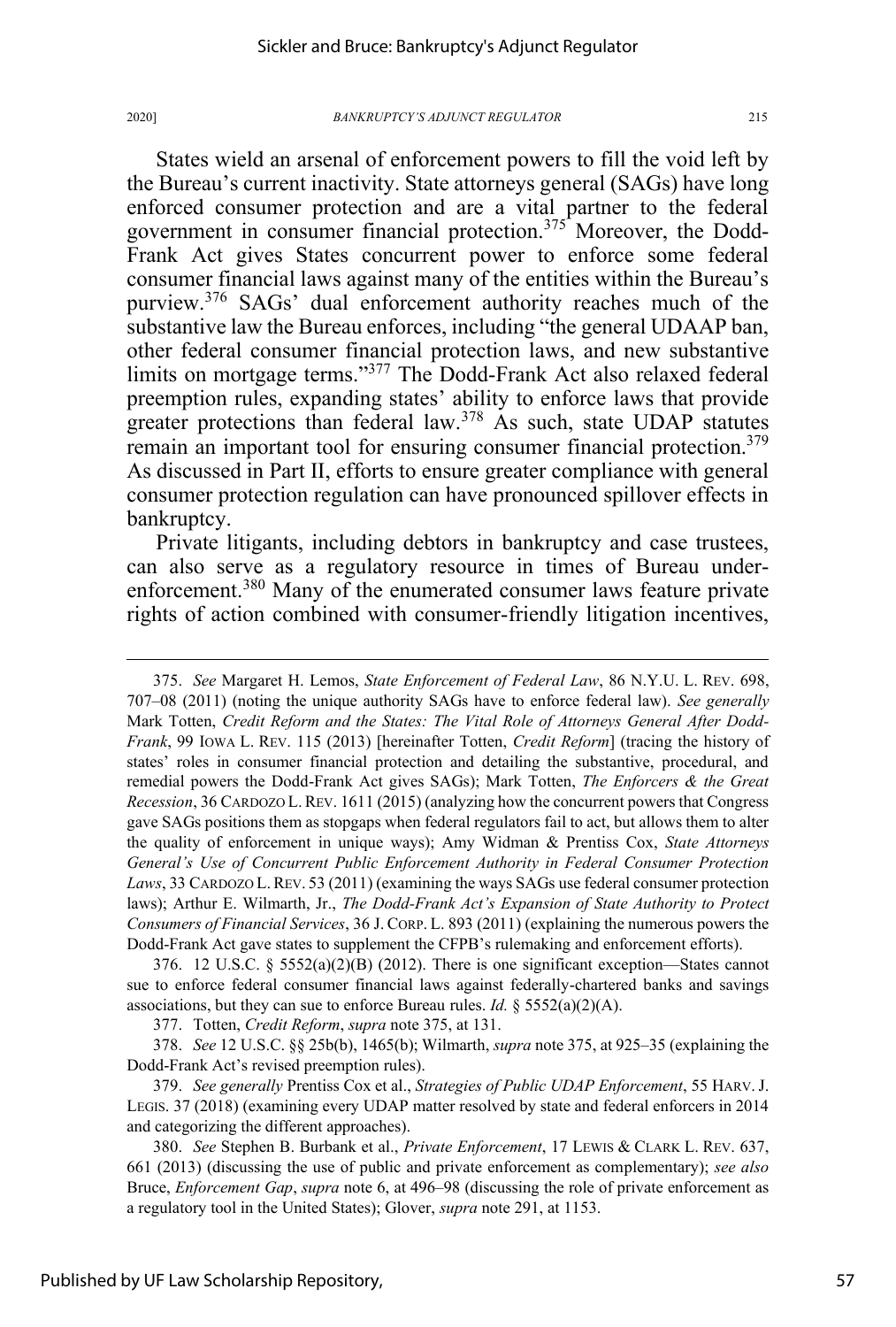including statutory damages and attorney's-fee provisions.<sup>381</sup> These statutes encourage attorneys to pursue cases on behalf of consumers who ordinarily cannot match the resources of their adversaries.<sup>382</sup> As we discuss in other writings, these provisions can fill in remedial gaps left open by the Bankruptcy Code.<sup>383</sup> And, as mentioned above, most courts have held that federal consumer protection law can apply to address bankruptcy-specific harms.<sup>384</sup> As such, as long as the Bureau does not perform its functions as Congress intended, bankruptcy participants can continue to exercise any rights they might have under these laws as well as any state UDAAPs that allow for private enforcement.

The Bureau has a vast amount of publicly available information to guide state and private enforcers in their enforcement efforts. For example, the Bureau has published a variety of market studies that identify practices it believes to be harmful.<sup>385</sup> The Bureau's Examination Manual, while intended for examiners, also provides a blueprint of conduct that might pose consumer protection problems.<sup>386</sup> Relatedly, past Supervisory Highlights feature examples of misconduct that the Bureau has discovered in its past examinations.<sup>387</sup> And finally, the current consumer complaint database aggregates narratives that consumerfinancial-protection stakeholders might search to identify patterns involving bankruptcy-related conduct.<sup>388</sup> State and private regulators can mine this body of work to support their enforcement efforts.

For example, a consumer debtor's attorney might discover an issue of creditor non-compliance recurring in a small collection of her clients' bankruptcy cases. She could search the Bureau's resources to determine whether that conduct has been identified as a problem in past examination or market studies. These resources might also help explain market trends that have contributed to the problem.<sup>389</sup> The attorney could also search or

384. *See supra* Section III.B.2.

- 387. *See generally* CONSUMER FIN. PROT. BUREAU, *supra* note 113.
- 388. *See supra* notes 327–32 and accompanying text.

<sup>381.</sup> *See, e.g.*, 15 U.S.C. § 1640(k)(2)(A) (2012) (codifying TILA private right of action); *id.* § 1692k(a)(3) (codifying FDCPA private right of action); *id.* § 1691e(d) (codifying Equal Credit Opportunity Act private right of action); *id.* §§ 1681i, 1681s-2(b), 1681n, 1681o (codifying FCRA private rights of action).

<sup>382.</sup> *See* Bruce, *Enforcement Gap*, *supra* note 6, at 498–99.

<sup>383.</sup> *Id.* at 501.

<sup>385.</sup> *See, e.g.*, *Research and Reports*, CONSUMER FIN. PROTECTION BUREAU, https://www. consumerfinance.gov/data-research/research-reports*/* [https://perma.cc/5NV7-K4MN] ("We study how consumers interact with financial products and services to help identify potential problems in the marketplace and achieve better outcomes for all.").

<sup>386.</sup> *See supra* note 116 and accompanying text.

<sup>389.</sup> For example, pervasive under-compliance by third-party debt collectors might signal that certain information has not been transferred with the assignments of those debts. *See supra*  Section II.B.2.c (discussing similar issues).